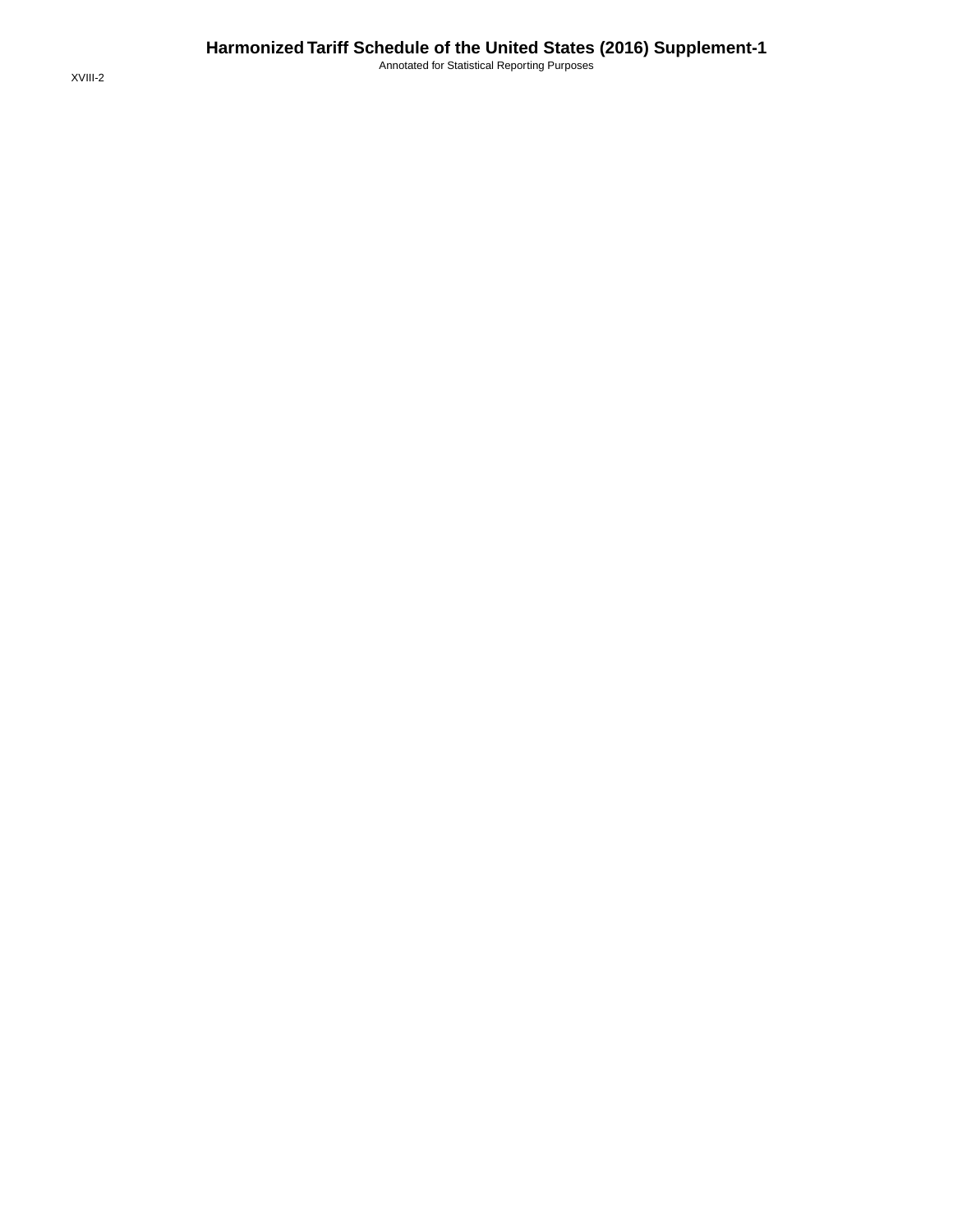Annotated for Statistical Reporting Purposes

#### CHAPTER 90

#### OPTICAL, PHOTOGRAPHIC, CINEMATOGRAPHIC, MEASURING, CHECKING, PRECISION, MEDICAL OR SURGICAL INSTRUMENTS AND APPARATUS; PARTS AND ACCESSORIES THEREOF

#### Notes

- 1. This chapter does not cover:
	- (a) Articles of a kind used in machines, appliances or for other technical uses, of vulcanized rubber other than hard rubber (heading 4016), of leather or of composition leather (heading 4205) or of textile material (heading 5911);
	- (b) Supporting belts or other support articles of textile material, whose intended effect on the organ to be supported or held derives solely from their elasticity (for example, maternity belts, thoracic support bandages, abdominal support bandages, supports for joints or muscles) (section XI);
	- (c) Refractory goods of heading 6903; ceramic wares for laboratory, chemical or other technical uses, of heading 6909;
	- (d) Glass mirrors, not optically worked, of heading 7009, or mirrors of base metal or of precious metal, not being optical elements (heading 8306 or chapter 71);
	- (e) Goods of heading 7007, 7008, 7011, 7014, 7015 or 7017;
	- (f) Parts of general use, as defined in note 2 to section XV, of base metal (section XV) or similar goods of plastics (chapter 39);
	- (g) Pumps incorporating measuring devices, of heading 8413; weight-operated counting or checking machinery, or separately entered weights for balances (heading 8423); lifting or handling machinery (headings 8425 to 8428); paper or paperboard cutting machines of all kinds (heading 8441); fittings for adjusting work or tools on machine tools, of heading 8466, including fittings with optical devices for reading the scale (for example, "optical" dividing heads) but not those which are in themselves essentially optical instruments (for example, alignment telescopes); calculating machines (heading 8470); valves or other appliances of heading 8481, machines and apparatus (including apparatus for the projection or drawing of circuit patterns on sensitized semiconductor materials) of heading 8486;
	- (h) Searchlights or spotlights of a kind used for cycles or motor vehicles (heading 8512); portable electric lamps of heading 8513; cinematographic sound recording, reproducing or re-recording apparatus (heading 8519); sound-heads (heading 8522); television cameras, digital cameras and video camera recorders (heading 8525); radar apparatus, radio navigational aid apparatus and radio remote control apparatus (heading 8526); connectors for optical fibers, optical fiber bundles and cables (heading 8536); numerical control apparatus (heading 8537); sealed beam lamp units of heading 8539; optical fiber cables of heading 8544;
	- (ij) Searchlights or spotlights of heading 9405;
	- (k) Articles of chapter 95;
	- (l) Capacity measures, which are to be classified according to their constituent material; or
	- (m) Spools, reels or similar supports (which are to be classified according to their constituent material, for example, in heading 3923 or section XV).
- 2. Subject to note 1 above, parts and accessories for machines, apparatus, instruments or articles of this chapter are to be classified according to the following rules:
	- (a) Parts and accessories which are goods included in any of the headings of this chapter or of chapter 84, 85 or 91 (other than heading 8487, 8548 or 9033) are in all cases to be classified in their respective headings;
	- (b) Other parts and accessories, if suitable for use solely or principally with a particular kind of machine, instrument or apparatus, or with a number of machines, instruments or apparatus of the same heading (including a machine, instrument or apparatus of heading 9010, 9013 or 9031) are to be classified with the machines, instruments or apparatus of that kind;
	- (c) All other parts and accessories are to be classified in heading 9033.
- 3. The provisions of notes 3 and 4 to section XVI apply also to this chapter.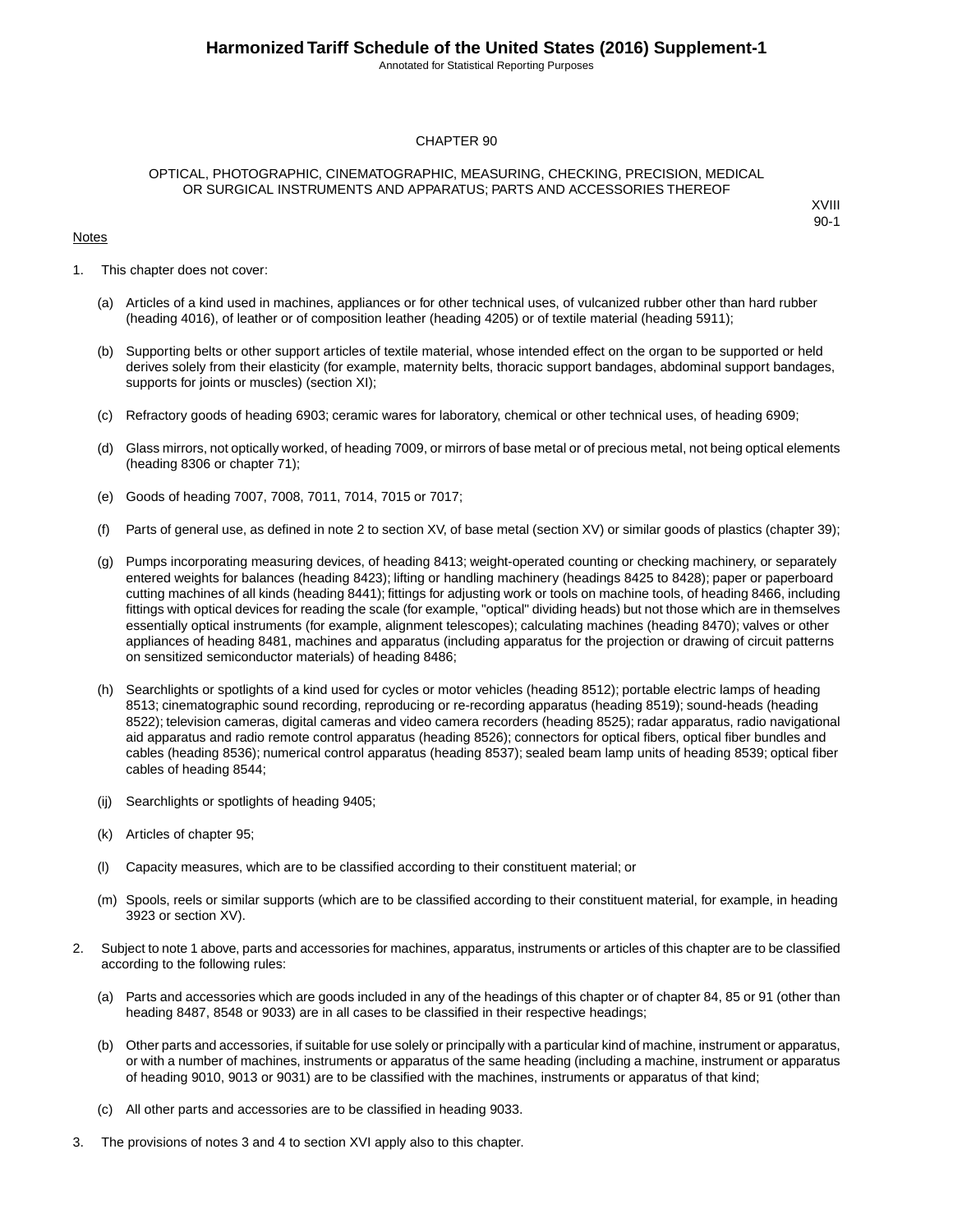Annotated for Statistical Reporting Purposes

Notes (con.) XVIII 90-2

- 4. Heading 9005 does not apply to telescopic sights for fitting to arms, periscopic telescopes for fitting to submarines or tanks, or to telescopes for machines, appliances, instruments or apparatus of this chapter or section XVI; such telescopic sights and telescopes are to be classified in heading 9013.
- 5. Measuring or checking optical instruments, appliances or machines which, but for this note, could be classified both in heading 9013 and in heading 9031 are to be classified in heading 9031.
- 6. For the purposes of heading 9021, the expression "orthopedic appliances" means appliances for:
	- (a) Preventing or correcting bodily deformities; or
	- (b) Supporting or holding parts of the body following an illness, operation or injury.

Orthopedic appliances include footwear and special insoles designed to correct orthopedic conditions, provided that they are either (1) made to measure or (2) mass-produced, entered singly and not in pairs and designed to fit either foot equally.

- 7. Heading 9032 applies only to:
	- (a) Instruments and apparatus for automatically controlling the flow, level, pressure or other variables of liquids or gases, or for automatically controlling temperature, whether or not their operation depends on an electrical phenomenon which varies according to the factor to be automatically controlled, which are designed to bring this factor to, and maintain it at, a desired value, stabilized against disturbances, by constantly or periodically measuring its actual value; and
	- (b) Automatic regulators of electrical quantities, and instruments or apparatus for automatically controlling non-electrical quantities the operation of which depends on an electrical phenomenon varying according to the factor to be controlled, which are designed to bring this factor to, and maintain it at, a desired value, stabilized against disturbances, by constantly or periodically measuring its actual value.

#### Additional U.S. Notes

- 1. For the purposes of headings 9001 and 9002, the term "optically worked" refers to glass the surface of which has been ground or polished in order to produce the required optical properties.
- 2. For the purposes of this chapter, the term "electrical" when used in reference to instruments, appliances, apparatus and machines, refers to those articles the operation of which depends on an electrical phenomenon which varies according to the factor to be ascertained.
- 3. For the purposes of this chapter, the terms "optical appliances"and"optical instruments" refer only to those appliances and instruments which incorporate one or more optical elements, but do not include any appliances or instruments in which the incorporated optical element or elements are solely for viewing a scale or for some other subsidiary purpose.
- 4. For the purposes of this chapter, the term "printed circuit assembly" means goods consisting of one or more printed circuits of heading 8534 with one or more active elements assembled thereon, with or without passive elements. For the purposes of this note,"active elements" means diodes, transistors and similar semiconductor devices, whether or not photosensitive, of heading 8541, and integrated circuits of heading 8542.
- 5. For purposes of this chapter, the expression "goods described in additional U.S. note 5 to this chapter" are multi-component integrated circuits (MCOs), comprising a combination of one or more monolithic, hybrid, and/or multi-chip integrated circuits with at least one of the following components: silicon-based sensors, actuators, oscillators, resonators or combinations thereof, or components performing the functions of articles classifiable under heading 8532, 8533, 8541, or inductors classifiable under heading 8504, formed to all intents and purposes indivisibly into a single body like an integrated circuit, as a component of a kind used for assembly onto a printed circuit board (PCB) or other carrier, through the connecting of pins, leads, balls, lands, bumps, or pads.

For the purpose of this definition:

- 1. "Components" may be discrete, manufactured independently then assembled onto the rest of the MCO, or integrated into other components.
- 2. "Silicon based" means built on a silicon substrate, or made of silicon materials, or manufactured onto integrated circuit die.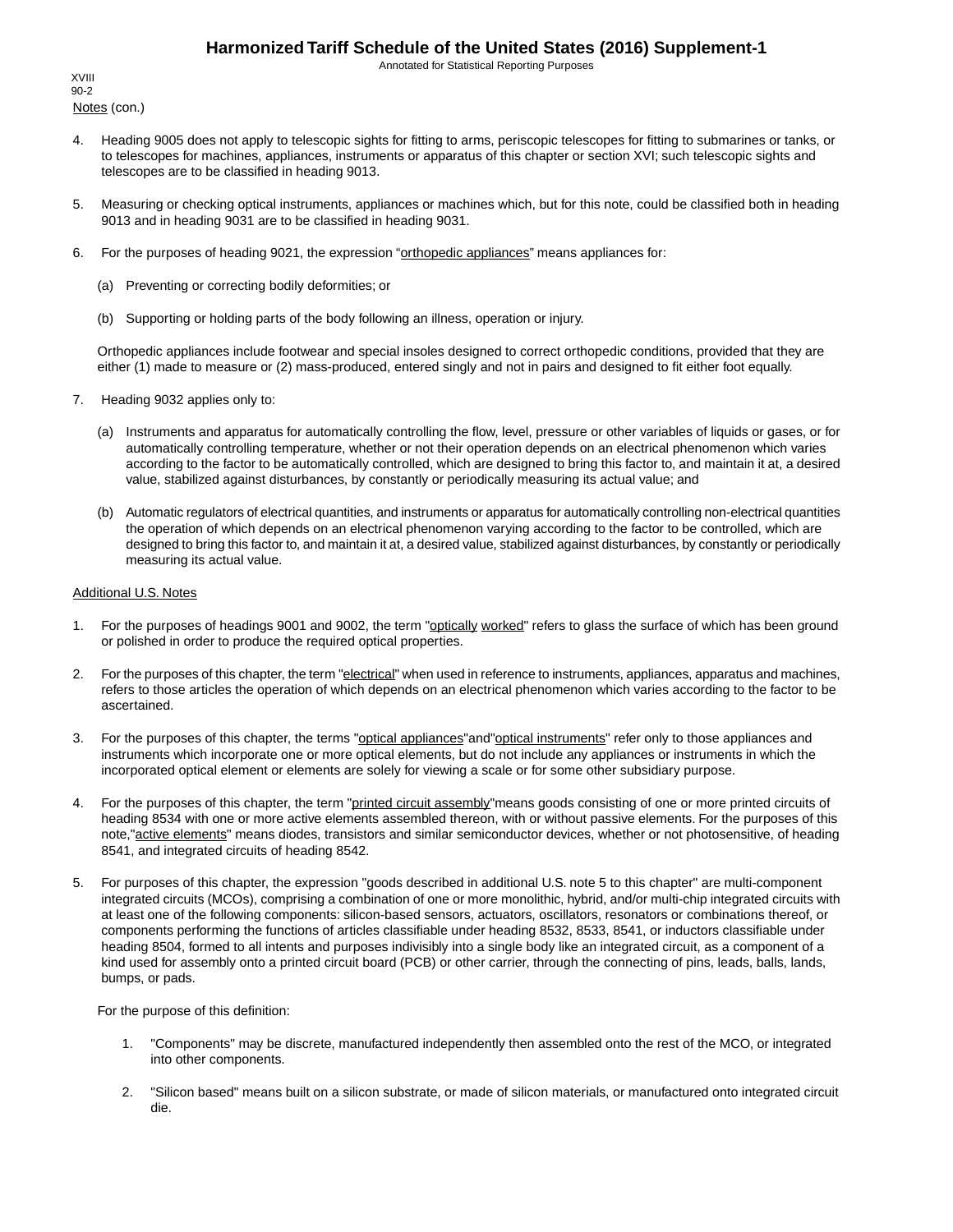Annotated for Statistical Reporting Purposes

#### Notes (con.)

3. (a) "Silicon based sensors" consist of microelectronic and/or mechanical structures that are created in the mass or on the surface of a semiconductor and that have the function of detecting physical or chemical quantities and transducing these into electric signals, caused by resulting variations in electric properties or displacement of a mechanical structure. "Physical or chemical quantities" relates to real world phenomena, such as pressure, acoustic waves, acceleration, vibration, movement, orientation, strain, magnetic field strength, electric field strength, light, radioactivity, humidity, flow, chemicals concentration, etc.

(b) "Silicon based actuators" consist of microelectronic and mechanical structures that are created in the mass or on the surface of a semiconductor and that have the function of converting electrical signals into physical movement.

(c) "Silicon based resonators" are components that consist of microelectronic and/or mechanical structures that are created in the mass or on the surface of a semiconductor and have the function of generating a mechanical or electrical oscillation of a predefined frequency that depends on the physical geometry of these structures in response to an external input.

(d) "Silicon based oscillators" are active components that consist of microelectronic and/or mechanical structures that are created in the mass or on the surface of a semiconductor and that have the function of generating a mechanical or electrical oscillation of a predefined frequency that depends on the physical geometry of these structures."

#### **Statistical Notes**

1. For statistical reporting purposes under subheading 9001.10, the unit of quantity "fiber m", as it pertains to optical fiber bundles and cables, is determined by multiplying the number of individual fibers contained therein by the length in meters.

[**Compiler's note:** All provisions of subchapter II of chapter 99 have expired; footnote references are shown for reference only]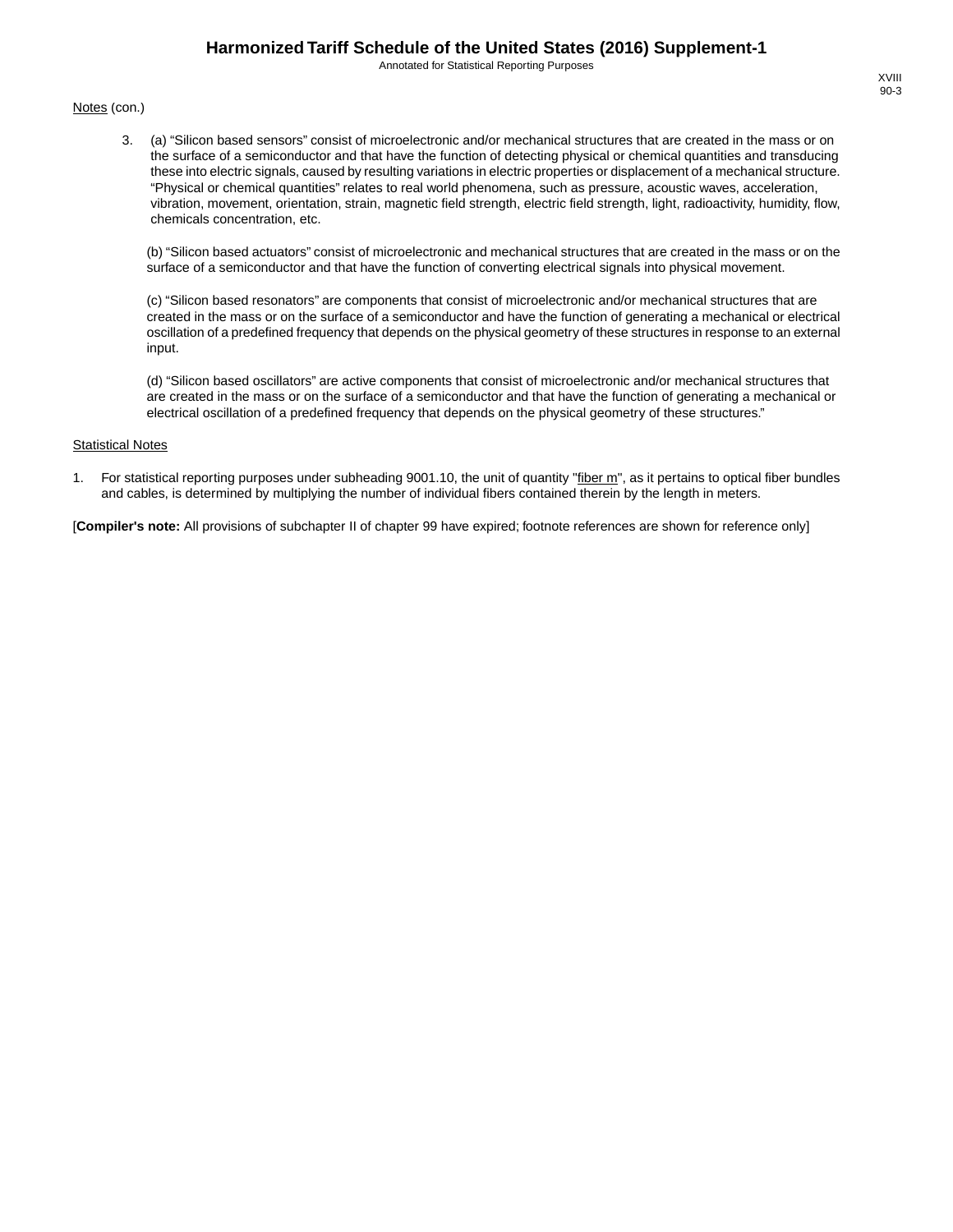Annotated for Statistical Reporting Purposes

| Heading/           | Stat.       |                                                                                                                                                                                                                                                                                                                           | Unit           |         | Rates of Duty                                                                         |     |
|--------------------|-------------|---------------------------------------------------------------------------------------------------------------------------------------------------------------------------------------------------------------------------------------------------------------------------------------------------------------------------|----------------|---------|---------------------------------------------------------------------------------------|-----|
| Subheading         | Suf-<br>fix | <b>Article Description</b>                                                                                                                                                                                                                                                                                                | of<br>Quantity | General | 1<br>Special                                                                          | 2   |
| 9001<br>9001.10.00 |             | Optical fibers and optical fiber bundles; optical fiber cables<br>other than those of heading 8544; sheets and plates of<br>polarizing material; lenses (including contact lenses), prisms,<br>mirrors and other optical elements, of any material, unmounted,<br>other than such elements of glass not optically worked: |                | 6.7%    | Free (A, AU, BH,<br>CA, CL, CO, D, E,<br>IL, JO, KR, MA,<br>MX, OM, P, PA,<br>PE, SG) | 65% |
|                    | 30          | Optical fibers:<br>For transmission of voice, data or video<br>Other:                                                                                                                                                                                                                                                     |                |         |                                                                                       |     |
|                    | 50          |                                                                                                                                                                                                                                                                                                                           |                |         |                                                                                       |     |
|                    | 70          |                                                                                                                                                                                                                                                                                                                           |                |         |                                                                                       |     |
|                    | 75          | Optical fiber bundles and cables:<br>Plastic optical fiber bundles and cables Fiber m                                                                                                                                                                                                                                     |                |         |                                                                                       |     |
| 9001.20.00         | 85<br>00    |                                                                                                                                                                                                                                                                                                                           |                |         |                                                                                       | 50% |
| 9001.30.00 00      |             |                                                                                                                                                                                                                                                                                                                           |                |         | Free (A, AU, BH,                                                                      | 40% |
|                    |             |                                                                                                                                                                                                                                                                                                                           |                |         | CA, CL, CO, D, E,<br>IL, JO, KR, MA,<br>MX, OM, P, PA,<br>PE, SG)                     |     |
| 9001.40.00 00      |             |                                                                                                                                                                                                                                                                                                                           |                |         | Free (A, AU, BH,<br>CA, CL, CO, D, E,<br>IL, JO, KR, MA,<br>MX, OM, P, PA,<br>PE, SG) | 40% |
| 9001.50.00 00      |             |                                                                                                                                                                                                                                                                                                                           |                |         | Free (A, AU, BH,<br>CA, CL, CO, D, E,<br>IL, JO, KR, MA,<br>MX, OM, P, PA,<br>PE, SG) | 40% |
| 9001.90            |             | Other:                                                                                                                                                                                                                                                                                                                    |                |         |                                                                                       |     |
| 9001.90.40 00      |             |                                                                                                                                                                                                                                                                                                                           |                | Free    |                                                                                       | 45% |
| 9001.90.50 00      |             | Prisms                                                                                                                                                                                                                                                                                                                    |                |         |                                                                                       | 65% |
| 9001.90.60 00      |             |                                                                                                                                                                                                                                                                                                                           |                | Free    |                                                                                       | 45% |
| 9001.90.80 00      |             | Other:<br>Halftone screens designed for use in engraving or                                                                                                                                                                                                                                                               |                |         |                                                                                       | 25% |
| 9001.90.90 00      |             |                                                                                                                                                                                                                                                                                                                           |                | Free    |                                                                                       | 85% |
|                    |             |                                                                                                                                                                                                                                                                                                                           |                |         |                                                                                       |     |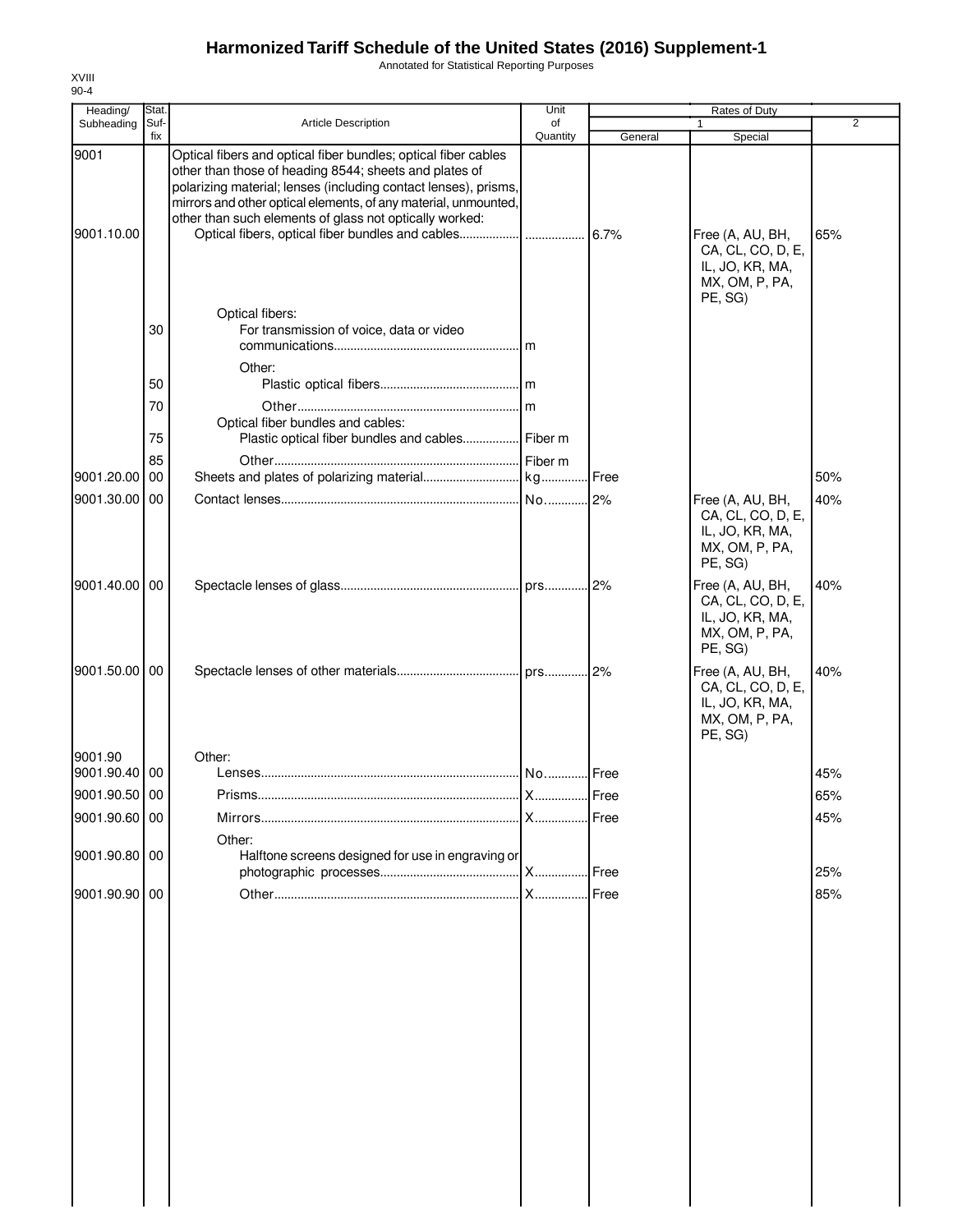Annotated for Statistical Reporting Purposes

| Heading/        | Stat.           |                                                                                                                                                                                                                                                                                                                                                       | Unit           |             | Rates of Duty                                                                         |                |
|-----------------|-----------------|-------------------------------------------------------------------------------------------------------------------------------------------------------------------------------------------------------------------------------------------------------------------------------------------------------------------------------------------------------|----------------|-------------|---------------------------------------------------------------------------------------|----------------|
| Subheading      | Suf-<br>fix     | Article Description                                                                                                                                                                                                                                                                                                                                   | of<br>Quantity | General     | 1<br>Special                                                                          | $\overline{2}$ |
| 9002<br>9002.11 |                 | Lenses, prisms, mirrors and other optical elements, of any<br>material, mounted, being parts of or fittings for instruments or<br>apparatus, other than such elements of glass not optically<br>worked; parts and accessories thereof:<br>Objective lenses and parts and accessories thereof:<br>For cameras, projectors or photographic enlargers or |                |             |                                                                                       |                |
| 9002.11.40 00   |                 | reducers:                                                                                                                                                                                                                                                                                                                                             |                |             | Free (A, AU, BH,<br>CA, CL, CO, D, E,<br>IL, JO, KR, MA,<br>MX, OM, P, PA,<br>PE, SG) | 45%            |
| 9002.11.60      | $\overline{00}$ | Other:<br>Mounted lenses suitable for use in, and<br>entered separately from, closed-circuit<br>television cameras, with or without attached<br>electrical or non-electrical closed-circuit<br>television camera connectors, and with or                                                                                                              |                |             |                                                                                       |                |
|                 |                 |                                                                                                                                                                                                                                                                                                                                                       | No Free        |             |                                                                                       | 45%            |
| 9002.11.90 00   |                 |                                                                                                                                                                                                                                                                                                                                                       |                |             | Free (A, AU, BH,<br>CA, CL, CO, D, E,<br>IL, JO, KR, MA,<br>MX, OM, P, PA,<br>PE, SG) | 45%            |
| 9002.19.00 00   |                 |                                                                                                                                                                                                                                                                                                                                                       |                |             |                                                                                       | 45%            |
| 9002.20         |                 | Filters and parts and accessories thereof:                                                                                                                                                                                                                                                                                                            |                |             |                                                                                       |                |
| 9002.20.40 00   |                 |                                                                                                                                                                                                                                                                                                                                                       |                |             | Free (A, AU, BH,<br>CA, CL, CO, D, E,<br>IL, JO, KR, MA,<br>MX, OM, P, PA,<br>PE, SG) | 20%            |
| 9002.20.80 00   |                 |                                                                                                                                                                                                                                                                                                                                                       |                |             | Free (A, AU, BH,<br>CA, CL, CO, D, E,<br>IL, JO, KR, MA,<br>MX, OM, P, PA,<br>PE, SG) | 65%            |
| 9002.90         |                 | Other:                                                                                                                                                                                                                                                                                                                                                |                |             |                                                                                       |                |
| 9002.90.20 00   |                 |                                                                                                                                                                                                                                                                                                                                                       |                |             |                                                                                       | 65%            |
| 9002.90.40      | 00              |                                                                                                                                                                                                                                                                                                                                                       |                |             |                                                                                       | 45%            |
|                 |                 | Other:                                                                                                                                                                                                                                                                                                                                                |                |             |                                                                                       |                |
| 9002.90.70 00   |                 | Halftone screens designed for use in engraving or                                                                                                                                                                                                                                                                                                     | X              | 0.8%        | Free (A, AU, BH,<br>CA, CL, CO, D, E,<br>IL, JO, KR, MA,<br>MX, OM, P, PA,<br>PE, SG) | 25%            |
| 9002.90.85 00   |                 | Mounted lenses suitable for use in, and entered<br>separately from, closed-circuit television cameras,<br>with or without attached electrical or non-electrical<br>closed-circuit television camera connectors, and<br>with or without attached motors                                                                                                | No             | <b>Free</b> |                                                                                       | 65%            |
| 9002.90.95 00   |                 |                                                                                                                                                                                                                                                                                                                                                       | <b>X</b>       | Free        |                                                                                       | 65%            |
|                 |                 |                                                                                                                                                                                                                                                                                                                                                       |                |             |                                                                                       |                |

 $\frac{1}{11}$  See subheadings 9902.23.50 and 9902.23.51.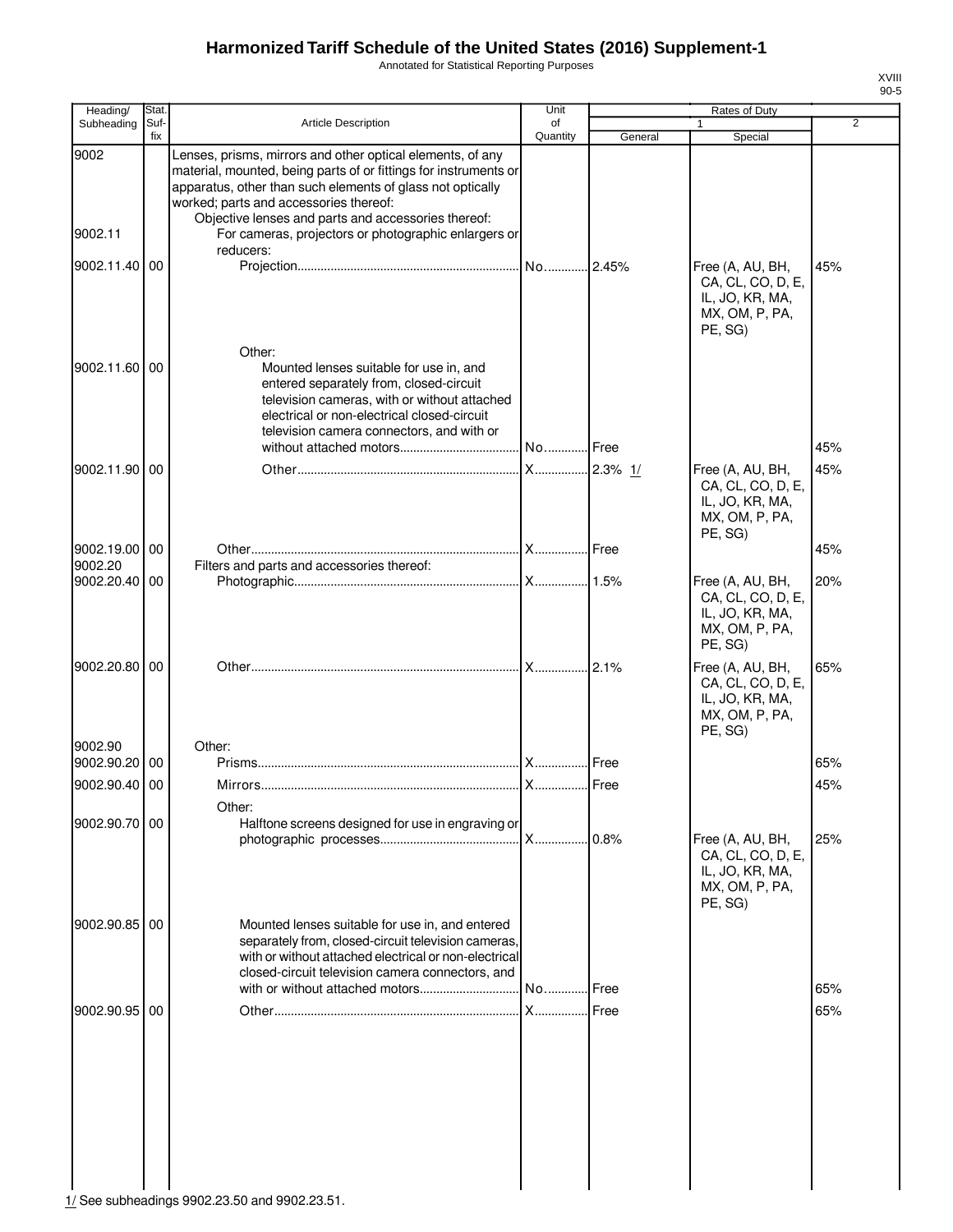Annotated for Statistical Reporting Purposes

| General                                                     | Special                                                                               | $\overline{2}$                                                                             |
|-------------------------------------------------------------|---------------------------------------------------------------------------------------|--------------------------------------------------------------------------------------------|
|                                                             |                                                                                       |                                                                                            |
|                                                             |                                                                                       |                                                                                            |
|                                                             |                                                                                       |                                                                                            |
| Doz 2.5%                                                    | Free (A, AU, BH,<br>CA, CL, CO, D, E,<br>IL, JO, KR, MA,<br>MX, OM, P, PA,<br>PE, SG) | 50%                                                                                        |
| .I Free                                                     |                                                                                       | 50%                                                                                        |
| 2.5%                                                        | Free (A, AU, BH,<br>CA, CL, CO, D, E,<br>IL, JO, KR, MA,<br>MX, OM, P, PA,<br>PE, SG) | 50%                                                                                        |
|                                                             |                                                                                       |                                                                                            |
| Doz 2%                                                      | Free (A, AU, BH,<br>CA, CL, CO, D, E,<br>IL, JO, KR, MA,<br>MX, OM, P, PA,<br>PE, SG) | 40%                                                                                        |
| 12.5%                                                       | Free (A, AU, BH,<br>CA, CL, CO, D, E,<br>IL, JO, KR, MA,<br>MX, OM, P, PA,<br>PE, SG) | 40%                                                                                        |
|                                                             |                                                                                       |                                                                                            |
| <b>Free</b>                                                 |                                                                                       | 60%                                                                                        |
|                                                             |                                                                                       |                                                                                            |
|                                                             |                                                                                       |                                                                                            |
|                                                             |                                                                                       |                                                                                            |
|                                                             |                                                                                       |                                                                                            |
|                                                             | CA, CL, CO, D, E,<br>IL, JO, KR, MA,<br>MX, OM, P, PA,                                | 45%                                                                                        |
|                                                             |                                                                                       |                                                                                            |
|                                                             |                                                                                       |                                                                                            |
| .6%                                                         | Free (A, AU, BH,<br>CA, CL, CO, D, E,<br>IL, JO, KR, MA,<br>MX, OM, P, PA,<br>PE, SG) | 45%                                                                                        |
| The rate<br>applicable to<br>the article of<br>or accessory | Free (A, AU, BH,<br>CA, CL, CO, D, E,<br>IL, JO, KR, MA,<br>MX, OM, P, PA,<br>PE, SG) | The rate<br>applicable to<br>the article of<br>which it is a<br>part or<br>accessory       |
| The rate<br>applicable to<br>the article of                 | Free (A, AU, BH,<br>CA, CL, CO, D, E,<br>IL, JO, KR, MA,<br>MX, OM, P, PA,<br>PE, SG) | The rate<br>applicable to<br>the article of<br>which it is a<br>part or<br>accessory       |
| Incorporating goods of heading 9001 or 9002 X               | X                                                                                     | Free (A, AU, BH,<br>PE, SG)<br>which it is a part<br>which it is a part<br>or accessory 1/ |

 $\frac{1}{11}$  See subheading 9902.13.86.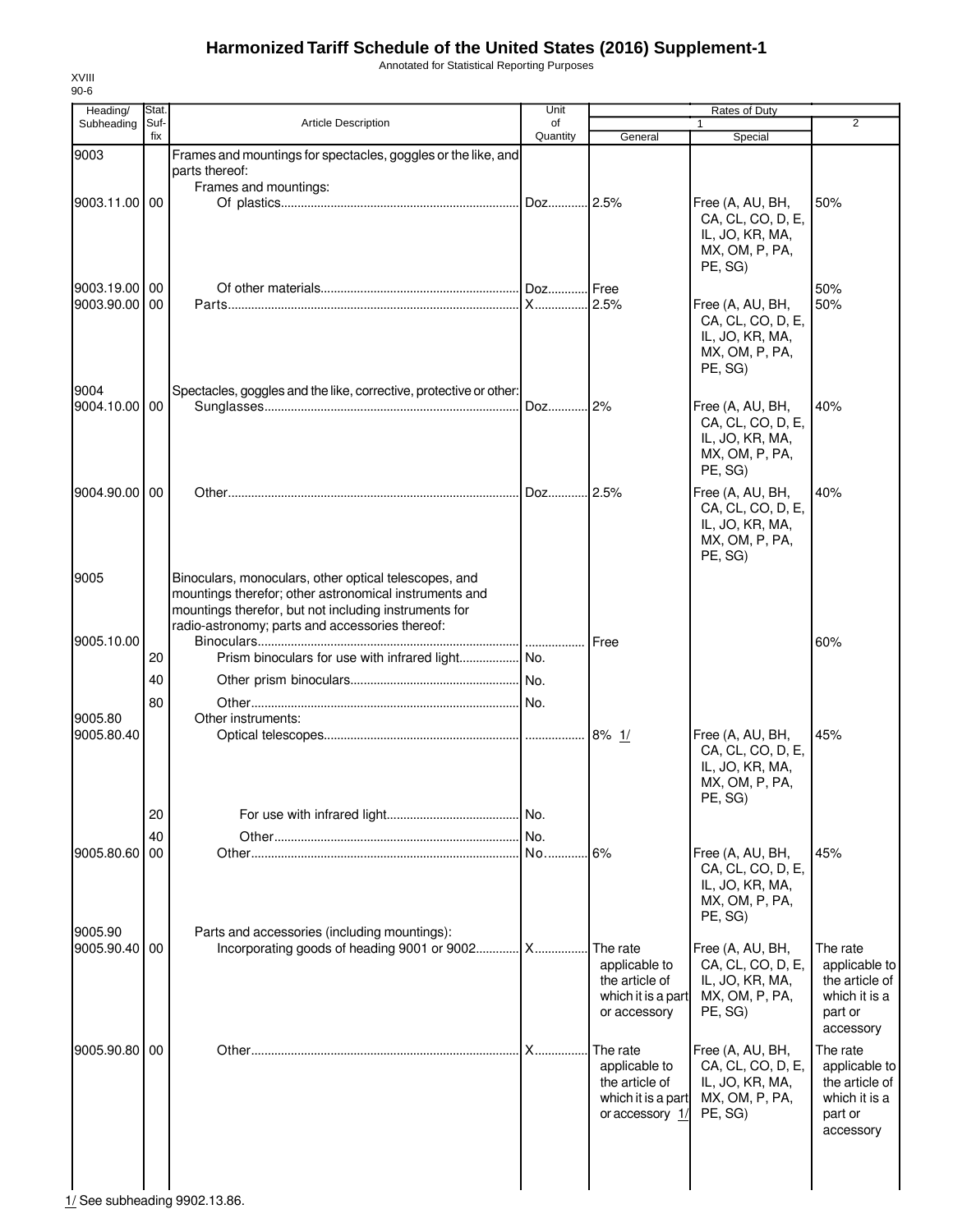Annotated for Statistical Reporting Purposes

| Heading/                 | Stat.       |                                                                                                                                                                                         | Unit           |         | <b>Rates of Duty</b>                                                                  |                |
|--------------------------|-------------|-----------------------------------------------------------------------------------------------------------------------------------------------------------------------------------------|----------------|---------|---------------------------------------------------------------------------------------|----------------|
| Subheading               | Suf-<br>fix | <b>Article Description</b>                                                                                                                                                              | of<br>Quantity | General | 1<br>Special                                                                          | $\overline{2}$ |
| 9006                     |             | Photographic (other than cinematographic) cameras;<br>photographic flashlight apparatus and flashbulbs other than<br>discharge lamps of heading 8539; parts and accessories<br>thereof: |                |         |                                                                                       |                |
| 9006.10.00               | 00          | Cameras of a kind used for preparing printing plates or                                                                                                                                 |                | Free    |                                                                                       | 20%            |
| 9006.30.00               | 00          | Cameras specially designed for underwater use, for aerial<br>survey, or for medical or surgical examination of internal<br>organs; comparison cameras for forensic or criminological    |                | Free    |                                                                                       | 20%            |
| 9006.40<br>9006.40.40 00 |             | Instant print cameras:                                                                                                                                                                  |                |         |                                                                                       | 20%            |
|                          |             | Other than fixed focus:                                                                                                                                                                 |                |         |                                                                                       |                |
| 9006.40.60               | 00          |                                                                                                                                                                                         |                |         | Free (A, AU, BH,<br>CA, CL, CO, D, E,<br>IL, JO, KR, MA,<br>MX, OM, P, PA,<br>PE, SG) | 20%            |
| 9006.40.90 00            |             | Other cameras:                                                                                                                                                                          |                | Free    |                                                                                       | 20%            |
| 9006.51.00               |             | With through-the-lens viewfinder (single lens reflex                                                                                                                                    |                |         |                                                                                       |                |
|                          | 40          | (SLR)), for roll film of a width not exceeding 35 mm  Free                                                                                                                              | No.            |         |                                                                                       | 20%            |
|                          | 60          | Other:<br>For magnetically sensitized roll film of a width                                                                                                                              |                |         |                                                                                       |                |
|                          |             |                                                                                                                                                                                         |                |         |                                                                                       |                |
| 9006.52                  | 90          | Other, for roll film of a width less than 35 mm:<br>Fixed focus:<br>Hand held:                                                                                                          |                |         |                                                                                       |                |
| 9006.52.10               | 20          | With built-in electronic stroboscopic                                                                                                                                                   | .              | Free    |                                                                                       | 20%            |
|                          |             |                                                                                                                                                                                         |                |         |                                                                                       |                |
|                          | 40          |                                                                                                                                                                                         |                |         |                                                                                       |                |
| 9006.52.30               | 00          |                                                                                                                                                                                         | No             | 4%      | Free (A, AU, BH,<br>CA, CL, CO, D, E,<br>IL, JO, KR, MA,<br>MX, OM, P, PA,<br>PE, SG) | 20%            |
| 9006.52.50               | 00          | Other than fixed focus:                                                                                                                                                                 |                | Free    |                                                                                       | 20%            |
| 9006.52.60 00            |             |                                                                                                                                                                                         |                |         | Free (A, AU, BH,<br>CA, CL, CO, D, E,<br>IL, JO, KR, MA,<br>MX, OM, P, PA,<br>PE, SG) | 20%            |
| 9006.52.91               |             | Hand-held type:<br>110 cameras:                                                                                                                                                         |                | Free    |                                                                                       | 20%            |
|                          | 20          | With built-in electronic                                                                                                                                                                |                |         |                                                                                       |                |
|                          |             | stroboscopic flash                                                                                                                                                                      | No.            |         |                                                                                       |                |
|                          | 40<br>60    |                                                                                                                                                                                         | No.<br>No.     |         |                                                                                       |                |
|                          | 80          |                                                                                                                                                                                         |                |         |                                                                                       |                |
|                          |             |                                                                                                                                                                                         |                |         |                                                                                       |                |

XVIII 90-7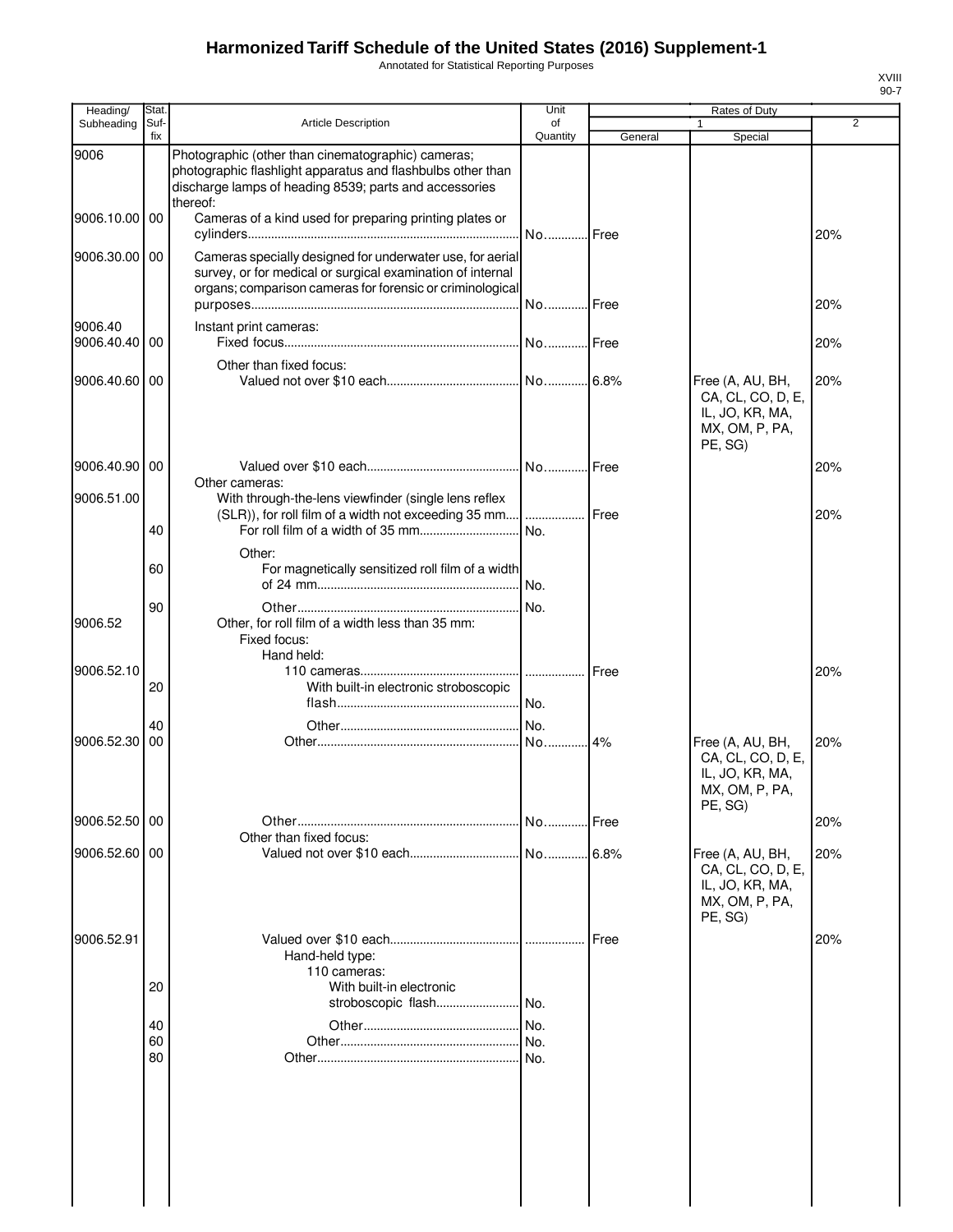Annotated for Statistical Reporting Purposes

| Heading/                  | Stat.                |                                                                                                                                                                                                                                                                                                     | Unit           |              | Rates of Duty                                                                         |                |
|---------------------------|----------------------|-----------------------------------------------------------------------------------------------------------------------------------------------------------------------------------------------------------------------------------------------------------------------------------------------------|----------------|--------------|---------------------------------------------------------------------------------------|----------------|
| Subheading                | Suf-<br>fix          | <b>Article Description</b>                                                                                                                                                                                                                                                                          | of<br>Quantity | General      | 1                                                                                     | $\overline{2}$ |
| 9006 (con.)<br>9006.53.01 | 10                   | Photographic (other than cinematographic) cameras;<br>photographic flashlight apparatus and flashbulbs other than<br>discharge lamps of heading 8539; parts and accessories<br>thereof: (con.)<br>Other cameras: (con.)<br>One time use cameras:<br>With built-in electronic stroboscopic flash No. |                |              | Special                                                                               | 20%            |
| 9006.59                   | 20<br>50<br>70       | Other:<br>With built-in electronic stroboscopic flash No.<br>Other:                                                                                                                                                                                                                                 | No.            |              |                                                                                       |                |
| 9006.59.40                | 40<br>60             |                                                                                                                                                                                                                                                                                                     | No.<br>No.     | 4%           | Free (A, AU, BH,<br>CA, CL, CO, D, E,<br>IL, JO, KR, MA,<br>MX, OM, P, PA,<br>PE, SG) | 20%            |
| 9006.59.60 00             |                      | Other than fixed focus:                                                                                                                                                                                                                                                                             |                | .16.8%       | Free (A, AU, BH,<br>CA, CL, CO, D, E,<br>IL, JO, KR, MA,<br>MX, OM, P, PA,<br>PE, SG) | 20%            |
| 9006.59.91 00             |                      |                                                                                                                                                                                                                                                                                                     | No Free        |              |                                                                                       | 20%            |
| 9006.61.00                | 20                   | Photographic flashlight apparatus and flashbulbs:<br>Discharge lamp ("electronic") flashlight apparatus  Free<br>Capable of camera mounting:<br>Capable of automatically controlling flash                                                                                                          | No.            |              |                                                                                       | 35%            |
| 9006.69.01                | 40<br>60<br>10<br>50 |                                                                                                                                                                                                                                                                                                     | No.<br>.IX.    | <b>IFree</b> |                                                                                       | 35%            |
| 9006.91.00 00             |                      | Parts and accessories:                                                                                                                                                                                                                                                                              |                |              | Free (A, AU, BH,<br>CA, CL, CO, D, E,<br>IL, JO, KR, MA,<br>MX, OM, P, PA,<br>PE, SG) | 20%            |
| 9006.99.00 00             |                      |                                                                                                                                                                                                                                                                                                     |                |              | Free (A, AU, BH,<br>CA, CL, CO, D, E,<br>IL, JO, KR, MA,<br>MX, OM, P, PA,<br>PE, SG) | 35%            |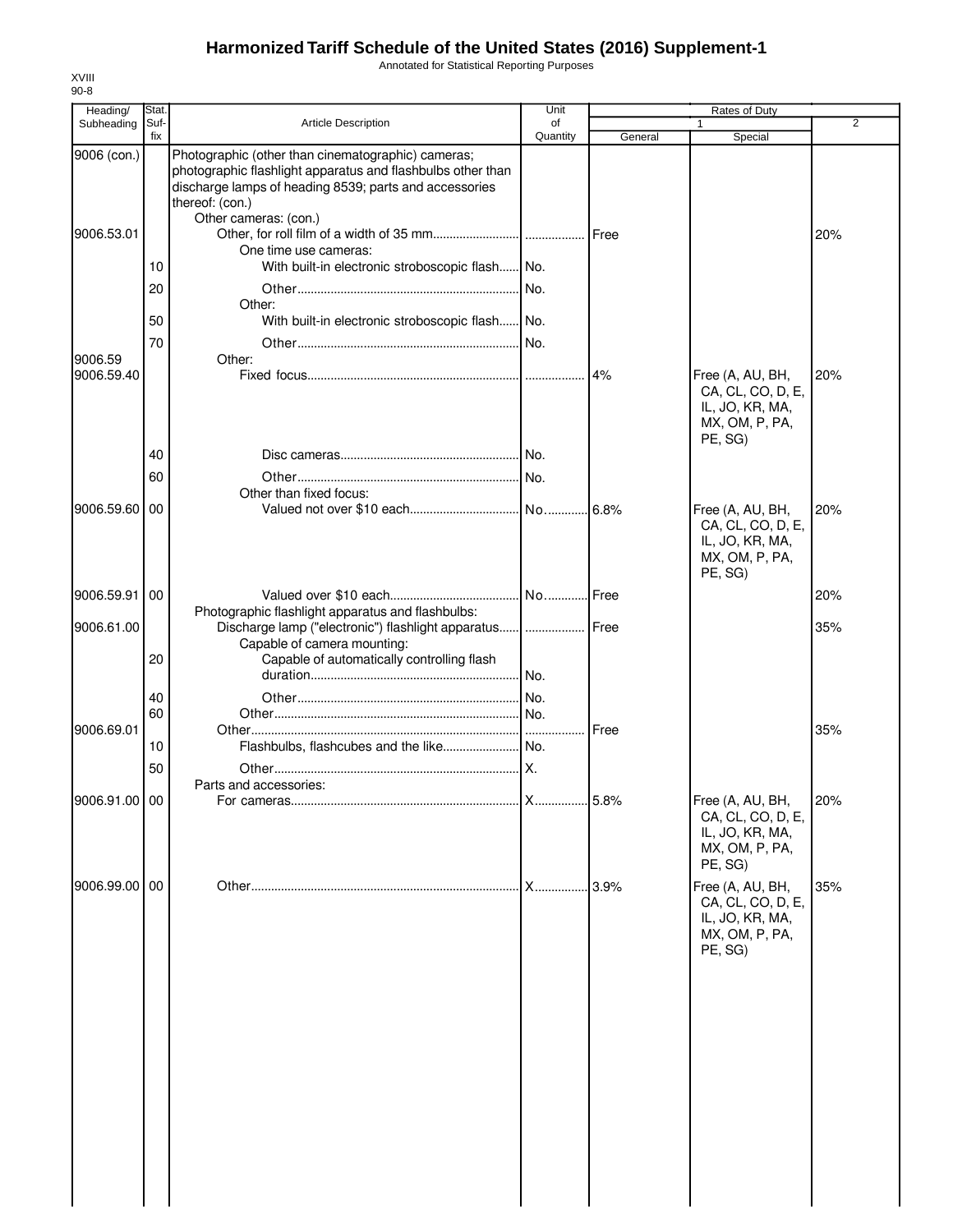Annotated for Statistical Reporting Purposes

| Heading/      | Stat.       |                                                                                                                                    | Unit           |         | Rates of Duty                                                                                                                                   |     |
|---------------|-------------|------------------------------------------------------------------------------------------------------------------------------------|----------------|---------|-------------------------------------------------------------------------------------------------------------------------------------------------|-----|
| Subheading    | Suf-<br>fix | Article Description                                                                                                                | of<br>Quantity | General | $\mathbf{1}$<br>Special                                                                                                                         | 2   |
| 9007          |             | Cinematographic cameras and projectors, whether or not<br>incorporating sound recording or reproducing apparatus; parts            |                |         |                                                                                                                                                 |     |
| 9007.10.00 00 |             | and accessories thereof:                                                                                                           | No Free        |         |                                                                                                                                                 | 20% |
| 9007.20       |             | Projectors:                                                                                                                        |                |         |                                                                                                                                                 |     |
| 9007.20.20 00 |             | For film of less than 16 mm:<br>With sound recording and reproducing systems;<br>and those capable of projecting only sound motion |                |         |                                                                                                                                                 |     |
|               |             |                                                                                                                                    | No Free        |         |                                                                                                                                                 | 45% |
| 9007.20.40 00 |             | Other:                                                                                                                             |                |         | Free (A, AU, BH,<br>CA, CL, CO, D, E,<br>IL, JO, KR, MA,<br>MX, OM, P, PA,<br>PE, SG)                                                           | 45% |
| 9007.20.60    |             | With sound recording and reproducing systems;<br>and those capable of projecting only sound motion                                 |                |         |                                                                                                                                                 |     |
|               | 40          |                                                                                                                                    |                | Free    |                                                                                                                                                 | 45% |
|               |             |                                                                                                                                    |                |         |                                                                                                                                                 |     |
| 9007.20.80    | 80<br>00    |                                                                                                                                    |                | 3.5%    | Free (A, AU, BH,                                                                                                                                | 45% |
|               |             |                                                                                                                                    |                |         | CA, CL, CO, D, E,<br>IL, JO, KR, MA,<br>MX, OM, P, PA,<br>PE, SG)                                                                               |     |
| 9007.91       |             | Parts and accessories:<br>For cameras:                                                                                             |                |         |                                                                                                                                                 |     |
| 9007.91.40 00 |             |                                                                                                                                    |                |         |                                                                                                                                                 | 20% |
| 9007.91.80 00 |             |                                                                                                                                    |                |         | Free (A, AU, BH,                                                                                                                                | 45% |
| 9007.92.00 00 |             |                                                                                                                                    |                |         | CA, CL, CO, D, E,<br>IL, JO, KR, MA,<br>MX, OM, P, PA,<br>PE, SG)<br>Free (A, AU, BH,<br>CA, CL, CO, D, E,<br>IL, JO, KR, MA,<br>MX, OM, P, PA, | 45% |
|               |             |                                                                                                                                    |                |         | PE, SG)                                                                                                                                         |     |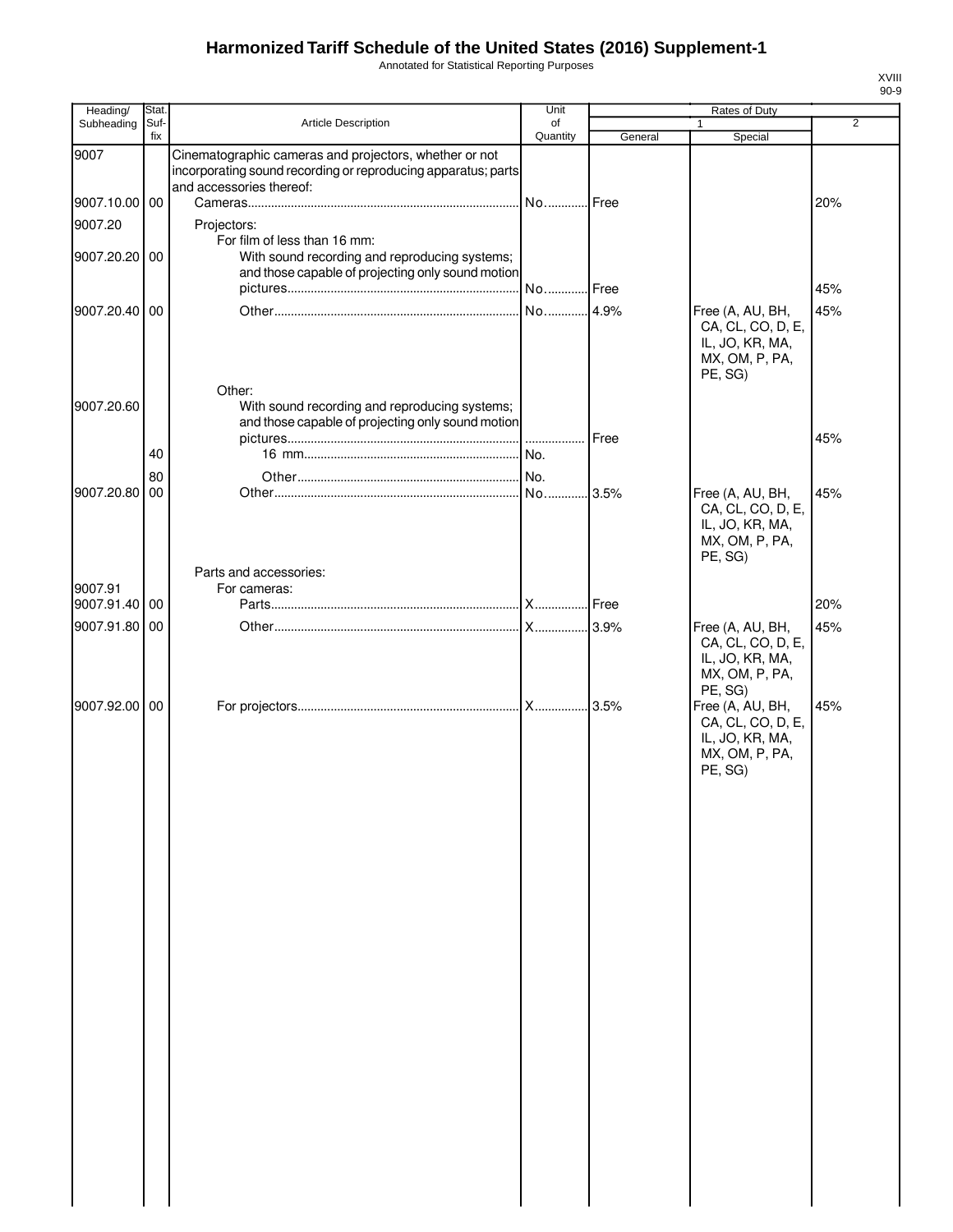Annotated for Statistical Reporting Purposes

| Heading/                         | Stat.       |                                                                                                                                                                                             | Unit           |         | Rates of Duty                                                                         |                |
|----------------------------------|-------------|---------------------------------------------------------------------------------------------------------------------------------------------------------------------------------------------|----------------|---------|---------------------------------------------------------------------------------------|----------------|
| Subheading                       | Suf-<br>fix | Article Description                                                                                                                                                                         | of<br>Quantity | General | $\mathbf{1}$<br>Special                                                               | $\overline{2}$ |
| 9008<br>9008.50<br>9008.50.10 00 |             | Image projectors, other than cinematographic; photographic<br>(other than cinematographic) enlargers and reducers; parts<br>and accessories thereof:<br>Projectors, enlargers and reducers: |                |         | Free (A, AU, BH,<br>CA, CL, CO, D, E,<br>IL, JO, KR, MA,<br>MX, OM, P, PA,<br>PE, SG) | 45%            |
| 9008.50.20 00                    |             | Microfilm, microfiche or other microform readers,<br>whether or not capable of producing copies:<br>Capable of producing copies                                                             | No Free        |         |                                                                                       | 35%            |
|                                  |             |                                                                                                                                                                                             |                |         |                                                                                       |                |
| 9008.50.30 00                    |             |                                                                                                                                                                                             | No 3.5%        |         | Free (A, AU, BH,<br>CA, CL, CO, D, E,<br>IL, JO, KR, MA,<br>MX, OM, P, PA,<br>PE, SG) | 45%            |
| 9008.50.40 00                    |             |                                                                                                                                                                                             |                |         | Free (A, AU, BH,<br>CA, CL, CO, D, E,<br>IL, JO, KR, MA,<br>MX, OM, P, PA,<br>PE, SG) | 45%            |
| 9008.50.50 00                    |             | Photographic (other than cinematographic) enlargers                                                                                                                                         | No             | Free    |                                                                                       | 20%            |
| 9008.90<br>9008.90.40            | 00          | Parts and accessories:<br>Of image projectors, other than cinematographic X Free                                                                                                            |                |         |                                                                                       | 35%            |
| 9008.90.80 00                    |             |                                                                                                                                                                                             |                |         | Free (A, AU, BH,                                                                      | 20%            |
|                                  |             |                                                                                                                                                                                             |                |         | CA, CL, CO, D, E,<br>IL, JO, KR, MA,<br>MX, OM, P, PA,<br>PE, SG)                     |                |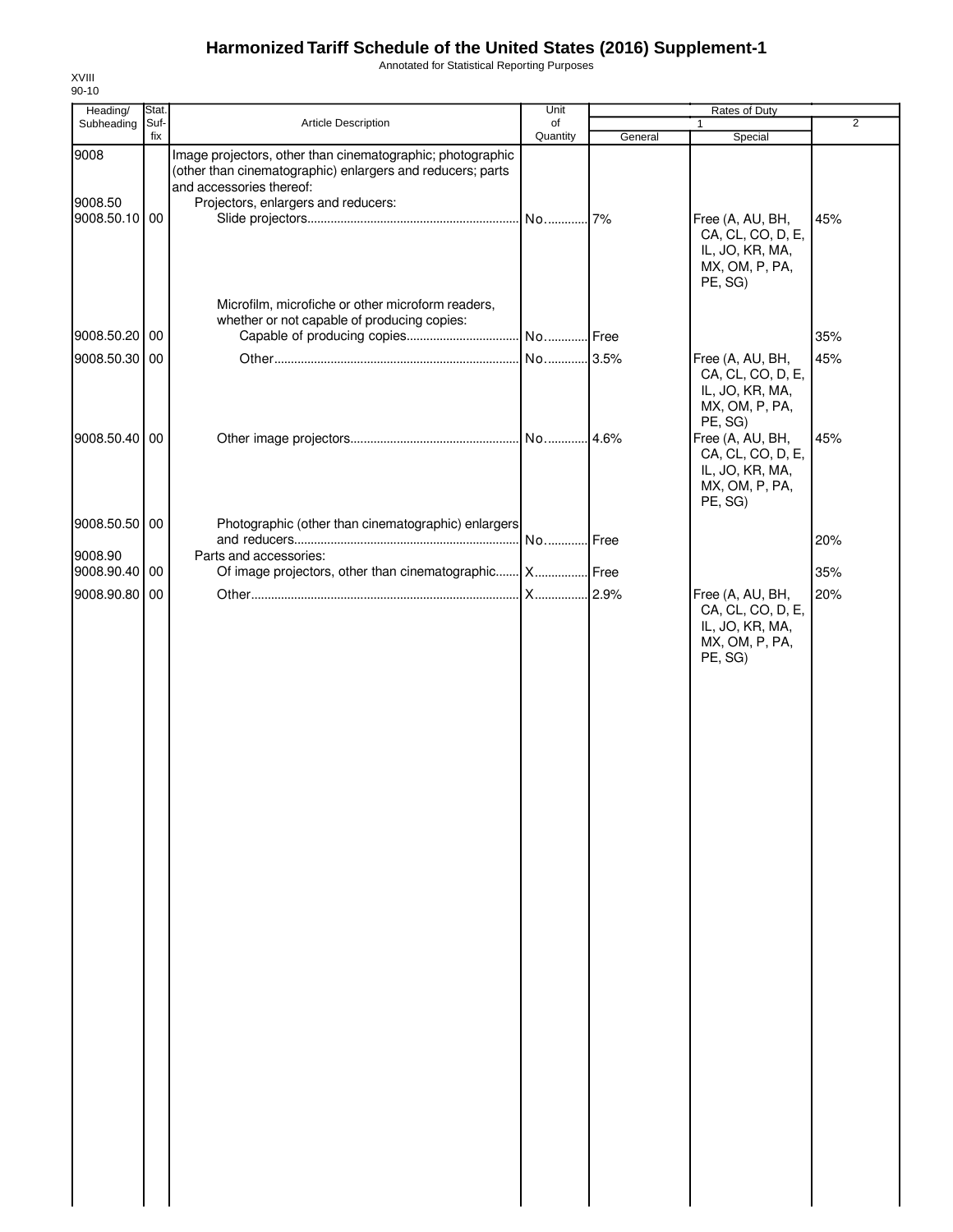Annotated for Statistical Reporting Purposes

| Heading/                       | Stat.       |                                                                                                                                                                                                                                                                                                                                                                                                       | Unit           |         | Rates of Duty                                                                      |            |
|--------------------------------|-------------|-------------------------------------------------------------------------------------------------------------------------------------------------------------------------------------------------------------------------------------------------------------------------------------------------------------------------------------------------------------------------------------------------------|----------------|---------|------------------------------------------------------------------------------------|------------|
| Subheading                     | Suf-<br>fix | <b>Article Description</b>                                                                                                                                                                                                                                                                                                                                                                            | of<br>Quantity | General | $\mathbf{1}$<br>Special                                                            | 2          |
| 9010<br>9010.10.00 00          |             | Apparatus and equipment for photographic (including<br>cinematographic) laboratories, not specified or included<br>elsewhere in this chapter; negatoscopes; projection screens;<br>parts and accessories thereof:<br>Apparatus and equipment for automatically developing<br>photographic (including cinematographic) film or paper in<br>rolls or for automatically exposing developed film to rolls |                |         | Free (A, AU, BH,<br>CA, CL, CO, D, E,<br>IL, JO, KR, MA,<br>MX, OM, P, PA,         | 35%        |
| 9010.50<br>9010.50.10          | 00          | Other apparatus and equipment for photographic (including<br>cinematographic) laboratories; negatoscopes:                                                                                                                                                                                                                                                                                             |                |         | PE, SG)                                                                            | 35%        |
|                                |             |                                                                                                                                                                                                                                                                                                                                                                                                       |                |         |                                                                                    |            |
| 9010.50.20 00<br>9010.50.30 00 |             | Photographic film viewers, titlers, splicers and editors,<br>all the foregoing and combinations thereof:<br>Articles containing an optical lens or designed to<br>contain such a lens:<br>Editors and combination editor-splicers, for                                                                                                                                                                |                |         |                                                                                    | 45%<br>45% |
|                                |             |                                                                                                                                                                                                                                                                                                                                                                                                       |                |         |                                                                                    |            |
| 9010.50.40 00                  |             |                                                                                                                                                                                                                                                                                                                                                                                                       |                |         |                                                                                    | 45%        |
| 9010.50.50<br>9010.50.60       | 00<br>00    |                                                                                                                                                                                                                                                                                                                                                                                                       |                |         |                                                                                    | 35%        |
| 9010.60.00                     | 00          |                                                                                                                                                                                                                                                                                                                                                                                                       |                |         | Free (A, AU, BH,                                                                   | 35%<br>50% |
| 9010.90                        |             | Parts and accessories:                                                                                                                                                                                                                                                                                                                                                                                |                |         | CA, CL, CO, D, E,<br>IL, JO, KR, MA,<br>MX, OM, P, PA,<br>PE, SG)                  |            |
| 9010.90.85                     | 00          | Parts and accessories of articles of subheadings                                                                                                                                                                                                                                                                                                                                                      |                |         |                                                                                    | 45%        |
| 9010.90.95                     | 00          |                                                                                                                                                                                                                                                                                                                                                                                                       |                |         | Free (A, AU, BH,<br>CA, CL, CO, E, IL,<br>JO, KR, MA, MX,<br>OM, P, PA, PE,<br>SG) | 45%        |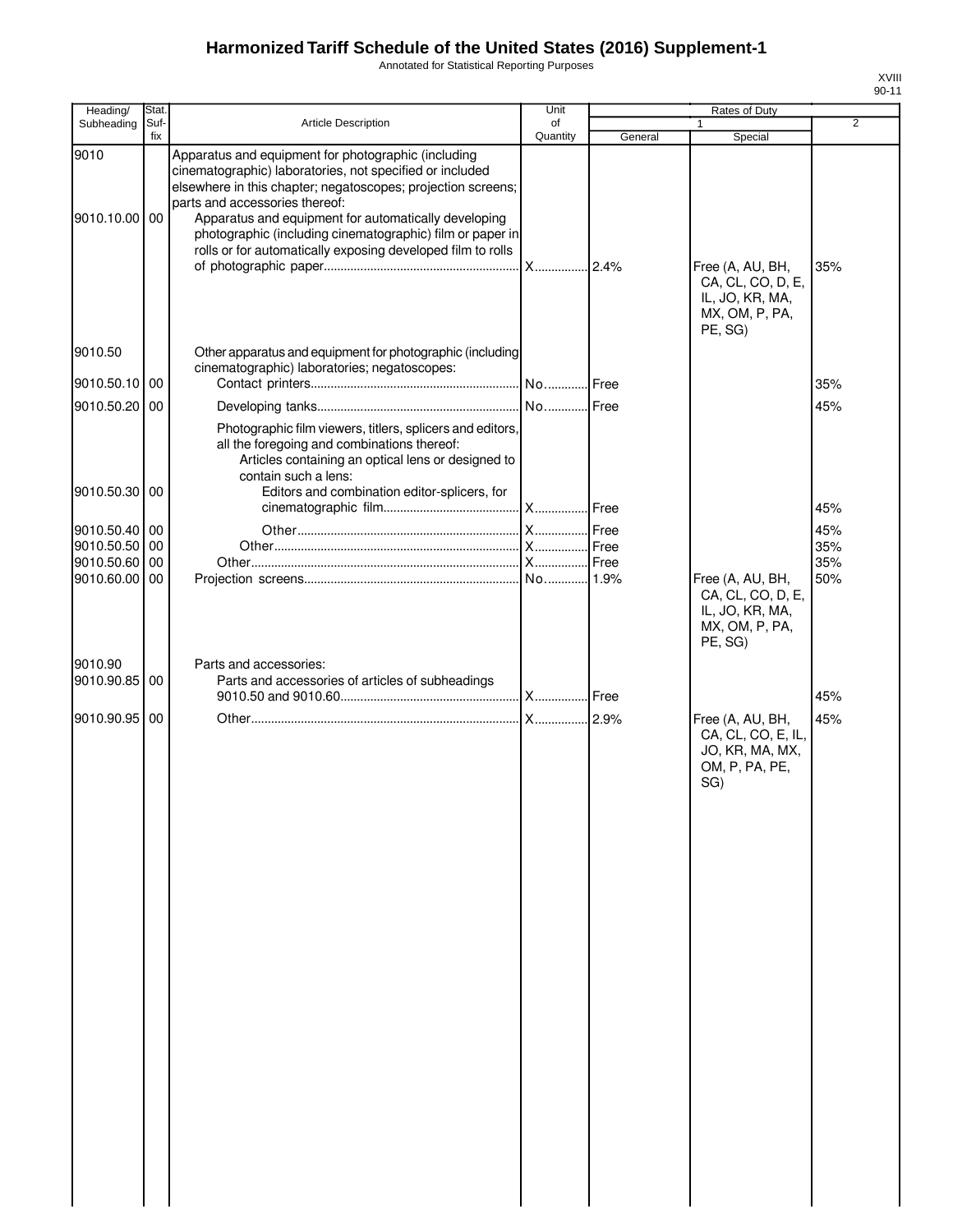Annotated for Statistical Reporting Purposes

| Heading/                 | Stat.       |                                                                                                                                              | Unit           |         | Rates of Duty                                                                         |                |
|--------------------------|-------------|----------------------------------------------------------------------------------------------------------------------------------------------|----------------|---------|---------------------------------------------------------------------------------------|----------------|
| Subheading               | Suf-<br>fix | Article Description                                                                                                                          | of<br>Quantity |         |                                                                                       | $\overline{2}$ |
| 9011                     |             | Compound optical microscopes, including those for<br>photomicrography, cinemicrography or microprojection; parts<br>and accessories thereof: |                | General | Special                                                                               |                |
| 9011.10<br>9011.10.40 00 |             | Stereoscopic microscopes:<br>Provided with a means for photographing the image No Free                                                       |                |         |                                                                                       | 20%            |
| 9011.10.80<br>9011.20    | 00          | Other microscopes, for photomicrography, cinemicrography                                                                                     | No Free        |         |                                                                                       | 45%            |
|                          |             | or microprojection:                                                                                                                          |                |         |                                                                                       |                |
| 9011.20.40 00            |             | Provided with a means for photographing the image No 3.9%                                                                                    |                |         | Free (A, AU, BH,<br>CA, CL, CO, D, E,<br>IL, JO, KR, MA,<br>MX, OM, P, PA,<br>PE, SG) | 20%            |
| 9011.20.80 00            |             |                                                                                                                                              | No 7.2%        |         | Free (A, AU, BH,<br>CA, CL, CO, D, E,<br>IL, JO, KR, MA,<br>MX, OM, P, PA,<br>PE, SG) | 45%            |
| 9011.80.00 00            |             |                                                                                                                                              |                |         | Free (A, AU, BH,<br>CA, CL, CO, D, E,<br>IL, JO, KR, MA,<br>MX, OM, P, PA,<br>PE, SG) | 45%            |
| 9011.90.00 00            |             |                                                                                                                                              |                | .4.2%   | Free (A, AU, BH,<br>CA, CL, CO, D, E,<br>IL, JO, KR, MA,<br>MX, OM, P, PA,<br>PE, SG) | 45%            |
| 9012                     |             | Microscopes other than optical microscopes; diffraction<br>apparatus; parts and accessories thereof:                                         |                |         |                                                                                       |                |
| 9012.10.00 00            |             | Microscopes other than optical microscopes; diffraction                                                                                      |                |         |                                                                                       | 40%            |
| 9012.90.00 00            |             |                                                                                                                                              |                | Free    |                                                                                       | 40%            |
|                          |             |                                                                                                                                              |                |         |                                                                                       |                |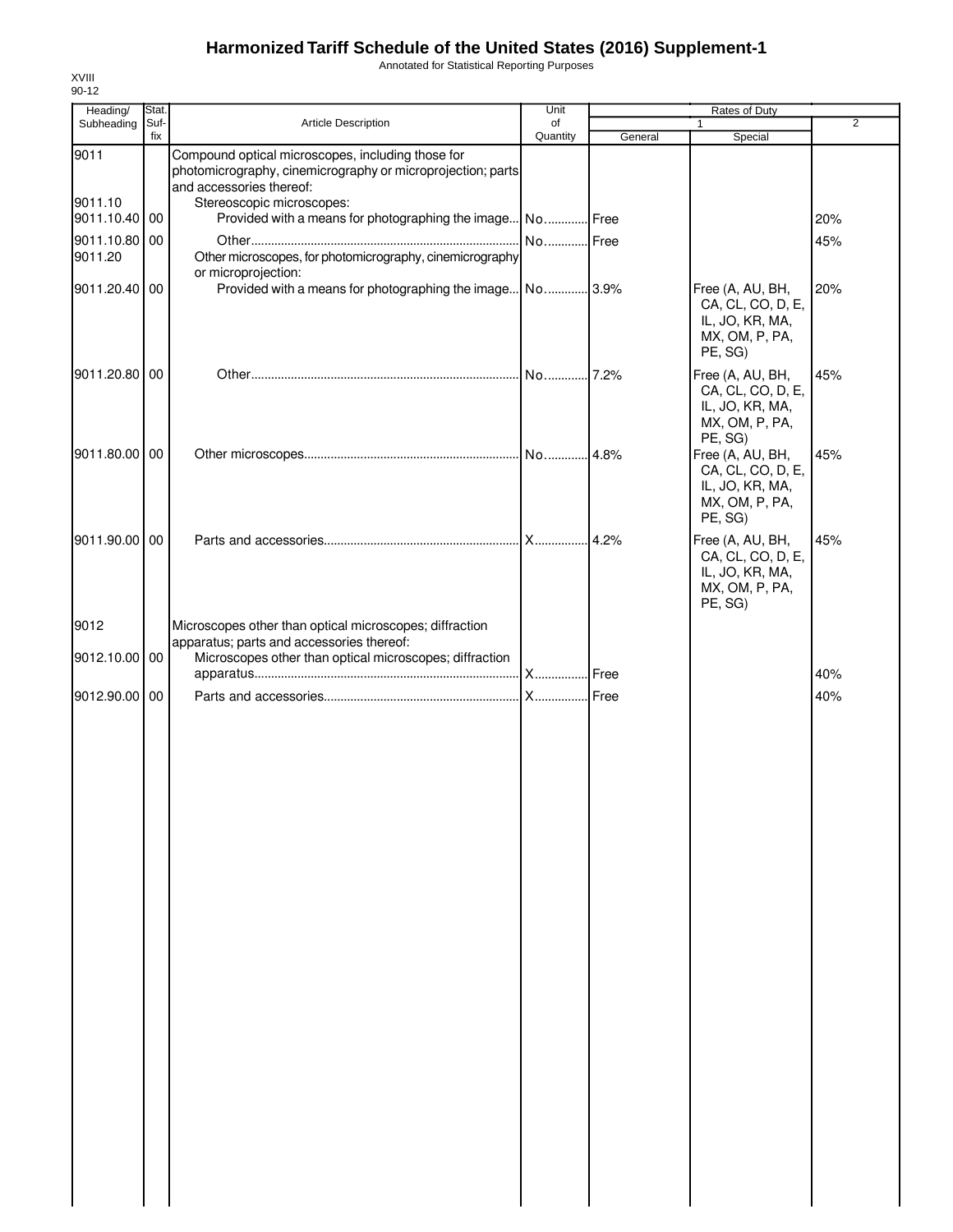Annotated for Statistical Reporting Purposes

| ı<br>'' |  |
|---------|--|
| J.      |  |

| Stat. |                                                                                                                                                                                                            | Unit                                                                                                                                             |                                                                                                                                                                                                                      | <b>Rates of Duty</b>                                                                  |                                                        |
|-------|------------------------------------------------------------------------------------------------------------------------------------------------------------------------------------------------------------|--------------------------------------------------------------------------------------------------------------------------------------------------|----------------------------------------------------------------------------------------------------------------------------------------------------------------------------------------------------------------------|---------------------------------------------------------------------------------------|--------------------------------------------------------|
|       | <b>Article Description</b>                                                                                                                                                                                 | of                                                                                                                                               |                                                                                                                                                                                                                      |                                                                                       | $\overline{2}$                                         |
|       | Liquid crystal devices not constituting articles provided for<br>more specifically in other headings; lasers, other than laser<br>or included elsewhere in this chapter; parts and accessories<br>thereof: |                                                                                                                                                  |                                                                                                                                                                                                                      |                                                                                       |                                                        |
|       | designed to form parts of machines, appliances,<br>instruments or apparatus of this chapter or section XVI:                                                                                                |                                                                                                                                                  |                                                                                                                                                                                                                      |                                                                                       |                                                        |
|       |                                                                                                                                                                                                            |                                                                                                                                                  |                                                                                                                                                                                                                      | Free (A, AU, BH,<br>CA, CL, CO, D, E,<br>IL, JO, KR, MA,<br>MX, OM, P, PA,<br>PE, SG) | 45%                                                    |
|       |                                                                                                                                                                                                            | No                                                                                                                                               | 1.4%                                                                                                                                                                                                                 | Free (A, AU, BH,<br>CA, CL, CO, D, E,<br>IL, JO, KR, MA,<br>MX, OM, P, PA,<br>PE, SG) | 35%                                                    |
|       | Telescopes designed to form parts of machines,<br>appliances, instruments or apparatus of this                                                                                                             |                                                                                                                                                  |                                                                                                                                                                                                                      |                                                                                       | 45%                                                    |
|       |                                                                                                                                                                                                            |                                                                                                                                                  |                                                                                                                                                                                                                      |                                                                                       |                                                        |
|       |                                                                                                                                                                                                            |                                                                                                                                                  |                                                                                                                                                                                                                      | CA, CL, CO, E, IL,<br>JO, KR, MA, MX,<br>OM, P, PA, PE,                               | 45%                                                    |
|       |                                                                                                                                                                                                            |                                                                                                                                                  | Free                                                                                                                                                                                                                 |                                                                                       | 35%                                                    |
|       | Other devices, appliances and instruments:                                                                                                                                                                 |                                                                                                                                                  |                                                                                                                                                                                                                      |                                                                                       |                                                        |
|       |                                                                                                                                                                                                            | No                                                                                                                                               |                                                                                                                                                                                                                      | Free (A, AU, BH,<br>CA, CL, CO, D, E,<br>IL, JO, KR, MA,<br>MX, OM, P, PA,<br>PE, SG) | 45%                                                    |
|       |                                                                                                                                                                                                            |                                                                                                                                                  |                                                                                                                                                                                                                      | Free (A, AU, BH,<br>CA, CL, CO, D, E,<br>IL, JO, KR, MA,<br>MX, OM, P, PA,<br>PE, SG) | 60%                                                    |
|       |                                                                                                                                                                                                            |                                                                                                                                                  |                                                                                                                                                                                                                      |                                                                                       | 45%                                                    |
|       |                                                                                                                                                                                                            |                                                                                                                                                  |                                                                                                                                                                                                                      |                                                                                       | 45%                                                    |
|       |                                                                                                                                                                                                            |                                                                                                                                                  |                                                                                                                                                                                                                      | CA, CL, CO, D, E,<br>IL, JO, KR, MA,<br>MX, OM, P, PA,<br>PE, SG)                     |                                                        |
|       | Suf-<br>fix<br>9013.10.10 00<br>9013.10.30 00<br>9013.10.45 00<br>9013.10.50<br>00<br>9013.20.00 00<br>9013.80.20 00<br>9013.80.40 00<br>9013.80.70 00<br>9013.80.90 00                                    | Telescopic sights for rifles:<br>Other:<br>Flat panel displays other than for articles of heading<br>8528, except subheadings 8528.51 or 8528.61 | Quantity<br>diodes; other optical appliances and instruments, not specified<br>Telescopic sights for fitting to arms; periscopes; telescopes<br>No<br>Hand magnifiers, magnifying glasses, loupes, thread<br>No<br>X | General<br>No Free<br>5.3%<br>.6.6%<br>.5.8%<br>Free<br>4.5% 1/                       | Special<br>Free (A, AU, BH,<br>SG)<br>Free (A, AU, BH, |

1/ See subheadings 9902.01.80 and 9902.85.21.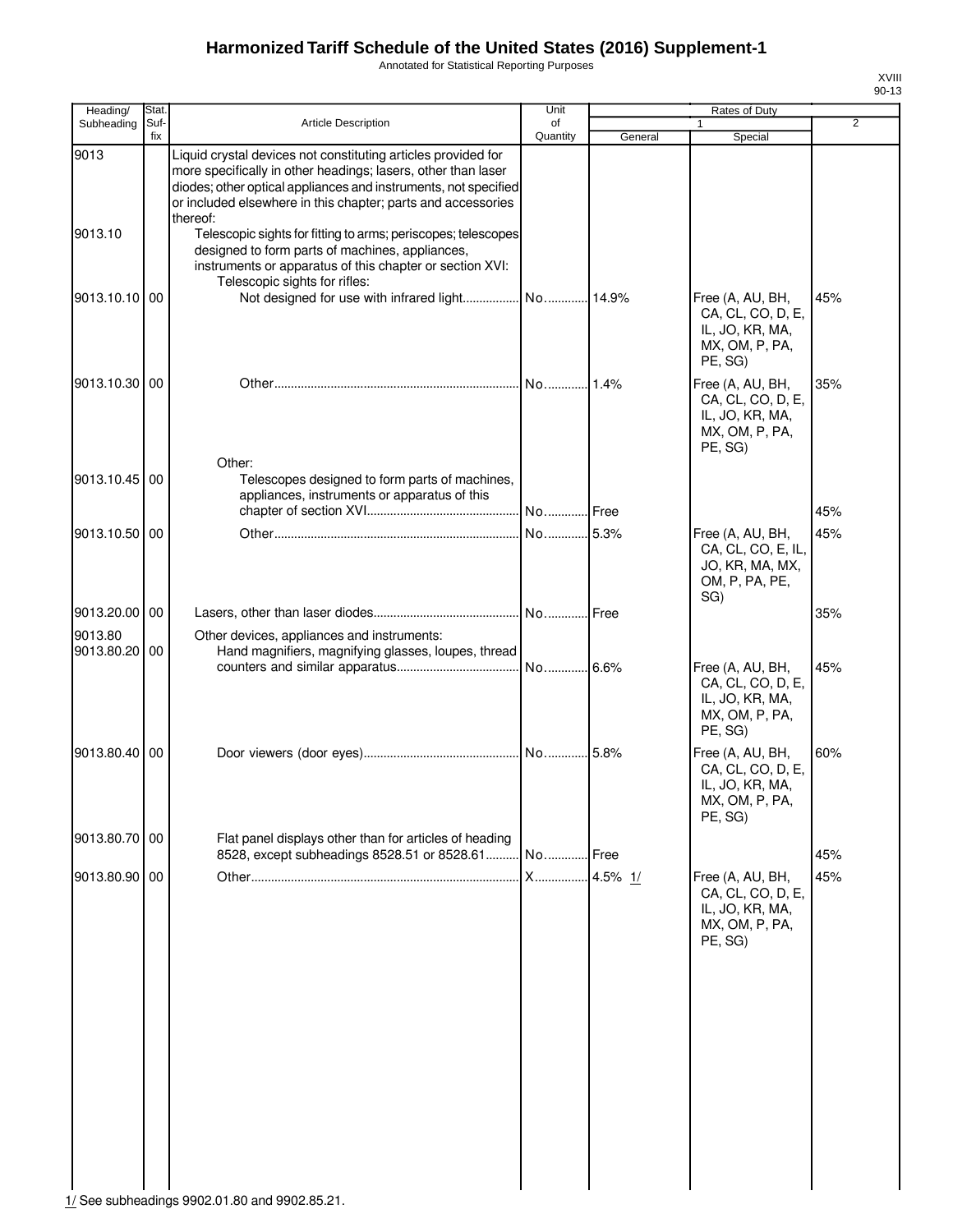Annotated for Statistical Reporting Purposes

| Heading/                                | Stat.       |                                                                                                                                                                                                                                                                                                                | Unit           |         | Rates of Duty                                                     |                |
|-----------------------------------------|-------------|----------------------------------------------------------------------------------------------------------------------------------------------------------------------------------------------------------------------------------------------------------------------------------------------------------------|----------------|---------|-------------------------------------------------------------------|----------------|
| Subheading                              | Suf-<br>fix | Article Description                                                                                                                                                                                                                                                                                            | of<br>Quantity | General | $\mathbf{1}$<br>Special                                           | $\overline{2}$ |
| 9013 (con.)<br>9013.90<br>9013.90.20 00 |             | Liquid crystal devices not constituting articles provided for<br>more specifically in other headings; lasers, other than laser<br>diodes; other optical appliances and instruments, not specified<br>or included elsewhere in this chapter; parts and accessories<br>thereof: (con.)<br>Parts and accessories: |                | .16%    | Free (A, AU, BH,                                                  | 45%            |
|                                         |             |                                                                                                                                                                                                                                                                                                                |                |         | CA, CL, CO, D, E,<br>IL, JO, KR, MA,<br>MX, OM, P, PA,<br>PE, SG) |                |
| 9013.90.50 00                           |             | Of flat panel displays other than for articles of heading<br>8528, except subheadings 8528.51 or 8528.61 X<br>Other:                                                                                                                                                                                           |                | Free    |                                                                   | 45%            |
| 9013.90.70 00                           |             | Other parts and accessories, other than for<br>telescopic sights for fitting to arms or for                                                                                                                                                                                                                    |                |         | Free (A, AU, BH,<br>CA, CL, CO, E, IL,<br>JO, KR, MA, MX,         | 45%            |
| 9013.90.80 00                           |             |                                                                                                                                                                                                                                                                                                                | X              | 4.5%    | OM, P, PA, PE,<br>SG)<br>Free (A, AU, BH,                         | 45%            |
|                                         |             |                                                                                                                                                                                                                                                                                                                |                |         | CA, CL, CO, E, IL,<br>JO, KR, MA, MX,<br>OM, P, PA, PE,<br>SG)    |                |
|                                         |             |                                                                                                                                                                                                                                                                                                                |                |         |                                                                   |                |
|                                         |             |                                                                                                                                                                                                                                                                                                                |                |         |                                                                   |                |
|                                         |             |                                                                                                                                                                                                                                                                                                                |                |         |                                                                   |                |
|                                         |             |                                                                                                                                                                                                                                                                                                                |                |         |                                                                   |                |
|                                         |             |                                                                                                                                                                                                                                                                                                                |                |         |                                                                   |                |
|                                         |             |                                                                                                                                                                                                                                                                                                                |                |         |                                                                   |                |
|                                         |             |                                                                                                                                                                                                                                                                                                                |                |         |                                                                   |                |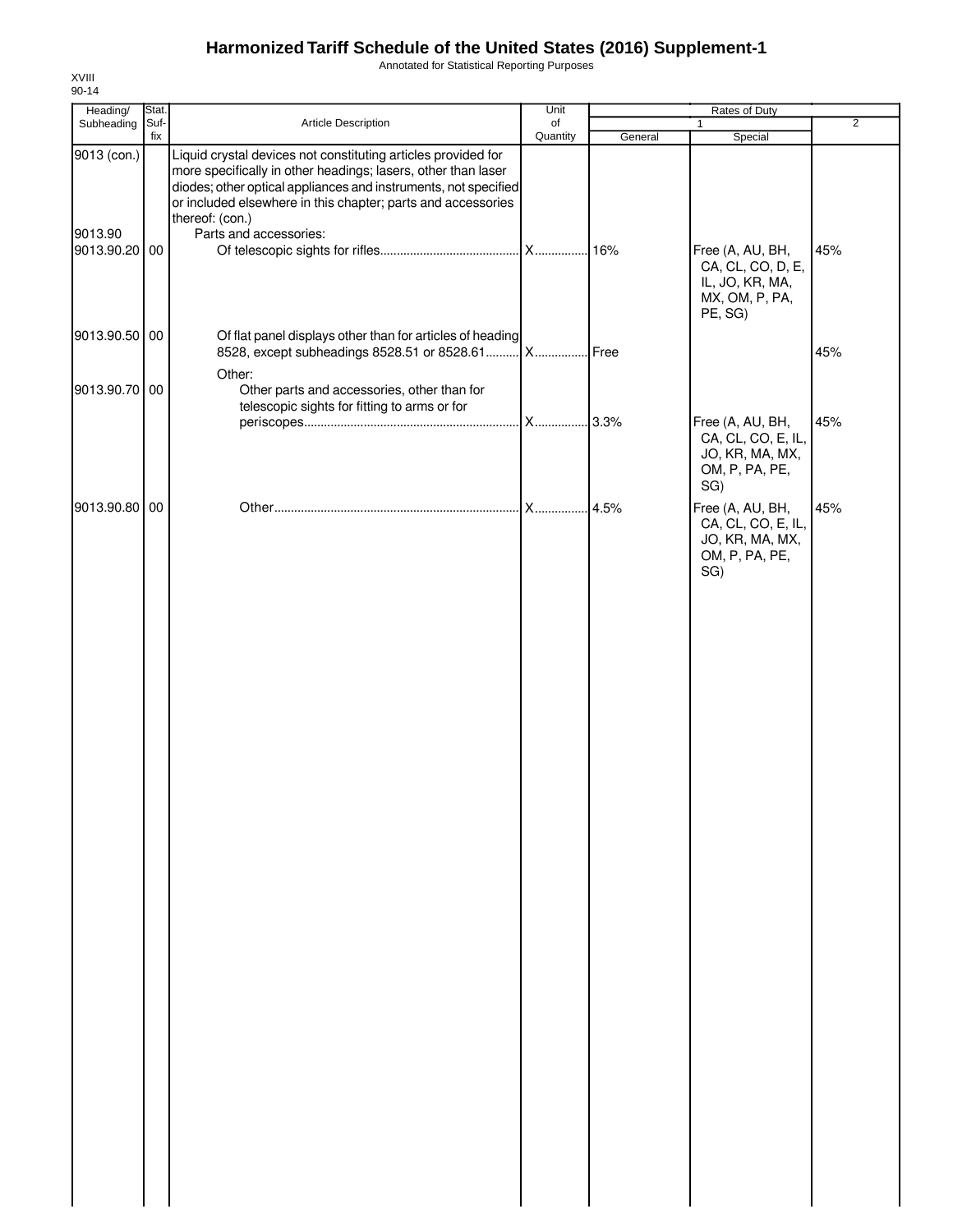Annotated for Statistical Reporting Purposes

| Heading/      | Stat.       |                                                                                | Unit     |         | <b>Rates of Duty</b> |                |
|---------------|-------------|--------------------------------------------------------------------------------|----------|---------|----------------------|----------------|
| Subheading    | Suf-<br>fix | <b>Article Description</b>                                                     | of       |         | 1                    | $\overline{2}$ |
| 9014          |             | Direction finding compasses; other navigational instruments                    | Quantity | General | Special              |                |
| 9014.10       |             | and appliances; parts and accessories thereof:<br>Direction finding compasses: |          |         |                      |                |
| 9014.10.10 00 |             |                                                                                |          |         |                      | 45%            |
|               |             |                                                                                |          |         |                      |                |
| 9014.10.60 00 |             | Other:<br>Gyroscopic compasses, other than electrical No Free                  |          |         |                      | 35%            |
|               |             | Other:                                                                         |          |         |                      |                |
| 9014.10.70    |             |                                                                                |          | Free    |                      | 40%            |
|               | 30          |                                                                                |          |         |                      |                |
|               | 60          |                                                                                |          |         |                      |                |
| 9014.10.90 00 |             |                                                                                | No Free  |         |                      | 45%            |
| 9014.20       |             | Instruments and appliances for aeronautical or space                           |          |         |                      |                |
|               |             | navigation (other than compasses):                                             |          |         |                      |                |
| 9014.20.20    | 00          |                                                                                |          |         |                      | 45%            |
|               |             | Other:                                                                         |          |         |                      |                |
| 9014.20.40 00 |             |                                                                                |          |         |                      | 40%            |
|               |             |                                                                                |          |         |                      |                |
|               |             | Other:                                                                         |          |         |                      |                |
| 9014.20.60 00 |             |                                                                                |          |         |                      | 40%            |
| 9014.20.80    |             |                                                                                |          |         |                      | 30%            |
|               | 40          |                                                                                |          |         |                      |                |
|               | 80          |                                                                                |          |         |                      |                |
| 9014.80       |             | Other instruments and appliances:                                              |          |         |                      |                |
| 9014.80.10    | 00          |                                                                                |          |         |                      | 45%            |
|               |             |                                                                                |          |         |                      |                |
|               |             | Other:                                                                         |          |         |                      |                |
| 9014.80.20 00 |             | Ships' logs and depth-sounding apparatus No Free                               |          |         |                      | 70%            |
|               |             | Other:                                                                         |          |         |                      |                |
| 9014.80.40 00 |             |                                                                                |          |         |                      | 40%            |
| 9014.80.50 00 |             |                                                                                |          |         |                      | 30%            |
| 9014.90       |             | Parts and accessories:                                                         |          |         |                      |                |
| 9014.90.10 00 |             | Of articles covered by subheading 9014.20.40  X  Free                          |          |         |                      | 40%            |
| 9014.90.20    |             | Of articles covered by subheading 9014.20.80    Free                           |          |         |                      | 30%            |
|               | 40          |                                                                                |          |         |                      |                |
|               |             |                                                                                |          |         |                      |                |
| 9014.90.40 00 | 80          |                                                                                |          |         |                      |                |
|               |             | Of articles covered by subheading 9014.80.50  X  Free                          |          |         |                      | 30%            |
| 9014.90.60 00 |             |                                                                                |          |         |                      | 40%            |
|               |             |                                                                                |          |         |                      |                |
|               |             |                                                                                |          |         |                      |                |
|               |             |                                                                                |          |         |                      |                |
|               |             |                                                                                |          |         |                      |                |
|               |             |                                                                                |          |         |                      |                |
|               |             |                                                                                |          |         |                      |                |
|               |             |                                                                                |          |         |                      |                |
|               |             |                                                                                |          |         |                      |                |
|               |             |                                                                                |          |         |                      |                |
|               |             |                                                                                |          |         |                      |                |
|               |             |                                                                                |          |         |                      |                |
|               |             |                                                                                |          |         |                      |                |
|               |             |                                                                                |          |         |                      |                |
|               |             |                                                                                |          |         |                      |                |
|               |             |                                                                                |          |         |                      |                |
|               |             |                                                                                |          |         |                      |                |
|               |             |                                                                                |          |         |                      |                |
|               |             |                                                                                |          |         |                      |                |
|               |             |                                                                                |          |         |                      |                |
|               |             |                                                                                |          |         |                      |                |
|               |             |                                                                                |          |         |                      |                |
|               |             |                                                                                |          |         |                      |                |
|               |             |                                                                                |          |         |                      |                |

1/ See General Note 6. 2/ See heading 9902.22.81.

XVIII 90-15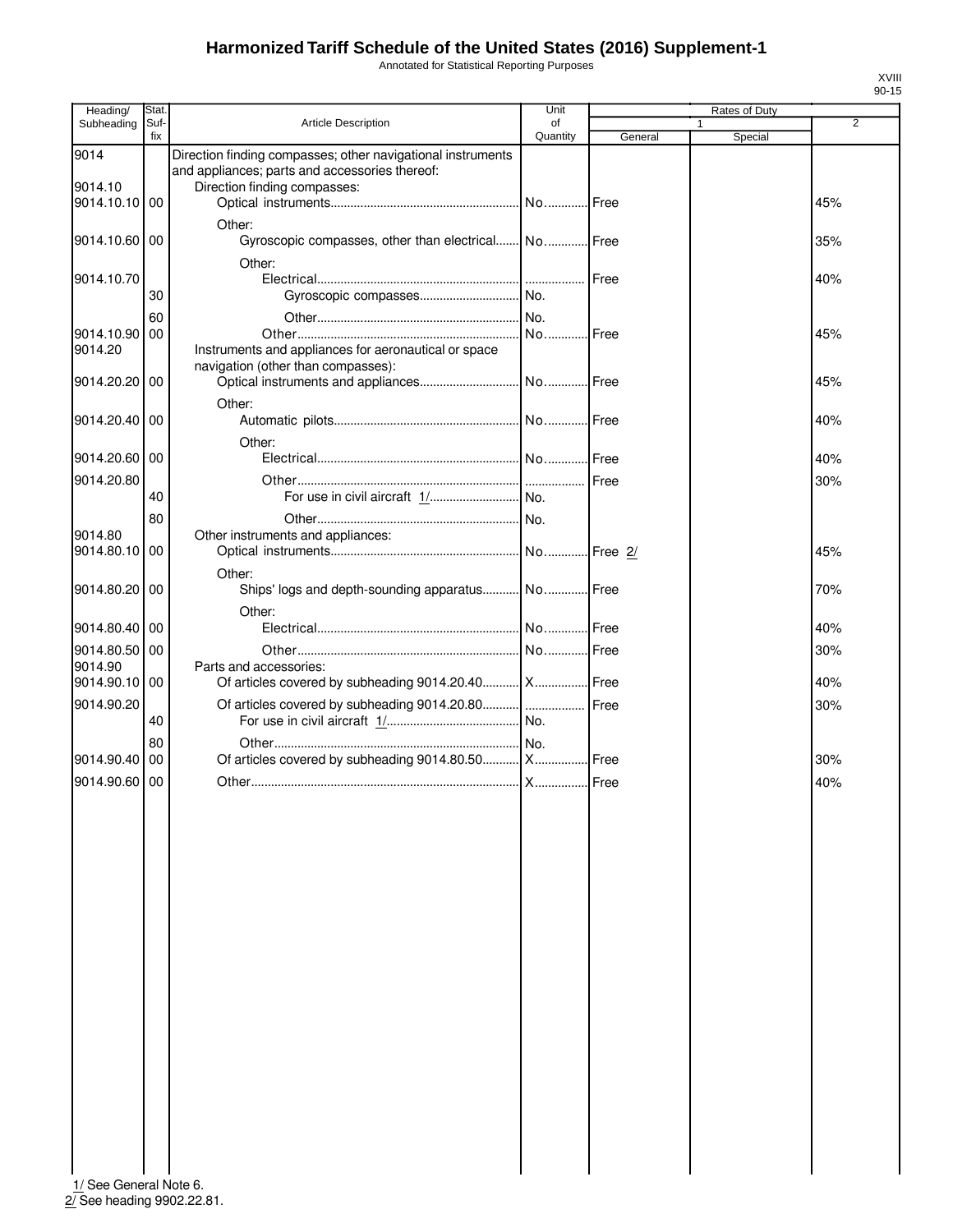Annotated for Statistical Reporting Purposes

| Heading/                 | Stat.       |                                                                                                                                                                                                                                    | Unit           |               | Rates of Duty                                                     |                                                                          |
|--------------------------|-------------|------------------------------------------------------------------------------------------------------------------------------------------------------------------------------------------------------------------------------------|----------------|---------------|-------------------------------------------------------------------|--------------------------------------------------------------------------|
| Subheading               | Suf-<br>fix | <b>Article Description</b>                                                                                                                                                                                                         | of<br>Quantity | General       | 1<br>Special                                                      | 2                                                                        |
| 9015                     |             | Surveying (including photogrammetrical surveying),<br>hydrographic, oceanographic, hydrological, meteorological or<br>geophysical instruments and appliances, excluding compasses;<br>rangefinders; parts and accessories thereof: |                |               |                                                                   |                                                                          |
| 9015.10<br>9015.10.40    | 00          | Rangefinders:                                                                                                                                                                                                                      |                |               |                                                                   | 40%                                                                      |
| 9015.10.80<br>9015.20    | 00          | Theodolites and tachymeters (tacheometers):                                                                                                                                                                                        |                |               |                                                                   | 45%                                                                      |
| 9015.20.40               | 00          |                                                                                                                                                                                                                                    |                |               |                                                                   | 40%                                                                      |
| 9015.20.80 00            |             |                                                                                                                                                                                                                                    |                |               |                                                                   | 45%                                                                      |
| 9015.30<br>9015.30.40    | 00          | Levels:                                                                                                                                                                                                                            |                |               |                                                                   | 40%                                                                      |
| 9015.30.80 00            |             |                                                                                                                                                                                                                                    |                |               | Free (A, AU, BH,                                                  | 45%                                                                      |
|                          |             |                                                                                                                                                                                                                                    |                |               | CA, CL, CO, D, E,<br>IL, JO, KR, MA,<br>MX, OM, P, PA,<br>PE, SG) |                                                                          |
| 9015.40<br>9015.40.40 00 |             | Photogrammetrical surveying instruments and appliances:                                                                                                                                                                            |                | <b>I</b> Free |                                                                   | 40%                                                                      |
| 9015.40.80 00            |             |                                                                                                                                                                                                                                    |                |               |                                                                   | 40%                                                                      |
| 9015.80                  |             | Other instruments and appliances:                                                                                                                                                                                                  |                |               |                                                                   |                                                                          |
| 9015.80.20 00            |             |                                                                                                                                                                                                                                    |                |               |                                                                   | 45%                                                                      |
| 9015.80.60 00            |             | Other:                                                                                                                                                                                                                             |                |               |                                                                   | 40%                                                                      |
| 9015.80.80               |             |                                                                                                                                                                                                                                    |                |               |                                                                   | 40%                                                                      |
|                          | 40          | Geophysical instruments and appliances X                                                                                                                                                                                           |                |               |                                                                   |                                                                          |
|                          | 80          |                                                                                                                                                                                                                                    |                | Free          |                                                                   |                                                                          |
|                          | 10          |                                                                                                                                                                                                                                    |                |               |                                                                   | applicable to<br>the article of<br>which it is a<br>part or<br>accessory |
|                          | 20          |                                                                                                                                                                                                                                    |                |               |                                                                   |                                                                          |
|                          | 30          |                                                                                                                                                                                                                                    |                |               |                                                                   |                                                                          |
|                          | 40          | Of photogrammetrical surveying instruments and                                                                                                                                                                                     |                |               |                                                                   |                                                                          |
|                          |             |                                                                                                                                                                                                                                    |                |               |                                                                   |                                                                          |
|                          | 50          |                                                                                                                                                                                                                                    |                |               |                                                                   |                                                                          |
|                          | 60          | Of other geophysical instruments and appliances   X                                                                                                                                                                                |                |               |                                                                   |                                                                          |
|                          | 90          |                                                                                                                                                                                                                                    |                |               |                                                                   |                                                                          |
|                          |             |                                                                                                                                                                                                                                    |                |               |                                                                   |                                                                          |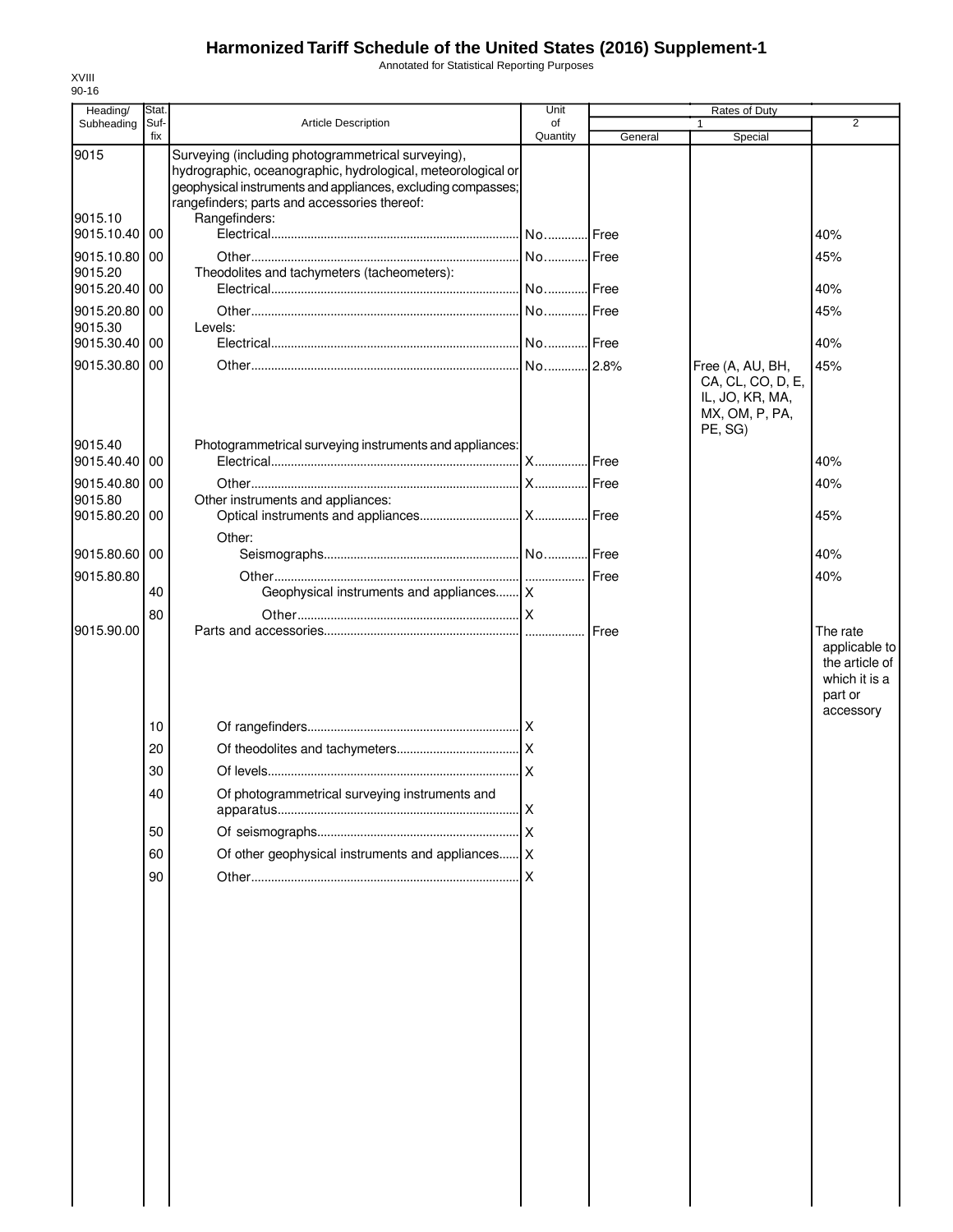Annotated for Statistical Reporting Purposes

| ۰.<br>I<br>× |
|--------------|

| Heading/                 | Stat.       |                                                                                                                                                                                                                                                                                                                                                                                                   | Unit           |         | Rates of Duty                                                                                           |     |
|--------------------------|-------------|---------------------------------------------------------------------------------------------------------------------------------------------------------------------------------------------------------------------------------------------------------------------------------------------------------------------------------------------------------------------------------------------------|----------------|---------|---------------------------------------------------------------------------------------------------------|-----|
| Subheading               | Suf-<br>fix | <b>Article Description</b>                                                                                                                                                                                                                                                                                                                                                                        | of<br>Quantity | General | 1<br>Special                                                                                            | 2   |
| 9016.00<br>9016.00.20 00 |             | Balances of a sensitivity of 5 cg or better, with or without<br>weights; parts and accessories thereof:<br>Electrical balances and parts and accessories thereof X 3.9%                                                                                                                                                                                                                           |                |         | Free (A, AU, BH,<br>CA, CL, CO, D, E,<br>IL, JO, KR, MA,                                                | 40% |
| 9016.00.40 00            |             | Other:<br>Jewelers' balances and parts and accessories                                                                                                                                                                                                                                                                                                                                            |                |         | MX, OM, P, PA,<br>PE, SG)<br>Free (A, AU, BH,<br>CA, CL, CO, D, E,<br>IL, JO, KR, MA,<br>MX, OM, P, PA, | 45% |
| 9016.00.60 00            |             |                                                                                                                                                                                                                                                                                                                                                                                                   |                |         | PE, SG)<br>Free (A, AU, BH,<br>CA, CL, CO, D, E,<br>IL, JO, KR, MA,<br>MX, OM, P, PA,<br>PE, SG)        | 40% |
| 9017                     |             | Drawing, marking-out or mathematical calculating instruments<br>(for example, drafting machines, pantographs, protractors,<br>drawing sets, slide rules, disc calculators); instruments for<br>measuring length, for use in the hand (for example, measuring<br>rods and tapes, micrometers, calipers), not specified or<br>included elsewhere in this chapter; parts and accessories<br>thereof: |                |         |                                                                                                         |     |
| 9017.10<br>9017.10.40 00 |             | Drafting tables and machines, whether or not automatic:                                                                                                                                                                                                                                                                                                                                           | No Free        |         |                                                                                                         | 45% |
| 9017.10.80 00            |             |                                                                                                                                                                                                                                                                                                                                                                                                   |                |         | Free (A, AU, BH,<br>CA, CL, CO, D, E,<br>IL, JO, KR, MA,<br>MX, OM, P, PA,<br>PE, SG)                   | 45% |
| 9017.20                  |             | Other drawing, marking-out or mathematical calculating<br>instruments:                                                                                                                                                                                                                                                                                                                            |                |         |                                                                                                         |     |
| 9017.20.40 00            |             | Disc calculators, slide rules and other mathematical                                                                                                                                                                                                                                                                                                                                              |                |         | Free (A, AU, BH,<br>CA, CL, CO, D, E,<br>IL, JO, KR, MA,<br>MX, OM, P, PA,<br>PE, SG)                   | 40% |
| 9017.20.70 00            |             |                                                                                                                                                                                                                                                                                                                                                                                                   |                |         |                                                                                                         | 45% |
| 9017.20.80               |             |                                                                                                                                                                                                                                                                                                                                                                                                   |                | 4.6%    | Free (A, AU, BH,<br>CA, CL, CO, D, E,<br>IL, JO, KR, MA,<br>MX, OM, P, PA,<br>PE, SG)                   | 45% |
|                          | 40          | Hand operated input devices which transmit<br>position data to computer processors or displays                                                                                                                                                                                                                                                                                                    |                |         |                                                                                                         |     |
|                          | 80          |                                                                                                                                                                                                                                                                                                                                                                                                   |                |         |                                                                                                         |     |
| 9017.30<br>9017.30.40 00 |             | Micrometers, calipers and gauges:                                                                                                                                                                                                                                                                                                                                                                 |                |         | Free (A, AU, BH,<br>CA, CL, CO, D, E,<br>IL, JO, KR, MA,<br>MX, OM, P, PA,<br>PE, SG)                   | 45% |
| 9017.30.80 00            |             |                                                                                                                                                                                                                                                                                                                                                                                                   | <b>X</b>       | 3.9%    | Free (A, AU, BH,<br>CA, CL, CO, D, E,<br>IL, JO, KR, MA,<br>MX, OM, P, PA,<br>PE, SG)                   | 45% |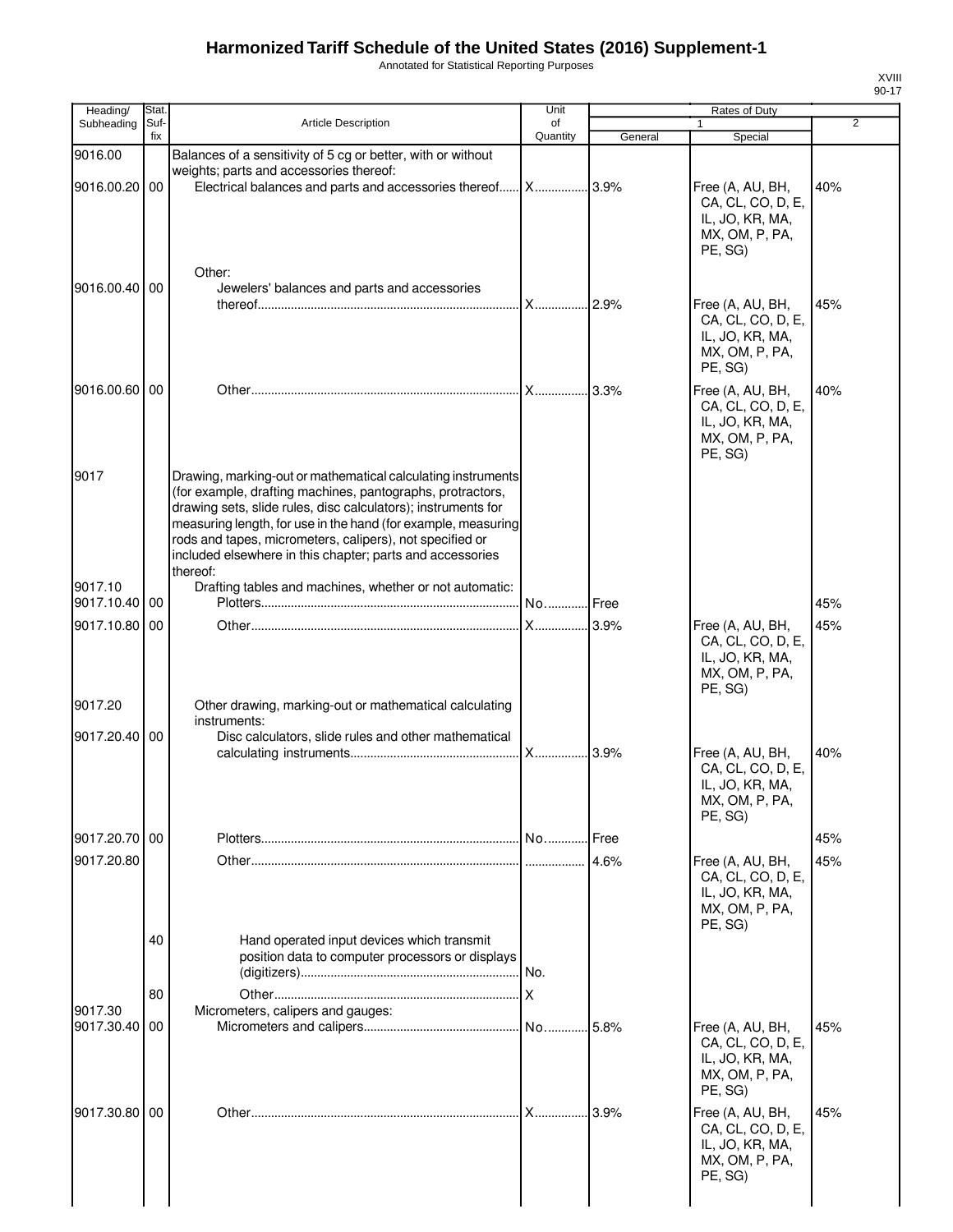Annotated for Statistical Reporting Purposes

| Heading/                    | Stat.       |                                                                                                                                                                                                                                                                                                                                                                                                                                                              | Unit           |                                                                                   | Rates of Duty                                                                         |                                                                                      |
|-----------------------------|-------------|--------------------------------------------------------------------------------------------------------------------------------------------------------------------------------------------------------------------------------------------------------------------------------------------------------------------------------------------------------------------------------------------------------------------------------------------------------------|----------------|-----------------------------------------------------------------------------------|---------------------------------------------------------------------------------------|--------------------------------------------------------------------------------------|
| Subheading                  | Suf-<br>fix | <b>Article Description</b>                                                                                                                                                                                                                                                                                                                                                                                                                                   | of<br>Quantity | General                                                                           | 1<br>Special                                                                          | $\overline{2}$                                                                       |
| 9017 (con.)                 |             | Drawing, marking-out or mathematical calculating instruments<br>(for example, drafting machines, pantographs, protractors,<br>drawing sets, slide rules, disc calculators); instruments for<br>measuring length, for use in the hand (for example, measuring<br>rods and tapes, micrometers, calipers), not specified or<br>included elsewhere in this chapter; parts and accessories                                                                        |                |                                                                                   |                                                                                       |                                                                                      |
| 9017.80.00 00               |             | thereof: (con.)                                                                                                                                                                                                                                                                                                                                                                                                                                              | .lx            | .5.3%                                                                             | Free (A, AU, BH,<br>CA, CL, CO, D, E,<br>IL, JO, KR, MA,<br>MX, OM, P, PA,<br>PE, SG) | 45%                                                                                  |
| 9017.90.01                  |             |                                                                                                                                                                                                                                                                                                                                                                                                                                                              |                | The rate<br>applicable to<br>the article of<br>which it is a part<br>or accessory | Free (A, AU, BH,<br>CA, CL, CO, D, E,<br>IL, JO, KR, MA,<br>MX, OM, P, PA,<br>PE, SG) | The rate<br>applicable to<br>the article of<br>which it is a<br>part or<br>accessory |
|                             | 05          |                                                                                                                                                                                                                                                                                                                                                                                                                                                              |                |                                                                                   |                                                                                       |                                                                                      |
|                             | 15          |                                                                                                                                                                                                                                                                                                                                                                                                                                                              |                |                                                                                   |                                                                                       |                                                                                      |
|                             | 20          |                                                                                                                                                                                                                                                                                                                                                                                                                                                              |                |                                                                                   |                                                                                       |                                                                                      |
|                             | 32          |                                                                                                                                                                                                                                                                                                                                                                                                                                                              |                |                                                                                   |                                                                                       |                                                                                      |
|                             | 36          |                                                                                                                                                                                                                                                                                                                                                                                                                                                              |                |                                                                                   |                                                                                       |                                                                                      |
|                             | 40          |                                                                                                                                                                                                                                                                                                                                                                                                                                                              |                |                                                                                   |                                                                                       |                                                                                      |
|                             | 50          |                                                                                                                                                                                                                                                                                                                                                                                                                                                              |                |                                                                                   |                                                                                       |                                                                                      |
|                             | 60          |                                                                                                                                                                                                                                                                                                                                                                                                                                                              | ΙX             |                                                                                   |                                                                                       |                                                                                      |
| 9018<br>9018.11             |             | Instruments and appliances used in medical, surgical, dental<br>or veterinary sciences, including scintigraphic apparatus, other<br>electro-medical apparatus and sight-testing instruments; parts<br>and accessories thereof:<br>Electro-diagnostic apparatus (including apparatus for<br>functional exploratory examination or for checking<br>physiological parameters); parts and accessories thereof:<br>Electrocardiographs, and parts and accessories |                |                                                                                   |                                                                                       |                                                                                      |
|                             |             | thereof:                                                                                                                                                                                                                                                                                                                                                                                                                                                     |                |                                                                                   |                                                                                       |                                                                                      |
| 9018.11.30 00               |             |                                                                                                                                                                                                                                                                                                                                                                                                                                                              |                |                                                                                   |                                                                                       | 35%                                                                                  |
| 9018.11.60 00               |             |                                                                                                                                                                                                                                                                                                                                                                                                                                                              |                |                                                                                   |                                                                                       | 35%                                                                                  |
| 9018.11.90 00<br>9018.12.00 | 00          |                                                                                                                                                                                                                                                                                                                                                                                                                                                              | <b>X</b>       | Free<br>Free                                                                      |                                                                                       | 35%<br>35%                                                                           |
| 9018.13.00 00               |             |                                                                                                                                                                                                                                                                                                                                                                                                                                                              |                | Free                                                                              |                                                                                       | 35%                                                                                  |
| 9018.14.00                  | 00          |                                                                                                                                                                                                                                                                                                                                                                                                                                                              |                | Free                                                                              |                                                                                       | 35%                                                                                  |
|                             |             |                                                                                                                                                                                                                                                                                                                                                                                                                                                              |                |                                                                                   |                                                                                       |                                                                                      |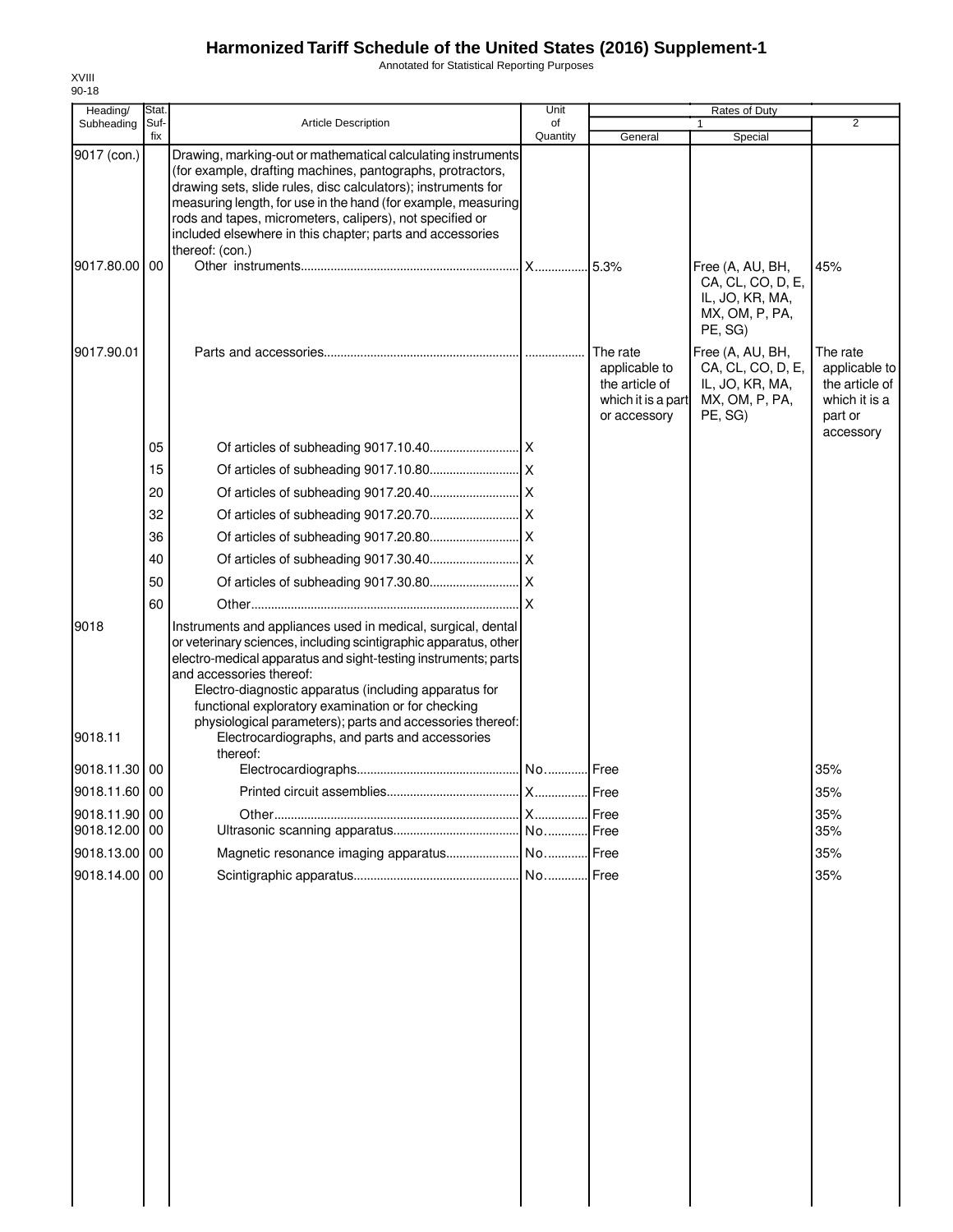Annotated for Statistical Reporting Purposes

| Heading/      | Stat.       |                                                                                                                                                                                                                                                                                                                                                                                                                   | Unit           |               | Rates of Duty |     |
|---------------|-------------|-------------------------------------------------------------------------------------------------------------------------------------------------------------------------------------------------------------------------------------------------------------------------------------------------------------------------------------------------------------------------------------------------------------------|----------------|---------------|---------------|-----|
| Subheading    | Suf-<br>fix | <b>Article Description</b>                                                                                                                                                                                                                                                                                                                                                                                        | of<br>Quantity | General       | 1<br>Special  | 2   |
| 9018 (con.)   |             | Instruments and appliances used in medical, surgical, dental<br>or veterinary sciences, including scintigraphic apparatus, other<br>electro-medical apparatus and sight-testing instruments; parts<br>and accessories thereof: (con.)<br>Electro-diagnostic apparatus (including apparatus for<br>functional exploratory examination or for checking<br>physiological parameters); parts and accessories thereof: |                |               |               |     |
| 9018.19       |             | (con.)<br>Other:                                                                                                                                                                                                                                                                                                                                                                                                  |                |               |               |     |
| 9018.19.40    | 00          | Apparatus for functional exploratory examination,                                                                                                                                                                                                                                                                                                                                                                 |                |               |               | 55% |
| 9018.19.55    | 00          | Other:                                                                                                                                                                                                                                                                                                                                                                                                            |                |               |               | 35% |
| 9018.19.75    | 00          | Printed circuit assemblies for parameter                                                                                                                                                                                                                                                                                                                                                                          |                |               |               | 35% |
| 9018.19.95    |             |                                                                                                                                                                                                                                                                                                                                                                                                                   |                |               |               | 35% |
|               | 30          | Basal metabolism and blood pressure                                                                                                                                                                                                                                                                                                                                                                               |                |               |               |     |
|               | 35          | Electroencephalographs (EEG) and                                                                                                                                                                                                                                                                                                                                                                                  |                |               |               |     |
|               | 50          |                                                                                                                                                                                                                                                                                                                                                                                                                   |                |               |               |     |
| 9018.20.00    | 60          | Ultraviolet or infrared ray apparatus, and parts and                                                                                                                                                                                                                                                                                                                                                              |                |               |               |     |
|               | 40          |                                                                                                                                                                                                                                                                                                                                                                                                                   |                | <b>I</b> Free |               | 35% |
|               | 80          | Syringes, needles, catheters, cannulae and the like; parts<br>and accessories thereof:                                                                                                                                                                                                                                                                                                                            |                |               |               |     |
| 9018.31.00    |             | Syringes, with or without needles; parts and<br>Syringes, with or without their needles:                                                                                                                                                                                                                                                                                                                          |                | <b>I</b> Free |               | 60% |
|               | 40          |                                                                                                                                                                                                                                                                                                                                                                                                                   |                |               |               |     |
|               | 80          |                                                                                                                                                                                                                                                                                                                                                                                                                   |                |               |               |     |
| 9018.32.00    | 90<br>00    | Tubular metal needles and needles for sutures and                                                                                                                                                                                                                                                                                                                                                                 |                |               |               | 55% |
| 9018.39.00    |             |                                                                                                                                                                                                                                                                                                                                                                                                                   |                |               |               | 30% |
|               |             | Bougies, catheters, drains and sondes, and parts<br>and accessories thereof:                                                                                                                                                                                                                                                                                                                                      |                |               |               |     |
|               | 20          |                                                                                                                                                                                                                                                                                                                                                                                                                   |                |               |               |     |
|               | 40<br>50    | Other instruments and appliances, used in dental sciences,                                                                                                                                                                                                                                                                                                                                                        |                |               |               |     |
| 9018.41.00    | 00          | and parts and accessories thereof:<br>Dental drill engines, whether or not combined on a<br>single base with other dental equipment, and parts                                                                                                                                                                                                                                                                    |                |               |               | 35% |
| 9018.49       |             | Other:                                                                                                                                                                                                                                                                                                                                                                                                            |                |               |               |     |
| 9018.49.40 00 |             |                                                                                                                                                                                                                                                                                                                                                                                                                   |                |               |               | 35% |
| 9018.49.80    |             |                                                                                                                                                                                                                                                                                                                                                                                                                   |                |               |               | 35% |
|               | 40          | Dental hand instruments and parts and                                                                                                                                                                                                                                                                                                                                                                             |                |               |               |     |
|               | 80          |                                                                                                                                                                                                                                                                                                                                                                                                                   |                |               |               |     |
|               |             |                                                                                                                                                                                                                                                                                                                                                                                                                   |                |               |               |     |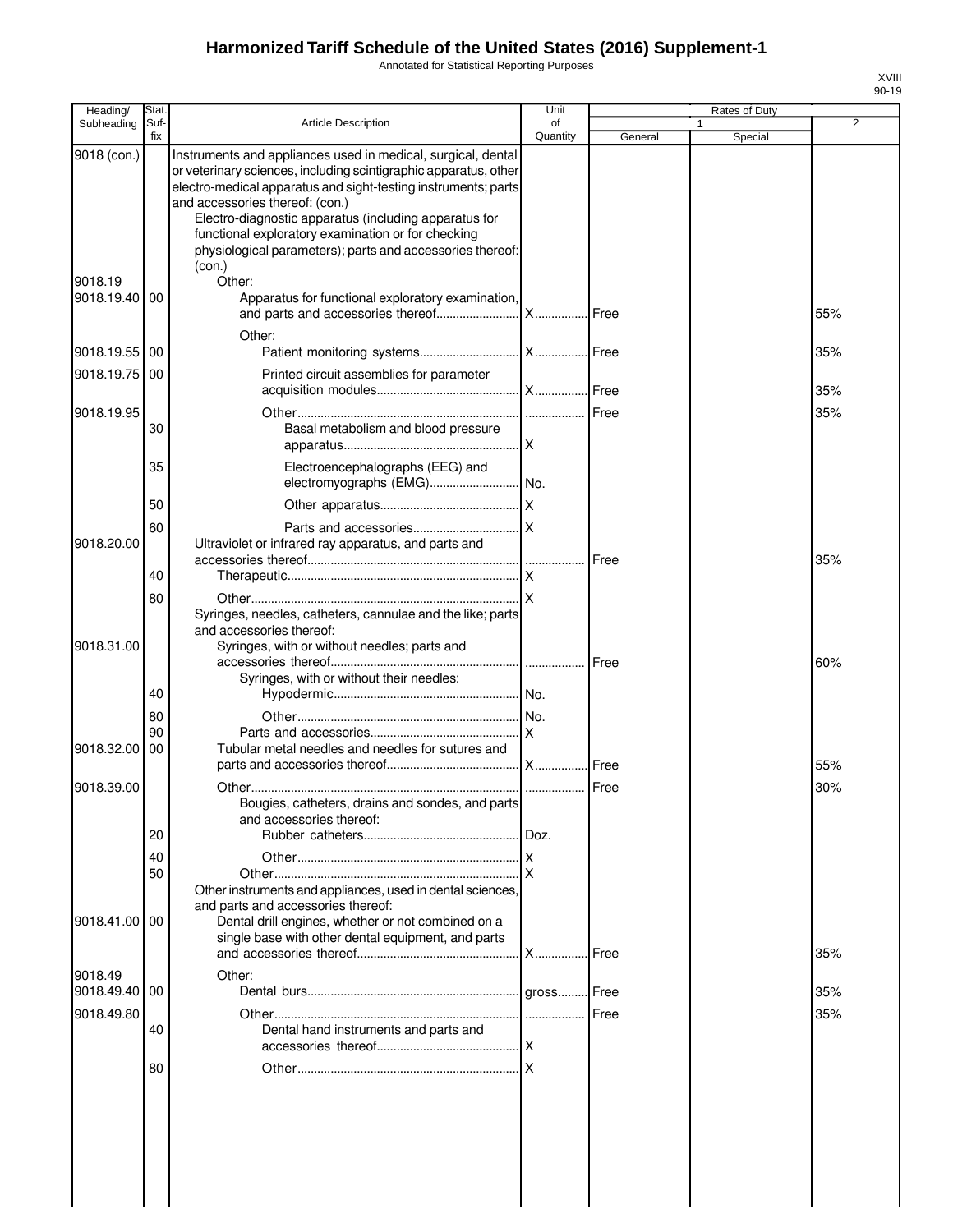Annotated for Statistical Reporting Purposes

| Heading/      | Stat.       |                                                                                                                                                                                                                                       | Unit           |         | Rates of Duty |                |
|---------------|-------------|---------------------------------------------------------------------------------------------------------------------------------------------------------------------------------------------------------------------------------------|----------------|---------|---------------|----------------|
| Subheading    | Suf-<br>fix | <b>Article Description</b>                                                                                                                                                                                                            | of<br>Quantity | General | 1<br>Special  | $\overline{2}$ |
| 9018 (con.)   |             | Instruments and appliances used in medical, surgical, dental<br>or veterinary sciences, including scintigraphic apparatus, other<br>electro-medical apparatus and sight-testing instruments; parts<br>and accessories thereof: (con.) |                |         |               |                |
| 9018.50.00 00 |             | Other ophthalmic instruments and appliances and parts                                                                                                                                                                                 |                |         |               | 60%            |
| 9018.90       |             | Other instruments and appliances and parts and<br>accessories thereof:<br>Optical instruments and appliances and parts and<br>accessories thereof:                                                                                    |                |         |               |                |
| 9018.90.10 00 |             |                                                                                                                                                                                                                                       |                |         |               | 45%            |
| 9018.90.20 00 |             |                                                                                                                                                                                                                                       |                |         |               | 60%            |
| 9018.90.30 00 |             | Other:<br>Anesthetic instruments and appliances and parts                                                                                                                                                                             |                |         |               | 45%            |
| 9018.90.40 00 |             | Percussion hammers, stethoscopes and parts of                                                                                                                                                                                         |                |         |               | 45%            |
| 9018.90.50    |             | Sphygmomanometers, tensimeters and<br>oscillometers; all the foregoing and parts and                                                                                                                                                  |                |         |               | 27.5%          |
|               | 40          | Sphygmomanometers and parts and                                                                                                                                                                                                       |                |         |               |                |
|               | 80          |                                                                                                                                                                                                                                       |                |         |               |                |
| 9018.90.60 00 |             | Electro-medical instruments and appliances and<br>parts and accessories thereof:<br>Electro-surgical instruments and appliances,<br>other than extracorporeal shock wave<br>lithotripters; all the foregoing and parts and            |                |         |               |                |
|               |             | Other:                                                                                                                                                                                                                                |                |         |               | 55%            |
| 9018.90.64    | 00          |                                                                                                                                                                                                                                       |                |         |               | 35%            |
| 9018.90.68 00 |             | Printed circuit assemblies for the<br>defibrillators of subheading 9018.90.64 X Free                                                                                                                                                  |                |         |               | 35%            |
| 9018.90.75    | 20          | Dialysis instruments and apparatus No.                                                                                                                                                                                                |                | Free    |               | 35%            |
|               |             | Other therapeutic appliances and<br>instruments:                                                                                                                                                                                      |                |         |               |                |
|               | 40          |                                                                                                                                                                                                                                       |                |         |               |                |
|               | 60          |                                                                                                                                                                                                                                       |                |         |               |                |
|               | 70          | Parts and accessories of dialysis                                                                                                                                                                                                     |                |         |               |                |
|               | 80          |                                                                                                                                                                                                                                       |                |         |               |                |
| 9018.90.80    | 00          |                                                                                                                                                                                                                                       | .              | Free    |               | 55%            |
|               |             |                                                                                                                                                                                                                                       |                |         |               |                |
|               |             |                                                                                                                                                                                                                                       |                |         |               |                |
|               |             |                                                                                                                                                                                                                                       |                |         |               |                |
|               |             |                                                                                                                                                                                                                                       |                |         |               |                |
|               |             |                                                                                                                                                                                                                                       |                |         |               |                |
|               |             |                                                                                                                                                                                                                                       |                |         |               |                |
|               |             |                                                                                                                                                                                                                                       |                |         |               |                |
|               |             |                                                                                                                                                                                                                                       |                |         |               |                |
|               |             |                                                                                                                                                                                                                                       |                |         |               |                |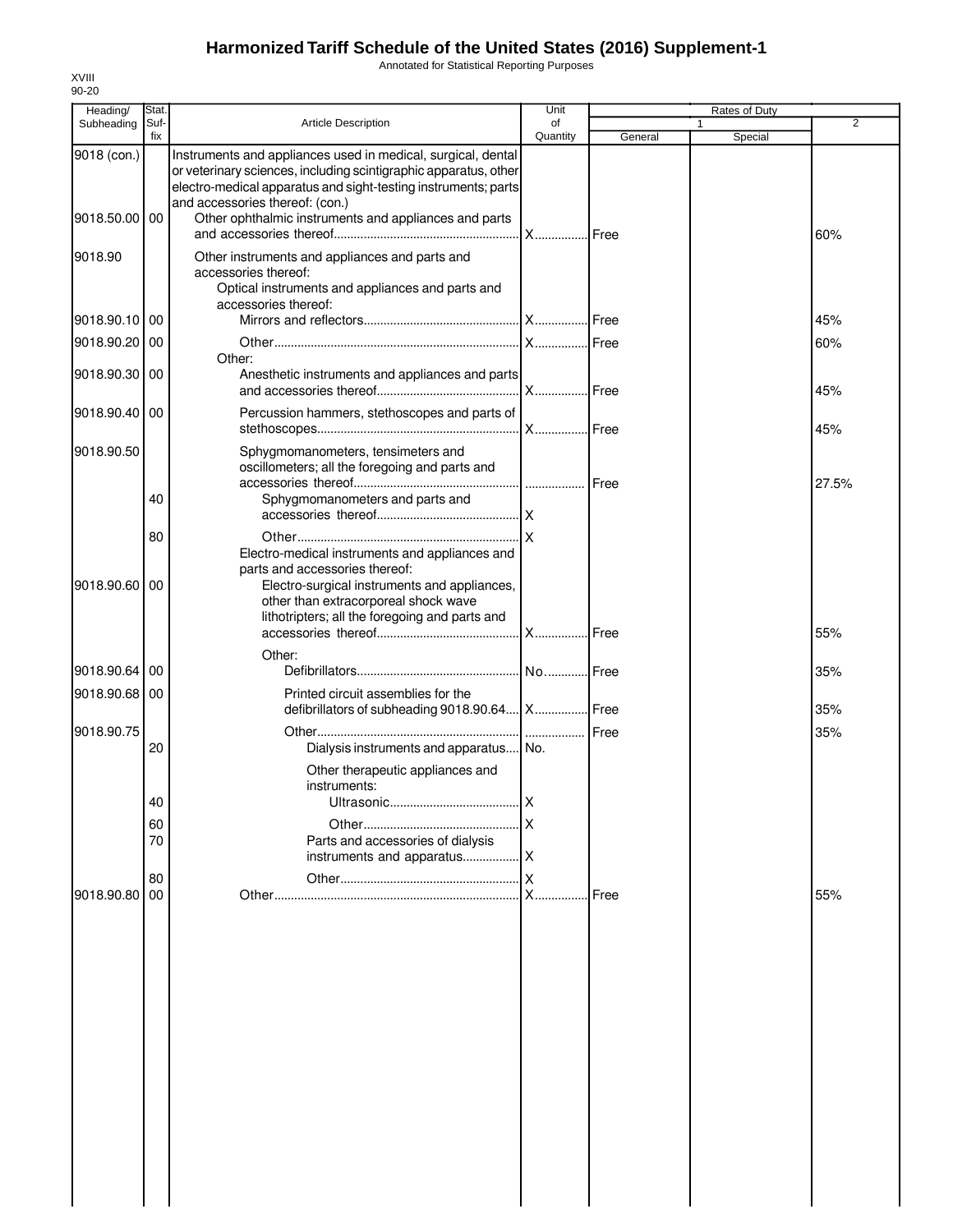Annotated for Statistical Reporting Purposes

| <b>Stat</b> |                                                                                                                                                                                          | Unit                                                                                                                                                                     |                                                                                                                                                                                                                      | Rates of Duty                                                     |                                                    |
|-------------|------------------------------------------------------------------------------------------------------------------------------------------------------------------------------------------|--------------------------------------------------------------------------------------------------------------------------------------------------------------------------|----------------------------------------------------------------------------------------------------------------------------------------------------------------------------------------------------------------------|-------------------------------------------------------------------|----------------------------------------------------|
| Suf-        | Article Description                                                                                                                                                                      | οf                                                                                                                                                                       |                                                                                                                                                                                                                      |                                                                   | 2                                                  |
|             |                                                                                                                                                                                          |                                                                                                                                                                          |                                                                                                                                                                                                                      |                                                                   |                                                    |
|             | psychological aptitude-testing apparatus; ozone therapy,<br>oxygen therapy, aerosol therapy, artificial respiration or other<br>therapeutic respiration apparatus; parts and accessories |                                                                                                                                                                          |                                                                                                                                                                                                                      |                                                                   |                                                    |
|             | Mechano-therapy appliances; massage apparatus;<br>psychological aptitude-testing apparatus; parts and<br>accessories thereof:                                                            |                                                                                                                                                                          |                                                                                                                                                                                                                      |                                                                   |                                                    |
|             |                                                                                                                                                                                          |                                                                                                                                                                          | Free                                                                                                                                                                                                                 |                                                                   | 35%                                                |
| 10          |                                                                                                                                                                                          |                                                                                                                                                                          |                                                                                                                                                                                                                      |                                                                   |                                                    |
|             | Massage apparatus:<br>Electrically operated:<br>Battery powered:                                                                                                                         |                                                                                                                                                                          |                                                                                                                                                                                                                      |                                                                   |                                                    |
|             |                                                                                                                                                                                          |                                                                                                                                                                          |                                                                                                                                                                                                                      |                                                                   |                                                    |
|             |                                                                                                                                                                                          |                                                                                                                                                                          |                                                                                                                                                                                                                      |                                                                   |                                                    |
| 35          |                                                                                                                                                                                          |                                                                                                                                                                          |                                                                                                                                                                                                                      |                                                                   |                                                    |
|             |                                                                                                                                                                                          |                                                                                                                                                                          |                                                                                                                                                                                                                      |                                                                   |                                                    |
|             |                                                                                                                                                                                          |                                                                                                                                                                          |                                                                                                                                                                                                                      |                                                                   |                                                    |
|             | Other:                                                                                                                                                                                   |                                                                                                                                                                          |                                                                                                                                                                                                                      |                                                                   |                                                    |
|             |                                                                                                                                                                                          |                                                                                                                                                                          |                                                                                                                                                                                                                      |                                                                   | 35%                                                |
|             |                                                                                                                                                                                          |                                                                                                                                                                          |                                                                                                                                                                                                                      |                                                                   |                                                    |
| 00          |                                                                                                                                                                                          |                                                                                                                                                                          |                                                                                                                                                                                                                      |                                                                   | 55%                                                |
|             |                                                                                                                                                                                          |                                                                                                                                                                          | Free                                                                                                                                                                                                                 |                                                                   | 35%                                                |
|             | Other breathing appliances and gas masks, excluding<br>protective masks having neither mechanical parts nor<br>replaceable filters; parts and accessories thereof:                       |                                                                                                                                                                          |                                                                                                                                                                                                                      |                                                                   |                                                    |
|             | unit to be carried on the person and not requiring                                                                                                                                       |                                                                                                                                                                          |                                                                                                                                                                                                                      |                                                                   |                                                    |
|             |                                                                                                                                                                                          |                                                                                                                                                                          |                                                                                                                                                                                                                      |                                                                   | 27.5%                                              |
|             |                                                                                                                                                                                          |                                                                                                                                                                          |                                                                                                                                                                                                                      | CA, CL, CO, D, E,<br>IL, JO, KR, MA,<br>MX, OM, P, PA,<br>PE, SG) | 35%                                                |
|             |                                                                                                                                                                                          |                                                                                                                                                                          |                                                                                                                                                                                                                      | CA, CL, CO, D, E,<br>IL, JO, KR, MA,<br>MX, OM, P, PA,<br>PE, SG) | 35%                                                |
|             |                                                                                                                                                                                          |                                                                                                                                                                          |                                                                                                                                                                                                                      |                                                                   |                                                    |
|             | fix<br>9019.10.20<br>20<br>30<br>45<br>50<br>90<br>9019.10.40<br>00<br>9019.10.60 00<br>9019.20.00<br>9020.00.40<br>00<br>9020.00.60<br>00<br>9020.00.90 00                              | Mechano-therapy appliances; massage apparatus;<br>thereof:<br>Other:<br>Electrically operated apparatus and parts<br>Underwater breathing devices designed as a complete | Quantity<br>Mechano-therapy appliances and massage apparatus;<br>Ozone therapy, oxygen therapy, aerosol therapy, artificial<br>respiration or other therapeutic respiration apparatus; parts<br><b>X</b><br><b>X</b> | General<br>Free<br>Free<br>2.5%                                   | Special<br>Free (A, AU, BH, C,<br>Free (A, AU, BH, |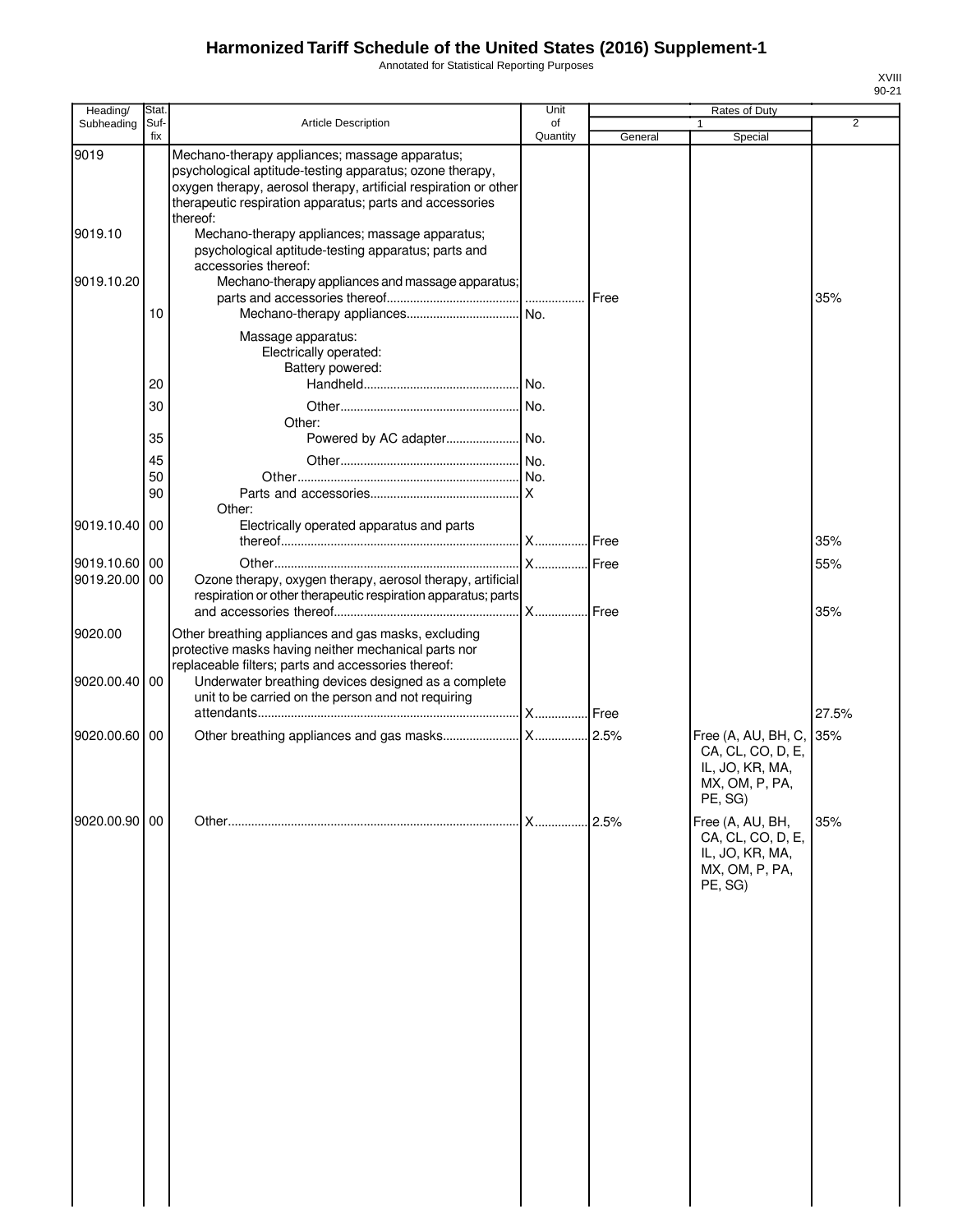Annotated for Statistical Reporting Purposes

| Stat.               |                                                                                                                                                                                                                                                                                                            | Unit                                                                                                                                        |                                                                                                                                             | Rates of Duty                                                                                                                                          |            |
|---------------------|------------------------------------------------------------------------------------------------------------------------------------------------------------------------------------------------------------------------------------------------------------------------------------------------------------|---------------------------------------------------------------------------------------------------------------------------------------------|---------------------------------------------------------------------------------------------------------------------------------------------|--------------------------------------------------------------------------------------------------------------------------------------------------------|------------|
| Suf-<br>fix         |                                                                                                                                                                                                                                                                                                            | of                                                                                                                                          |                                                                                                                                             | 1                                                                                                                                                      | 2          |
|                     | Orthopedic appliances, including crutches, surgical belts and<br>trusses; splints and other fracture appliances; artificial parts<br>or carried, or implanted in the body, to compensate for a defect<br>or disability; parts and accessories thereof:<br>Orthopedic or fracture appliances, and parts and |                                                                                                                                             |                                                                                                                                             |                                                                                                                                                        | 55%        |
| 50<br>90            | Bone plates, screws and nails, and other internal                                                                                                                                                                                                                                                          |                                                                                                                                             |                                                                                                                                             |                                                                                                                                                        |            |
| 00                  | accessories thereof:<br>Artificial teeth and parts and accessories thereof:                                                                                                                                                                                                                                |                                                                                                                                             |                                                                                                                                             |                                                                                                                                                        | 20%        |
| 9021.21.80 00<br>00 | Other:                                                                                                                                                                                                                                                                                                     |                                                                                                                                             |                                                                                                                                             |                                                                                                                                                        | 70%<br>20% |
| 00                  | thereof:                                                                                                                                                                                                                                                                                                   |                                                                                                                                             |                                                                                                                                             |                                                                                                                                                        | 70%        |
| 9021.31.00 00       |                                                                                                                                                                                                                                                                                                            |                                                                                                                                             |                                                                                                                                             |                                                                                                                                                        | 55%        |
| 9021.39.00 00       |                                                                                                                                                                                                                                                                                                            |                                                                                                                                             |                                                                                                                                             |                                                                                                                                                        | 40%        |
| 00                  |                                                                                                                                                                                                                                                                                                            |                                                                                                                                             |                                                                                                                                             |                                                                                                                                                        | 35%        |
| 9021.50.00 00       |                                                                                                                                                                                                                                                                                                            |                                                                                                                                             |                                                                                                                                             |                                                                                                                                                        | 35%        |
|                     | Other:<br>Parts and accessories for hearing aids and for                                                                                                                                                                                                                                                   |                                                                                                                                             |                                                                                                                                             |                                                                                                                                                        |            |
| 40                  |                                                                                                                                                                                                                                                                                                            |                                                                                                                                             |                                                                                                                                             |                                                                                                                                                        | 35%        |
| 00                  |                                                                                                                                                                                                                                                                                                            |                                                                                                                                             |                                                                                                                                             |                                                                                                                                                        | 35%        |
|                     |                                                                                                                                                                                                                                                                                                            |                                                                                                                                             |                                                                                                                                             |                                                                                                                                                        |            |
|                     | 80                                                                                                                                                                                                                                                                                                         | Article Description<br>of the body; hearing aids and other appliances which are worn<br>Artificial teeth and dental fittings, and parts and | Quantity<br>ΙX<br>Other artificial parts of the body and parts and accessories<br>Pacemakers for stimulating heart muscles, excluding parts | General<br>Artificial joints and parts and accessories thereof X Free<br>Hearing aids, excluding parts and accessories thereof No Free<br>Free<br>Free | Special    |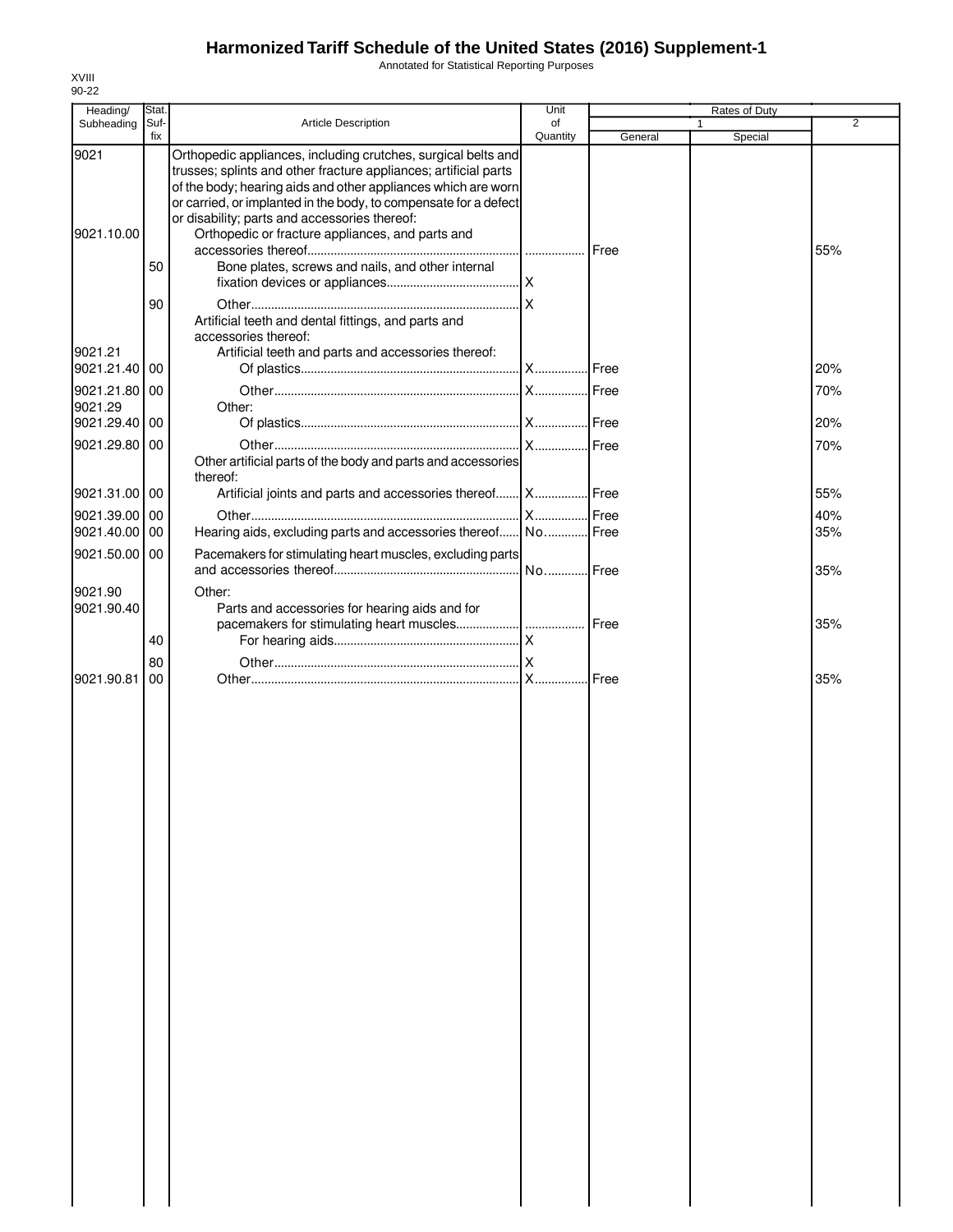Annotated for Statistical Reporting Purposes

| Heading/                       | Stat.       |                                                                                                                                                                                                                                                                                                                                                                                                                                                                                                                                                                           | Unit           |         | Rates of Duty                                                                 |                |
|--------------------------------|-------------|---------------------------------------------------------------------------------------------------------------------------------------------------------------------------------------------------------------------------------------------------------------------------------------------------------------------------------------------------------------------------------------------------------------------------------------------------------------------------------------------------------------------------------------------------------------------------|----------------|---------|-------------------------------------------------------------------------------|----------------|
| Subheading                     | Suf-<br>fix | Article Description                                                                                                                                                                                                                                                                                                                                                                                                                                                                                                                                                       | of<br>Quantity | General | Special                                                                       | $\overline{2}$ |
| 9022                           |             | Apparatus based on the use of X-rays or of alpha, beta or<br>gamma radiations, whether or not for medical, surgical, dental<br>or veterinary uses, including radiography or radiotherapy<br>apparatus, X-ray tubes and other X-ray generators, high<br>tension generators, control panels and desks, screens,<br>examination or treatment tables, chairs and the like; parts and<br>accessories thereof:<br>Apparatus based on the use of X-rays, whether or not for<br>medical, surgical, dental or veterinary uses, including<br>radiography or radiotherapy apparatus: |                |         |                                                                               |                |
| 9022.12.00 00                  |             |                                                                                                                                                                                                                                                                                                                                                                                                                                                                                                                                                                           |                |         |                                                                               | 35%            |
| 9022.13.00 00                  |             |                                                                                                                                                                                                                                                                                                                                                                                                                                                                                                                                                                           |                |         |                                                                               | 35%            |
| 9022.14.00 00                  |             | Other, for medical, surgical or veterinary uses  X  Free                                                                                                                                                                                                                                                                                                                                                                                                                                                                                                                  |                |         |                                                                               | 35%            |
| 9022.19.00 00                  |             | Apparatus based on the use of alpha, beta or gamma<br>radiations, whether or not for medical, surgical, dental or<br>veterinary uses, including radiography or radiotherapy<br>apparatus:                                                                                                                                                                                                                                                                                                                                                                                 |                |         |                                                                               | 35%            |
| 9022.21.00 00                  |             | For medical, surgical, dental or veterinary uses  X  Free                                                                                                                                                                                                                                                                                                                                                                                                                                                                                                                 |                |         |                                                                               | 35%            |
| 9022.29<br>9022.29.40 00       |             | For other uses:                                                                                                                                                                                                                                                                                                                                                                                                                                                                                                                                                           |                |         | Free (A, AU, B, BH,<br>CA, CL, CO, D, E,<br>IL, JO, KR, MA,<br>MX, OM, P, PA, | 35%            |
|                                |             |                                                                                                                                                                                                                                                                                                                                                                                                                                                                                                                                                                           |                |         | PE, SG)                                                                       |                |
| 9022.29.80 00<br>9022.30.00 00 |             |                                                                                                                                                                                                                                                                                                                                                                                                                                                                                                                                                                           |                | Free    |                                                                               | 35%<br>35%     |
|                                |             |                                                                                                                                                                                                                                                                                                                                                                                                                                                                                                                                                                           |                |         |                                                                               |                |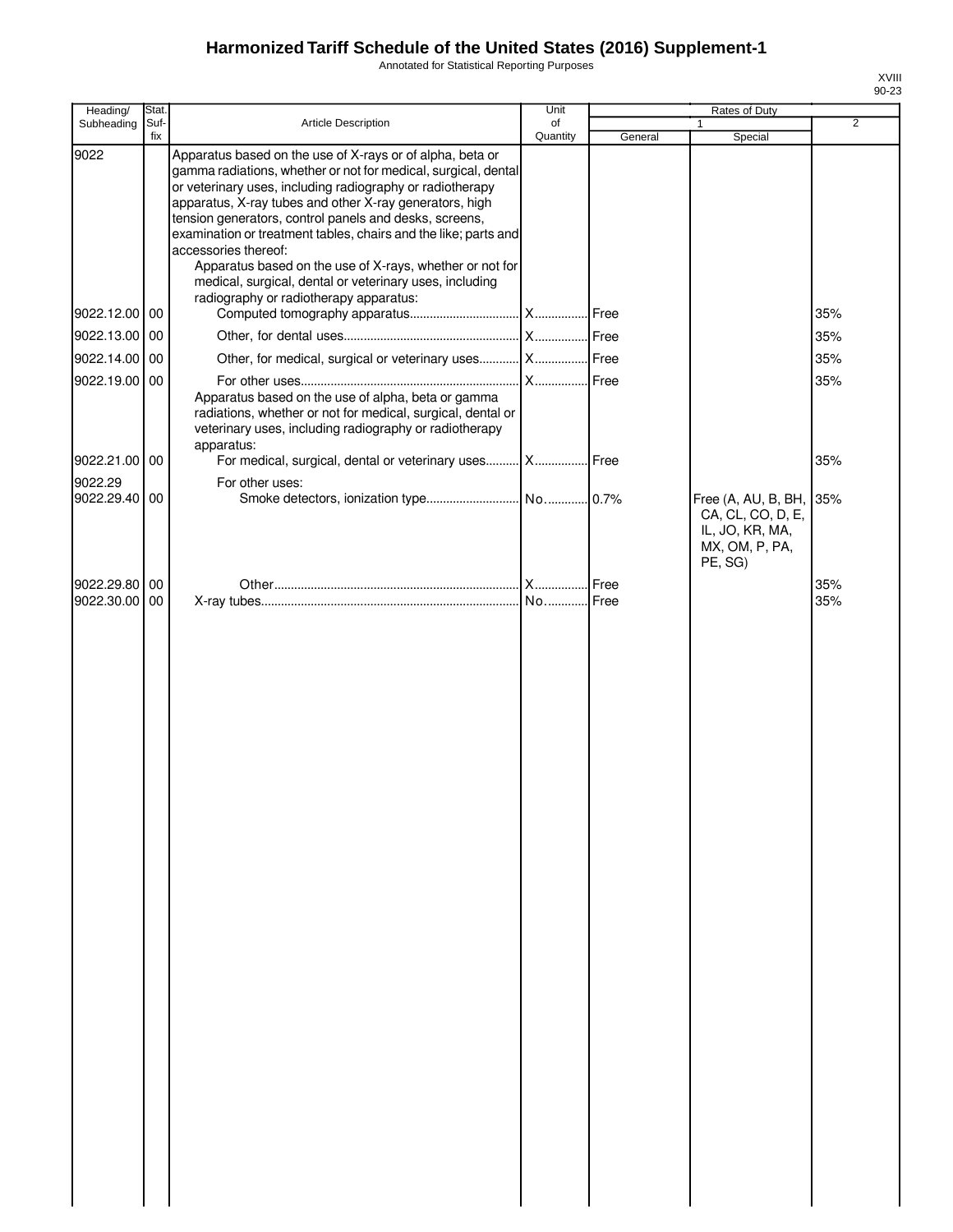Annotated for Statistical Reporting Purposes

| Heading/                 | Stat.       |                                                                                                                                                                                                                                                                                                                                                                                                                 | Unit           |         | Rates of Duty                                                                            |                |
|--------------------------|-------------|-----------------------------------------------------------------------------------------------------------------------------------------------------------------------------------------------------------------------------------------------------------------------------------------------------------------------------------------------------------------------------------------------------------------|----------------|---------|------------------------------------------------------------------------------------------|----------------|
| Subheading               | Suf-<br>fix | <b>Article Description</b>                                                                                                                                                                                                                                                                                                                                                                                      | of<br>Quantity | General | 1<br>Special                                                                             | $\overline{2}$ |
| 9022 (con.)              |             | Apparatus based on the use of X-rays or of alpha, beta or<br>gamma radiations, whether or not for medical, surgical, dental<br>or veterinary uses, including radiography or radiotherapy<br>apparatus, X-ray tubes and other X-ray generators, high<br>tension generators, control panels and desks, screens,<br>examination or treatment tables, chairs and the like; parts and<br>accessories thereof: (con.) |                |         |                                                                                          |                |
| 9022.90<br>9022.90.05 00 |             | Other, including parts and accessories:                                                                                                                                                                                                                                                                                                                                                                         |                | 0.8%    | Free (A, AU, BH,<br>CA, CL, CO, D, E,<br>IL, JO, KR, MA,<br>MX, OM, P, PA,<br>PE, SG)    | 35%            |
| 9022.90.15               | 00          |                                                                                                                                                                                                                                                                                                                                                                                                                 |                |         | Free (A, AU, BH,<br>CA, CL, CO, D, E,<br>IL, JO, KR, MA,<br>MX, OM, P, PA,<br>PE, SG)    | 35%            |
| 9022.90.25 00            |             | Other:                                                                                                                                                                                                                                                                                                                                                                                                          |                | 0.8%    | Free (A, AU, BH,<br>CA, CL, CO, D, E,<br>IL, JO, KR, MA,<br>MX, OM, P, PA,<br>PE, SG)    | 35%            |
| 9022.90.40               | 00          | Parts and accessories:                                                                                                                                                                                                                                                                                                                                                                                          |                | 0.9%    | Free (A, AU, BH,<br>CA, CL, CO, D, E,<br>IL, JO, KR, MA,<br>MX, OM, P, PA,<br>PE, SG)    | 35%            |
| 9022.90.60 00            |             | Other:<br>Of apparatus based on the use of                                                                                                                                                                                                                                                                                                                                                                      |                |         |                                                                                          | 35%            |
| 9022.90.70 00            |             |                                                                                                                                                                                                                                                                                                                                                                                                                 |                |         | Free (A, AU, B, BH,<br>CA, CL, CO, D, E,<br>IL, JO, KR, MA,<br>MX, OM, P, PA,<br>PE, SG) | 35%            |
| 9022.90.95 00            |             |                                                                                                                                                                                                                                                                                                                                                                                                                 |                |         | Free (A, AU, BH,<br>CA, CL, CO, D, E,<br>IL, JO, KR, MA,<br>MX, OM, P, PA,<br>PE, SG)    | 35%            |
| 9023.00.00               | <b>00</b>   | Instruments, apparatus and models, designed for<br>demonstrational purposes (for example, in education or<br>exhibitions), unsuitable for other uses, and parts and                                                                                                                                                                                                                                             |                | Free    |                                                                                          | Free           |
| 9024                     |             | Machines and appliances for testing the hardness, strength,<br>compressibility, elasticity or other mechanical properties of<br>materials (for example, metals, wood, textiles, paper, plastics),<br>and parts and accessories thereof:                                                                                                                                                                         |                |         |                                                                                          |                |
| 9024.10.00   00          |             |                                                                                                                                                                                                                                                                                                                                                                                                                 |                |         |                                                                                          | 40%            |
| 9024.80.00 00            |             |                                                                                                                                                                                                                                                                                                                                                                                                                 |                |         |                                                                                          | 40%            |
| 9024.90.00               |             |                                                                                                                                                                                                                                                                                                                                                                                                                 |                | Free    |                                                                                          | 40%            |
|                          | 40          | Of machines and appliances for testing metals   X                                                                                                                                                                                                                                                                                                                                                               |                |         |                                                                                          |                |
|                          | 80          |                                                                                                                                                                                                                                                                                                                                                                                                                 |                |         |                                                                                          |                |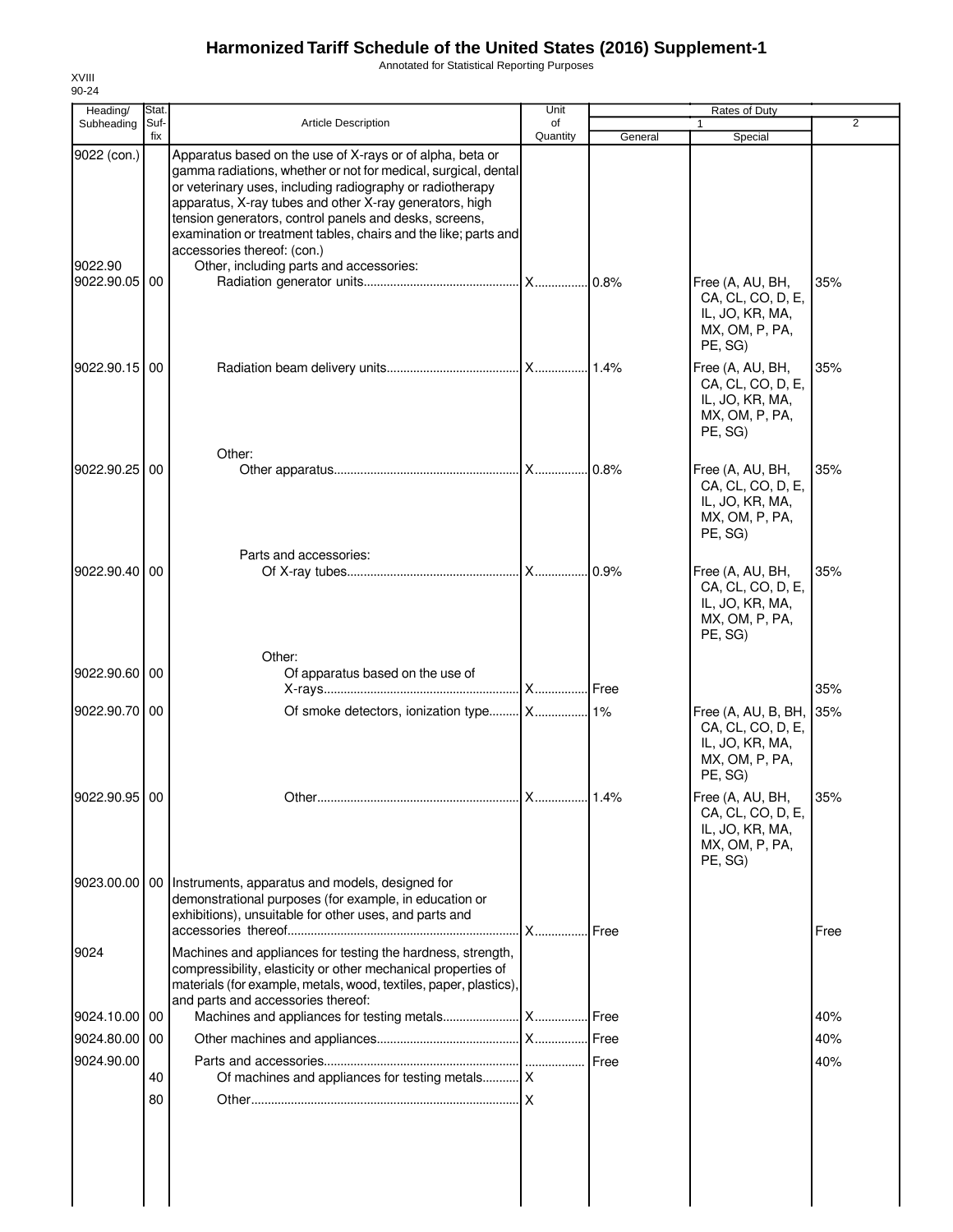Annotated for Statistical Reporting Purposes

| Heading/                    | Stat.       |                                                                                                                                                                                                                                                                                                | Unit           |         | Rates of Duty                                                                                |                |
|-----------------------------|-------------|------------------------------------------------------------------------------------------------------------------------------------------------------------------------------------------------------------------------------------------------------------------------------------------------|----------------|---------|----------------------------------------------------------------------------------------------|----------------|
| Subheading                  | Suf-<br>fix | <b>Article Description</b>                                                                                                                                                                                                                                                                     | of<br>Quantity | General | 1<br>Special                                                                                 | $\overline{2}$ |
| 9025                        |             | Hydrometers and similar floating instruments, thermometers,<br>pyrometers, barometers, hygrometers and psychrometers,<br>recording or not, and any combination of these instruments;<br>parts and accessories thereof:<br>Thermometers and pyrometers, not combined with other<br>instruments: |                |         |                                                                                              |                |
| 9025.11<br>9025.11.20       | 00          | Liquid-filled, for direct reading:                                                                                                                                                                                                                                                             |                |         |                                                                                              | 85%            |
| 9025.11.40<br>9025.19       | 00          | Other:                                                                                                                                                                                                                                                                                         |                |         |                                                                                              | 85%            |
| 9025.19.40 00<br>9025.19.80 |             |                                                                                                                                                                                                                                                                                                |                | 1.3%    | Free (A, AU, B, BH,                                                                          | 45%<br>40%     |
|                             | 40          |                                                                                                                                                                                                                                                                                                |                |         | C, CA, CL, CO, D,<br>E, IL, JO, KR, MA,<br>MX, OM, P, PA,<br>PE, SG)                         |                |
|                             | 80          |                                                                                                                                                                                                                                                                                                |                |         |                                                                                              |                |
| 9025.80                     |             | Other instruments:                                                                                                                                                                                                                                                                             |                |         |                                                                                              |                |
| 9025.80.10                  | 00          |                                                                                                                                                                                                                                                                                                |                | 1.7%    | Free (A, AU, BH, C,<br>CA, CL, CO, D, E,<br>IL, JO, KR, MA,<br>MX, OM, P, PA,<br>PE, SG)     | 40%            |
| 9025.80.15 00               |             | Other:<br>Barometers, not combined with other                                                                                                                                                                                                                                                  | No             | 1%      |                                                                                              |                |
|                             |             |                                                                                                                                                                                                                                                                                                |                |         | Free (A, AU, BH, C,<br>CA, CL, CO, D, E,<br>IL, JO, KR, MA,<br>MX, OM, P, PA,<br>PE, SG)     | 40%            |
| 9025.80.20                  | 00          | Hydrometers and similar floating instruments,<br>whether or not incorporating a thermometer,                                                                                                                                                                                                   | No 2.9%        |         | Free (A, AU, BH, C, 85%<br>CA, CL, CO, D, E,                                                 |                |
| 9025.80.35 00               |             | Hygrometers and psychrometers,                                                                                                                                                                                                                                                                 |                |         | IL, JO, KR, MA,<br>MX, OM, P, PA,<br>PE, SG)                                                 |                |
|                             |             |                                                                                                                                                                                                                                                                                                |                | 1.4%    | Free (A, AU, BH, C,<br>CA, CL, CO, D, E,<br>IL, JO, KR, MA,<br>MX, OM, P, PA,<br>PE, SG)     | 45%            |
| 9025.80.40 00               |             | Thermographs, barographs, hygrographs and                                                                                                                                                                                                                                                      | No             | $1\%$   | Free (A, AU, BH, C, 35%                                                                      |                |
|                             |             |                                                                                                                                                                                                                                                                                                |                |         | CA, CL, CO, D, E,<br>IL, JO, KR, MA,<br>MX, OM, P, PA,<br>PE, SG)                            |                |
| 9025.80.50 00               |             |                                                                                                                                                                                                                                                                                                | No             | 1.6%    | Free (A, AU, BH, C, 50%<br>CA, CL, CO, D, E,<br>IL, JO, KR, MA,<br>MX, OM, P, PA,<br>PE, SG) |                |
|                             |             |                                                                                                                                                                                                                                                                                                |                |         |                                                                                              |                |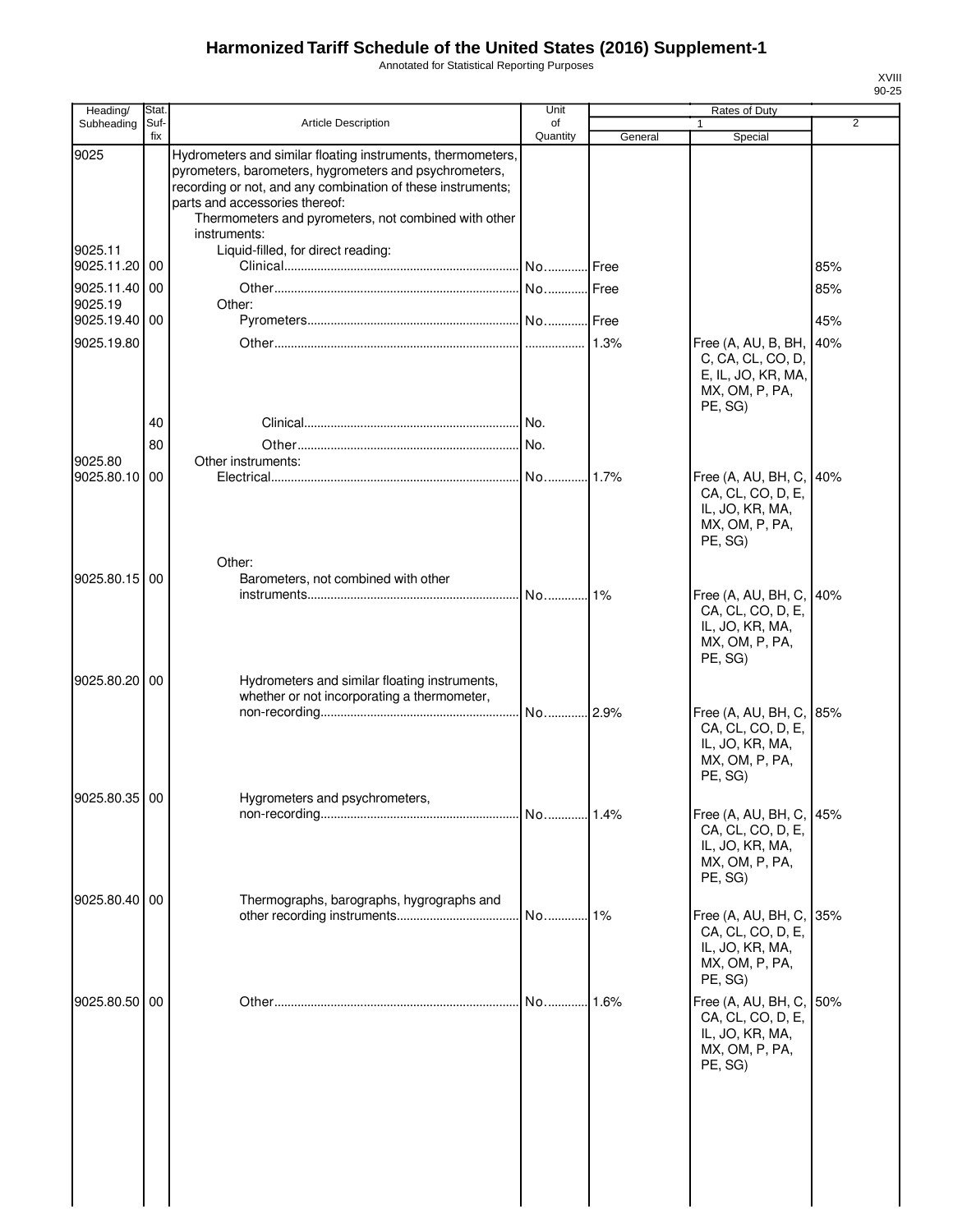Annotated for Statistical Reporting Purposes

| Heading/                             | Stat.       |                                                                                                                                                                                                                                                                                                                                                                        | Unit           |               | Rates of Duty           |                                                                                      |
|--------------------------------------|-------------|------------------------------------------------------------------------------------------------------------------------------------------------------------------------------------------------------------------------------------------------------------------------------------------------------------------------------------------------------------------------|----------------|---------------|-------------------------|--------------------------------------------------------------------------------------|
| Subheading                           | Suf-<br>fix | <b>Article Description</b>                                                                                                                                                                                                                                                                                                                                             | of<br>Quantity | General       | $\mathbf{1}$<br>Special | 2                                                                                    |
| 9025 (con.)<br>9025.90<br>9025.90.01 | <b>00</b>   | Hydrometers and similar floating instruments, thermometers,<br>pyrometers, barometers, hygrometers and psychrometers,<br>recording or not, and any combination of these instruments;<br>parts and accessories thereof: (con.)<br>Parts and accessories:<br>Goods described in additional U.S. note 5 to this                                                           | No Free        |               |                         | The rate<br>applicable to<br>the article of<br>which it is a<br>part or<br>accessory |
| 9025.90.06 00                        |             |                                                                                                                                                                                                                                                                                                                                                                        | <b>X</b>       | Free          |                         | The rate<br>applicable to<br>the article of<br>which it is a<br>part or<br>accessory |
| 9026<br>9026.10<br>9026.10.20        |             | Instruments and apparatus for measuring or checking the flow,<br>level, pressure or other variables of liquids or gases (for<br>example, flow meters, level gauges, manometers, heat meters),<br>excluding instruments and apparatus of heading 9014, 9015,<br>9028 or 9032; parts and accessories thereof:<br>For measuring or checking the flow or level of liquids: |                | <b>I</b> Free |                         | 40%                                                                                  |
|                                      | 40<br>80    |                                                                                                                                                                                                                                                                                                                                                                        |                |               |                         |                                                                                      |
| 9026.10.40 00                        |             | Other:                                                                                                                                                                                                                                                                                                                                                                 |                |               |                         | \$4.50 each +<br>65%                                                                 |
| 9026.10.60 00<br>9026.20             |             | For measuring or checking pressure:                                                                                                                                                                                                                                                                                                                                    |                |               |                         | 35%                                                                                  |
| 9026.20.40 00                        |             |                                                                                                                                                                                                                                                                                                                                                                        |                |               |                         | 40%                                                                                  |
| 9026.20.80 00                        |             |                                                                                                                                                                                                                                                                                                                                                                        |                |               |                         | 35%                                                                                  |
| 9026.80<br>9026.80.20 00             |             | Other instruments and apparatus:                                                                                                                                                                                                                                                                                                                                       | No Free        |               |                         | 40%                                                                                  |
| 9026.80.40 00                        |             | Other:<br>Heat meters incorporating liquid supply meters,                                                                                                                                                                                                                                                                                                              |                |               |                         | \$4.50 each +<br>65%                                                                 |
| 9026.80.60 00                        |             |                                                                                                                                                                                                                                                                                                                                                                        |                |               |                         | 35%                                                                                  |
| 9026.90<br>9026.90.20 00             |             | Parts and accessories:                                                                                                                                                                                                                                                                                                                                                 |                |               |                         | 40%                                                                                  |
| 9026.90.40 00                        |             | Other:<br>Of flow meters, heat meters incorporating liquid                                                                                                                                                                                                                                                                                                             |                |               |                         | 65%                                                                                  |
| 9026.90.60 00                        |             |                                                                                                                                                                                                                                                                                                                                                                        |                |               |                         | 35%                                                                                  |
|                                      |             |                                                                                                                                                                                                                                                                                                                                                                        |                |               |                         |                                                                                      |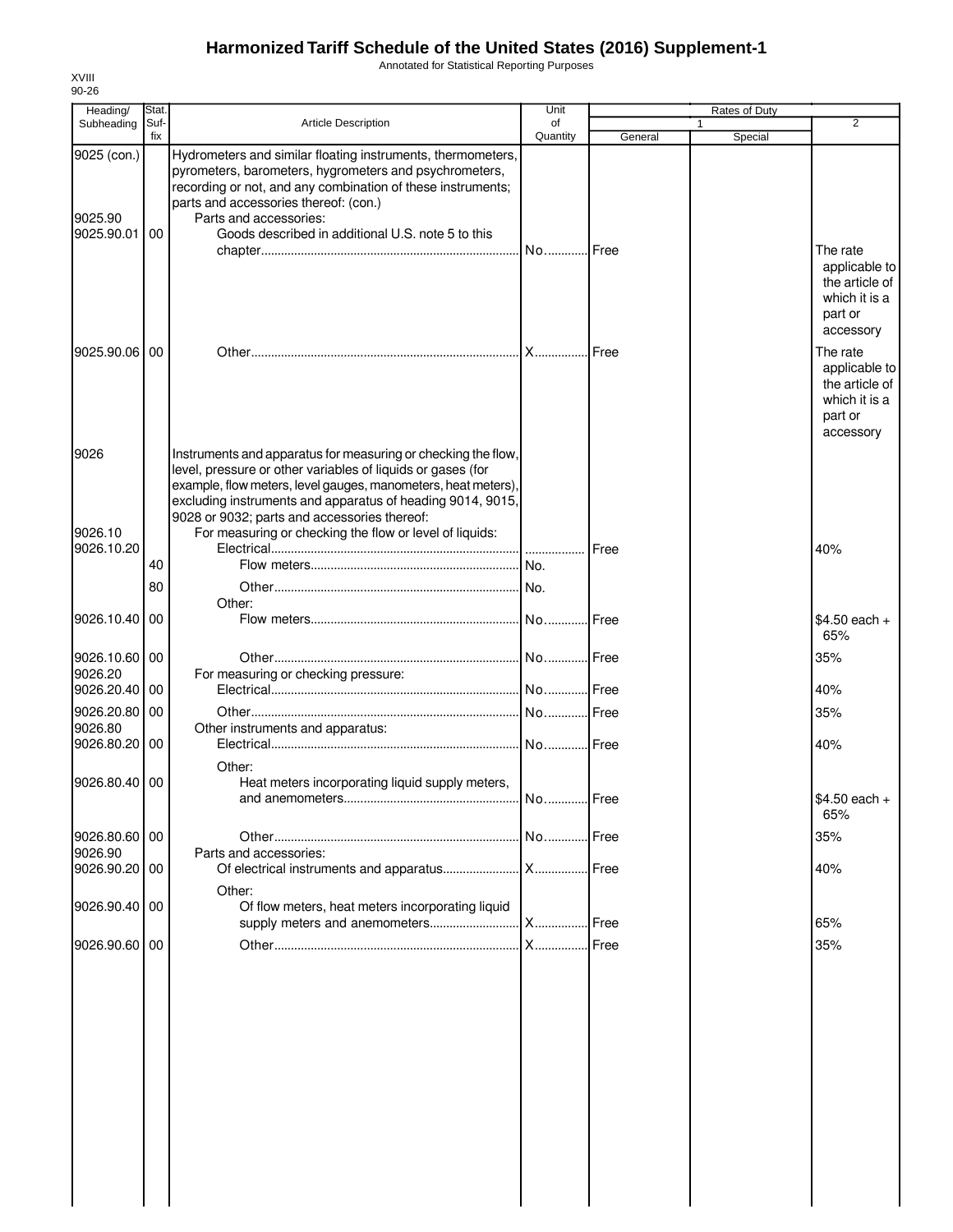Annotated for Statistical Reporting Purposes

| Heading/        | Stat.       |                                                                                                                                                                                                                                                                                                                                                                                                                                                               | Unit           |             | Rates of Duty                                                                         |                |
|-----------------|-------------|---------------------------------------------------------------------------------------------------------------------------------------------------------------------------------------------------------------------------------------------------------------------------------------------------------------------------------------------------------------------------------------------------------------------------------------------------------------|----------------|-------------|---------------------------------------------------------------------------------------|----------------|
| Subheading      | Suf-<br>fix | Article Description                                                                                                                                                                                                                                                                                                                                                                                                                                           | of<br>Quantity | General     | 1<br>Special                                                                          | $\overline{2}$ |
| 9027<br>9027.10 |             | Instruments and apparatus for physical or chemical analysis<br>(for example, polarimeters, refractometers, spectrometers,<br>gas or smoke analysis apparatus); instruments and apparatus<br>for measuring or checking viscosity, porosity, expansion,<br>surface tension or the like; instruments and apparatus for<br>measuring or checking quantities of heat, sound or light<br>(including exposure meters); microtomes; parts and<br>accessories thereof: |                |             |                                                                                       |                |
| 9027.10.20      | 00          | Gas or smoke analysis apparatus:                                                                                                                                                                                                                                                                                                                                                                                                                              |                |             | Free (A, AU, BH,<br>CA, CL, CO, D, E,<br>IL, JO, KR, MA,<br>MX, OM, P, PA,<br>PE, SG) | 40%            |
| 9027.10.40      | 00          | Other:                                                                                                                                                                                                                                                                                                                                                                                                                                                        |                |             |                                                                                       | 50%            |
| 9027.10.60      | 00          |                                                                                                                                                                                                                                                                                                                                                                                                                                                               |                |             |                                                                                       | 40%            |
| 9027.20         |             | Chromatographs and electrophoresis instruments:                                                                                                                                                                                                                                                                                                                                                                                                               |                |             |                                                                                       |                |
| 9027.20.50      |             |                                                                                                                                                                                                                                                                                                                                                                                                                                                               |                | Free        |                                                                                       | 40%            |
|                 | 30          |                                                                                                                                                                                                                                                                                                                                                                                                                                                               |                |             |                                                                                       |                |
|                 | 50          |                                                                                                                                                                                                                                                                                                                                                                                                                                                               |                |             |                                                                                       |                |
|                 | 60          |                                                                                                                                                                                                                                                                                                                                                                                                                                                               |                |             |                                                                                       |                |
|                 | 80          |                                                                                                                                                                                                                                                                                                                                                                                                                                                               |                |             |                                                                                       |                |
| 9027.20.80      | 30          |                                                                                                                                                                                                                                                                                                                                                                                                                                                               |                | Free        |                                                                                       | 40%            |
|                 | 60          |                                                                                                                                                                                                                                                                                                                                                                                                                                                               |                |             |                                                                                       |                |
|                 |             |                                                                                                                                                                                                                                                                                                                                                                                                                                                               |                |             |                                                                                       |                |
| 9027.30         | 90          | Spectrometers, spectrophotometers and spectrographs<br>using optical radiations (ultraviolet, visible, infrared):                                                                                                                                                                                                                                                                                                                                             | No.            |             |                                                                                       |                |
| 9027.30.40      |             |                                                                                                                                                                                                                                                                                                                                                                                                                                                               |                | Free        |                                                                                       | 40%            |
|                 | 40          |                                                                                                                                                                                                                                                                                                                                                                                                                                                               |                |             |                                                                                       |                |
| 9027.30.80      | 80          |                                                                                                                                                                                                                                                                                                                                                                                                                                                               |                | Free        |                                                                                       |                |
|                 | 20          |                                                                                                                                                                                                                                                                                                                                                                                                                                                               |                |             |                                                                                       | 50%            |
|                 | 80          |                                                                                                                                                                                                                                                                                                                                                                                                                                                               |                |             |                                                                                       |                |
| 9027.50         |             | Other instruments and apparatus using optical radiations<br>(ultraviolet, visible, infrared):                                                                                                                                                                                                                                                                                                                                                                 |                |             |                                                                                       |                |
| 9027.50.10 00   |             | Other:                                                                                                                                                                                                                                                                                                                                                                                                                                                        |                |             | Free (A, AU, BH,<br>CA, CL, CO, D, E,<br>IL, JO, KR, MA,<br>MX, OM, P, PA,<br>PE, SG) | 27.5%          |
| 9027.50.40      |             |                                                                                                                                                                                                                                                                                                                                                                                                                                                               |                | <b>Free</b> |                                                                                       | 40%            |
|                 | 15          | Chemical analysis instruments and                                                                                                                                                                                                                                                                                                                                                                                                                             |                |             |                                                                                       |                |
|                 | 20          | Thermal analysis instruments and                                                                                                                                                                                                                                                                                                                                                                                                                              |                |             |                                                                                       |                |
|                 | 50          |                                                                                                                                                                                                                                                                                                                                                                                                                                                               |                |             |                                                                                       |                |
|                 | 60          |                                                                                                                                                                                                                                                                                                                                                                                                                                                               |                |             |                                                                                       |                |
| 9027.50.80      | 15          | Chemical analysis instruments and                                                                                                                                                                                                                                                                                                                                                                                                                             |                | <b>Free</b> |                                                                                       | 50%            |
|                 | 20          | Thermal analysis instruments and                                                                                                                                                                                                                                                                                                                                                                                                                              |                |             |                                                                                       |                |
|                 | 60          |                                                                                                                                                                                                                                                                                                                                                                                                                                                               |                |             |                                                                                       |                |
|                 |             |                                                                                                                                                                                                                                                                                                                                                                                                                                                               |                |             |                                                                                       |                |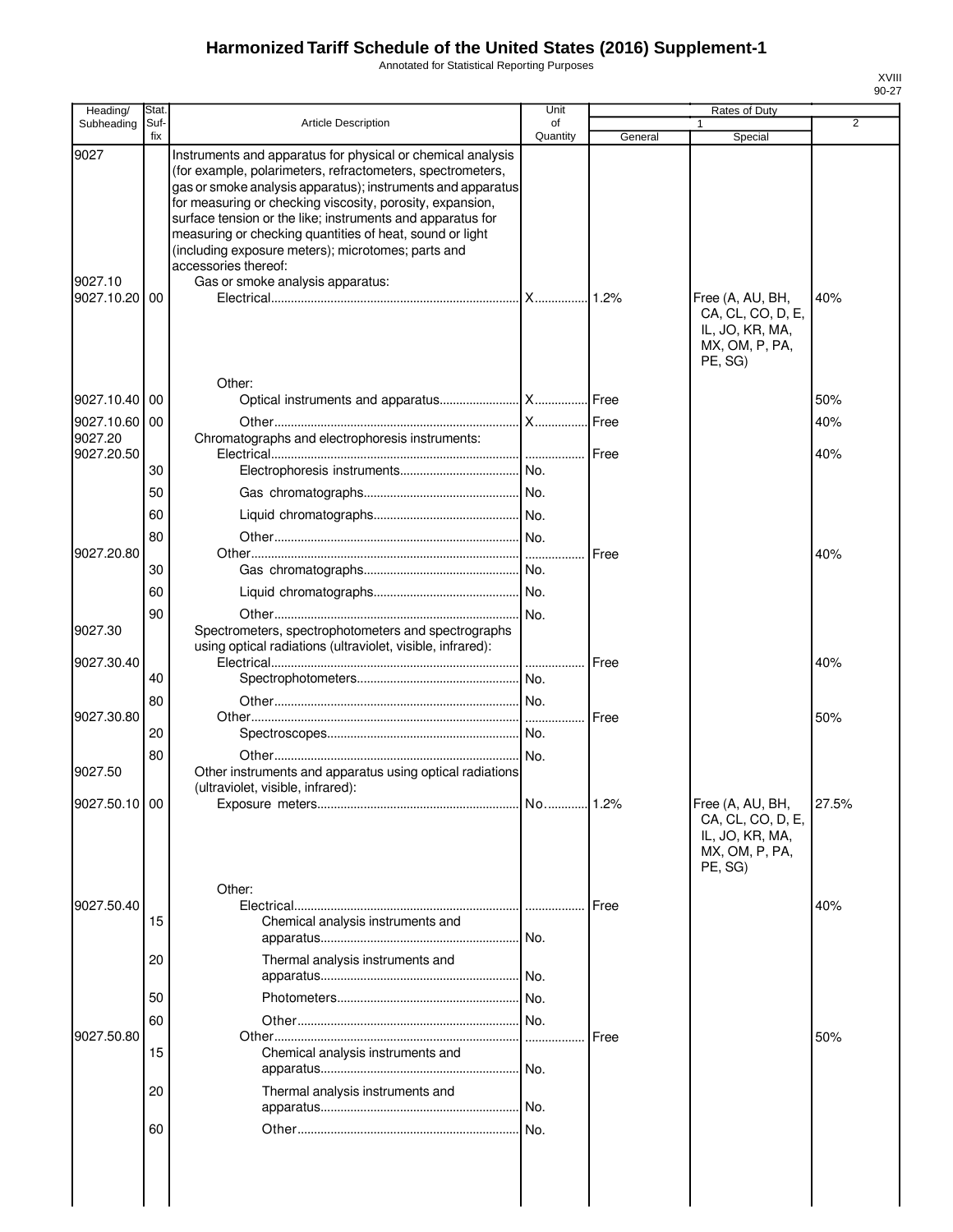Annotated for Statistical Reporting Purposes

| Heading/    | Stat.       |                                                                                                                                                                                                                                                                                                                                                                                                                                       | Unit           |         | Rates of Duty |                |
|-------------|-------------|---------------------------------------------------------------------------------------------------------------------------------------------------------------------------------------------------------------------------------------------------------------------------------------------------------------------------------------------------------------------------------------------------------------------------------------|----------------|---------|---------------|----------------|
| Subheading  | Suf-<br>fix | Article Description                                                                                                                                                                                                                                                                                                                                                                                                                   | of<br>Quantity | General | 1<br>Special  | $\overline{2}$ |
| 9027 (con.) |             | Instruments and apparatus for physical or chemical analysis<br>(for example, polarimeters, refractometers, spectrometers,<br>gas or smoke analysis apparatus); instruments and apparatus<br>for measuring or checking viscosity, porosity, expansion,<br>surface tension or the like; instruments and apparatus for<br>measuring or checking quantities of heat, sound or light<br>(including exposure meters); microtomes; parts and |                |         |               |                |
| 9027.80     |             | accessories thereof: (con.)<br>Other instruments and apparatus:                                                                                                                                                                                                                                                                                                                                                                       |                |         |               |                |
| 9027.80.25  | 00          |                                                                                                                                                                                                                                                                                                                                                                                                                                       |                |         |               | 40%            |
|             |             | Other:                                                                                                                                                                                                                                                                                                                                                                                                                                |                |         |               |                |
| 9027.80.45  |             |                                                                                                                                                                                                                                                                                                                                                                                                                                       |                |         |               | 40%            |
|             | 20          |                                                                                                                                                                                                                                                                                                                                                                                                                                       |                |         |               |                |
|             | 30          | Other:<br>Chemical analysis instruments and                                                                                                                                                                                                                                                                                                                                                                                           |                |         |               |                |
|             |             |                                                                                                                                                                                                                                                                                                                                                                                                                                       |                |         |               |                |
|             | 60          | Physical analysis instruments and                                                                                                                                                                                                                                                                                                                                                                                                     |                |         |               |                |
|             | 90          |                                                                                                                                                                                                                                                                                                                                                                                                                                       |                |         |               |                |
| 9027.80.80  |             |                                                                                                                                                                                                                                                                                                                                                                                                                                       |                | Free    |               | 40%            |
|             | 30          | Chemical analysis instruments and                                                                                                                                                                                                                                                                                                                                                                                                     |                |         |               |                |
|             | 60          | Physical analysis instruments and                                                                                                                                                                                                                                                                                                                                                                                                     |                |         |               |                |
|             |             |                                                                                                                                                                                                                                                                                                                                                                                                                                       |                |         |               |                |
|             | 90          |                                                                                                                                                                                                                                                                                                                                                                                                                                       |                |         |               |                |
| 9027.90     |             | Microtomes; parts and accessories:                                                                                                                                                                                                                                                                                                                                                                                                    |                |         |               |                |
| 9027.90.01  | 00          | Goods described in additional U.S. note 5 to this                                                                                                                                                                                                                                                                                                                                                                                     |                |         |               |                |
|             |             |                                                                                                                                                                                                                                                                                                                                                                                                                                       | No Free        |         |               | 40%            |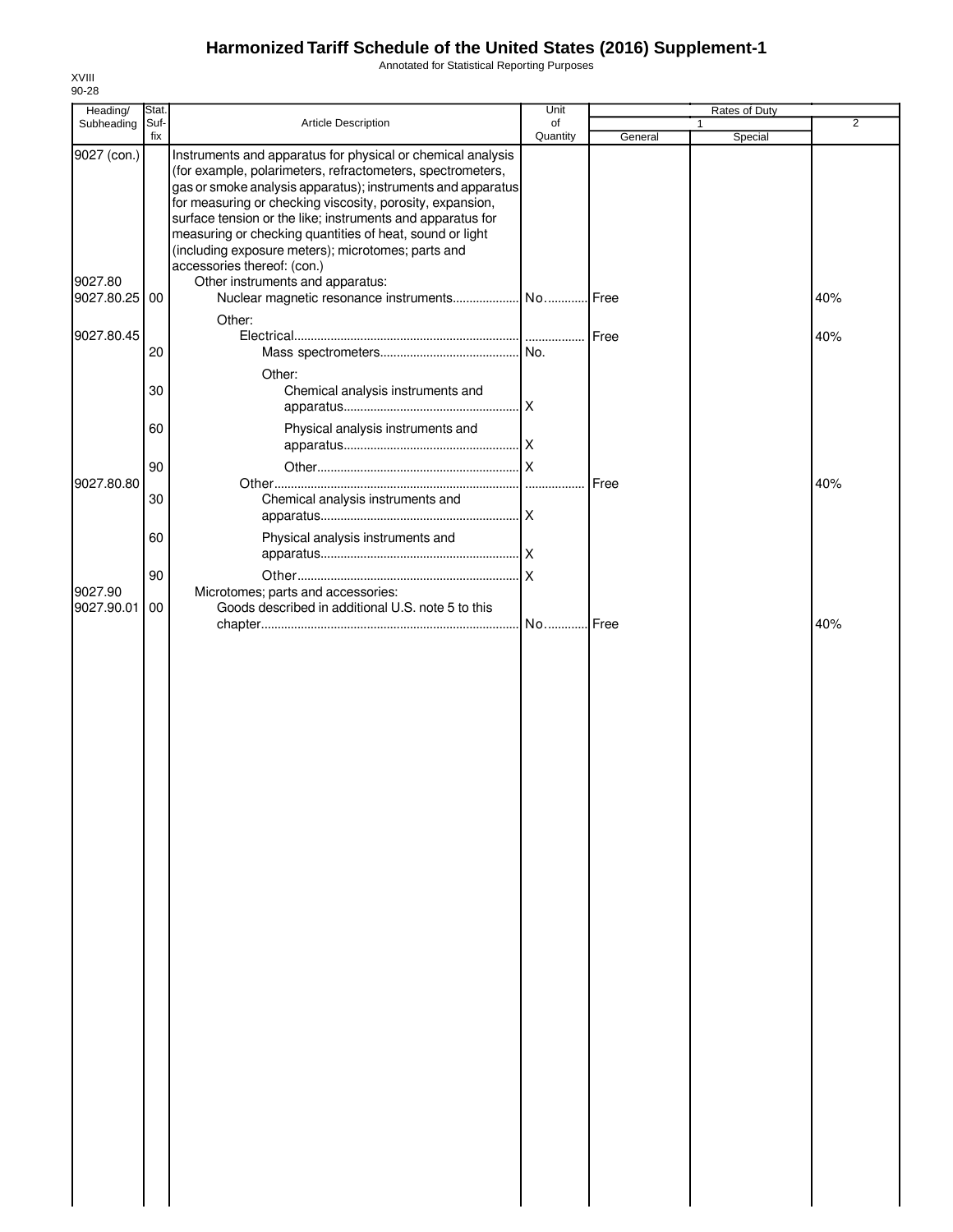Annotated for Statistical Reporting Purposes

| Heading/                         | Stat.       |                                                                                                                                                                                                                                                                                                                                                                                                                                                                                                                   | Unit           |         | Rates of Duty                                                                         |     |
|----------------------------------|-------------|-------------------------------------------------------------------------------------------------------------------------------------------------------------------------------------------------------------------------------------------------------------------------------------------------------------------------------------------------------------------------------------------------------------------------------------------------------------------------------------------------------------------|----------------|---------|---------------------------------------------------------------------------------------|-----|
| Subheading                       | Suf-<br>fix | <b>Article Description</b>                                                                                                                                                                                                                                                                                                                                                                                                                                                                                        | of<br>Quantity | General | 1<br>Special                                                                          | 2   |
| 9027 (con.)<br>9027.90<br>(con.) |             | Instruments and apparatus for physical or chemical analysis<br>(for example, polarimeters, refractometers, spectrometers,<br>gas or smoke analysis apparatus); instruments and apparatus<br>for measuring or checking viscosity, porosity, expansion,<br>surface tension or the like; instruments and apparatus for<br>measuring or checking quantities of heat, sound or light<br>(including exposure meters); microtomes; parts and<br>accessories thereof: (con.)<br>Microtomes; parts and accessories: (con.) |                |         |                                                                                       |     |
| 9027.90.20 00                    |             | Other:                                                                                                                                                                                                                                                                                                                                                                                                                                                                                                            |                |         | Free (A, AU, BH,<br>CA, CL, CO, E, IL,<br>JO, KR, MA, MX,<br>OM, P, PA, PE,<br>SG)    | 40% |
| 9027.90.45                       | 00          | Parts and accessories:<br>Of electrical instruments and apparatus:<br>Printed circuit assemblies for the goods of                                                                                                                                                                                                                                                                                                                                                                                                 | X Free         |         |                                                                                       | 40% |
| 9027.90.54                       | 00          | Other:<br>Of electrophoresis instruments not<br>incorporating an optical or other                                                                                                                                                                                                                                                                                                                                                                                                                                 | <b>X</b> Free  |         |                                                                                       | 40% |
| 9027.90.56                       | 25          | Of instruments and apparatus of<br>subheading 9027.20, 9027.30,<br>Of articles of subheading                                                                                                                                                                                                                                                                                                                                                                                                                      |                |         |                                                                                       | 40% |
|                                  | 30          | Of articles of subheading                                                                                                                                                                                                                                                                                                                                                                                                                                                                                         |                |         |                                                                                       |     |
|                                  | 40          | Of articles of subheading                                                                                                                                                                                                                                                                                                                                                                                                                                                                                         |                |         |                                                                                       |     |
|                                  | 50          | Of articles of subheading                                                                                                                                                                                                                                                                                                                                                                                                                                                                                         |                |         |                                                                                       |     |
| 9027.90.59                       | 95          |                                                                                                                                                                                                                                                                                                                                                                                                                                                                                                                   |                |         | Free (A, AU, BH,<br>CA, CL, CO, E, IL,<br>JO, KR, MA, MX,<br>OM, P, PA, PE,<br>SG)    | 40% |
|                                  | 10          | Of articles of subheading                                                                                                                                                                                                                                                                                                                                                                                                                                                                                         |                |         |                                                                                       |     |
|                                  | 95          | Other:                                                                                                                                                                                                                                                                                                                                                                                                                                                                                                            |                |         |                                                                                       |     |
| 9027.90.64                       | 00          | Of optical instruments and apparatus:<br>Of instruments and apparatus of<br>subheading 9027.20, 9027.30,                                                                                                                                                                                                                                                                                                                                                                                                          |                |         |                                                                                       | 50% |
| 9027.90.68 00                    |             |                                                                                                                                                                                                                                                                                                                                                                                                                                                                                                                   |                |         | Free (A, AU, BH,<br>CA, CL, CO, D, E,<br>IL, JO, KR, MA,<br>MX, OM, P, PA,<br>PE, SG) | 50% |
| 9027.90.84                       | 00          | Other:<br>Of instruments and apparatus of<br>subheading 9027.20, 9027.30,                                                                                                                                                                                                                                                                                                                                                                                                                                         |                |         |                                                                                       | 40% |
| 9027.90.88 00                    |             |                                                                                                                                                                                                                                                                                                                                                                                                                                                                                                                   |                |         |                                                                                       | 40% |
|                                  |             |                                                                                                                                                                                                                                                                                                                                                                                                                                                                                                                   |                |         |                                                                                       |     |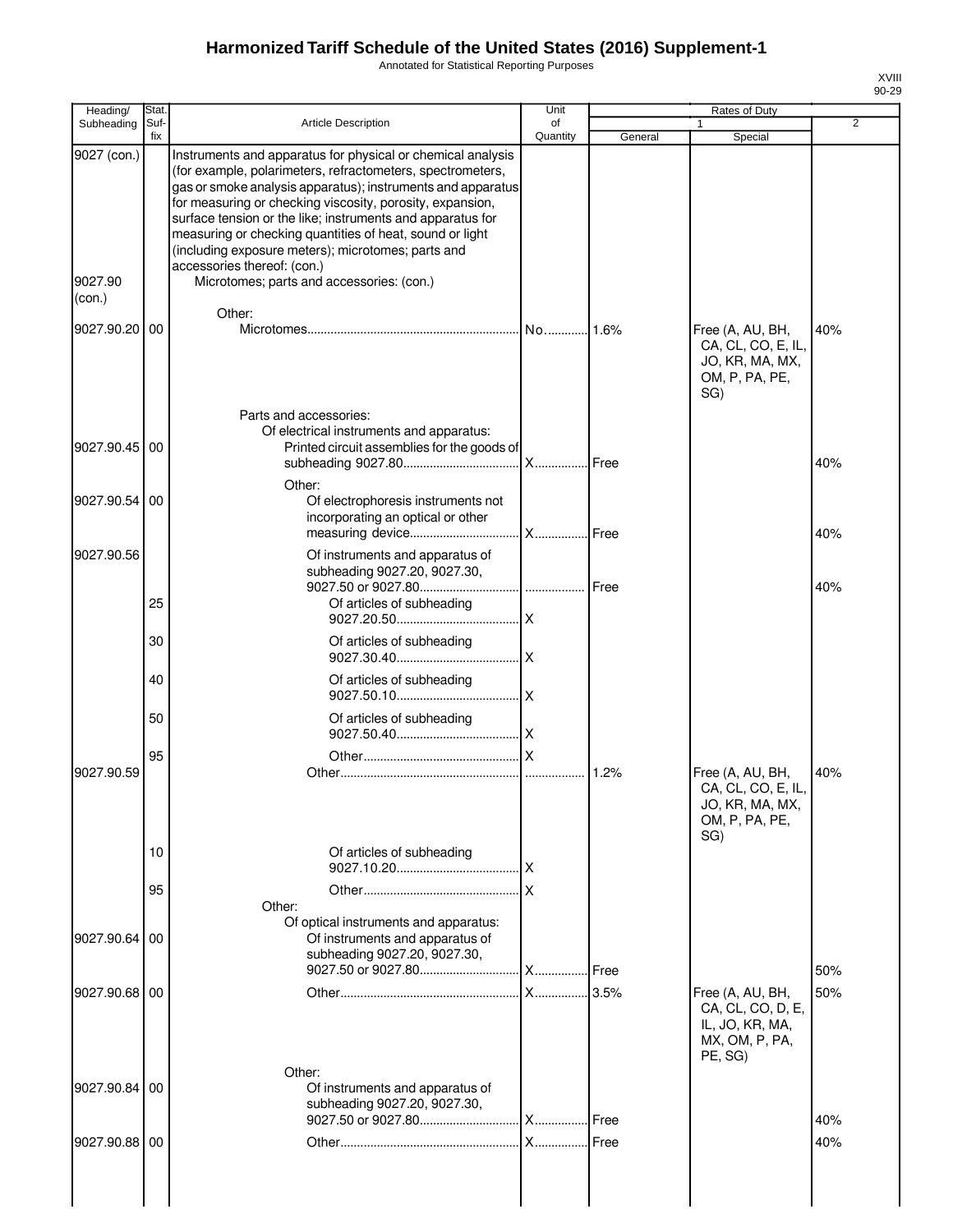Annotated for Statistical Reporting Purposes

| Heading/<br>Subheading | Stat.<br>Suf- | Article Description                                                                                                             | Unit<br>of |         | Rates of Duty<br>$\mathbf{1}$                                                         | $\overline{2}$        |
|------------------------|---------------|---------------------------------------------------------------------------------------------------------------------------------|------------|---------|---------------------------------------------------------------------------------------|-----------------------|
|                        | fix           |                                                                                                                                 | Quantity   | General | Special                                                                               |                       |
| 9028<br>9028.10.00 00  |               | Gas, liquid or electricity supply or production meters, including<br>calibrating meters thereof; parts and accessories thereof: | No         |         | 16¢ each + 2.5% Free (A, AU, BH,                                                      | $$4.50$ each +        |
|                        |               |                                                                                                                                 |            |         | CA, CL, CO, D, E,<br>IL, JO, KR, MA,<br>MX, OM, P, PA,<br>PE, SG)                     | 65%                   |
| 9028.20.00 00          |               |                                                                                                                                 |            |         | CA, CL, CO, D, E,<br>IL, JO, KR, MA,<br>MX, OM, P, PA,<br>PE, SG)                     | $$4.50$ each +<br>65% |
| 9028.30.00 00          |               |                                                                                                                                 |            |         | CA, CL, CO, D, E,<br>IL, JO, KR, MA,<br>MX, OM, P, PA,<br>PE, SG)                     | $$4.50$ each +<br>65% |
| 9028.90.00             |               |                                                                                                                                 |            | 2.4%    | Free (A, AU, BH,<br>CA, CL, CO, D, E,<br>IL, JO, KR, MA,<br>MX, OM, P, PA,<br>PE, SG) | 65%                   |
|                        | 40            |                                                                                                                                 |            |         |                                                                                       |                       |
|                        | 80            |                                                                                                                                 |            |         |                                                                                       |                       |
|                        |               |                                                                                                                                 |            |         |                                                                                       |                       |
|                        |               |                                                                                                                                 |            |         |                                                                                       |                       |
|                        |               |                                                                                                                                 |            |         |                                                                                       |                       |
|                        |               |                                                                                                                                 |            |         |                                                                                       |                       |
|                        |               |                                                                                                                                 |            |         |                                                                                       |                       |
|                        |               |                                                                                                                                 |            |         |                                                                                       |                       |
|                        |               |                                                                                                                                 |            |         |                                                                                       |                       |
|                        |               |                                                                                                                                 |            |         |                                                                                       |                       |
|                        |               |                                                                                                                                 |            |         |                                                                                       |                       |
|                        |               |                                                                                                                                 |            |         |                                                                                       |                       |
|                        |               |                                                                                                                                 |            |         |                                                                                       |                       |
|                        |               |                                                                                                                                 |            |         |                                                                                       |                       |
|                        |               |                                                                                                                                 |            |         |                                                                                       |                       |
|                        |               |                                                                                                                                 |            |         |                                                                                       |                       |
|                        |               |                                                                                                                                 |            |         |                                                                                       |                       |
|                        |               |                                                                                                                                 |            |         |                                                                                       |                       |
|                        |               |                                                                                                                                 |            |         |                                                                                       |                       |
|                        |               |                                                                                                                                 |            |         |                                                                                       |                       |
|                        |               |                                                                                                                                 |            |         |                                                                                       |                       |
|                        |               |                                                                                                                                 |            |         |                                                                                       |                       |
|                        |               |                                                                                                                                 |            |         |                                                                                       |                       |
|                        |               |                                                                                                                                 |            |         |                                                                                       |                       |
|                        |               |                                                                                                                                 |            |         |                                                                                       |                       |
|                        |               |                                                                                                                                 |            |         |                                                                                       |                       |
|                        |               |                                                                                                                                 |            |         |                                                                                       |                       |
|                        |               |                                                                                                                                 |            |         |                                                                                       |                       |
|                        |               |                                                                                                                                 |            |         |                                                                                       |                       |

XVIII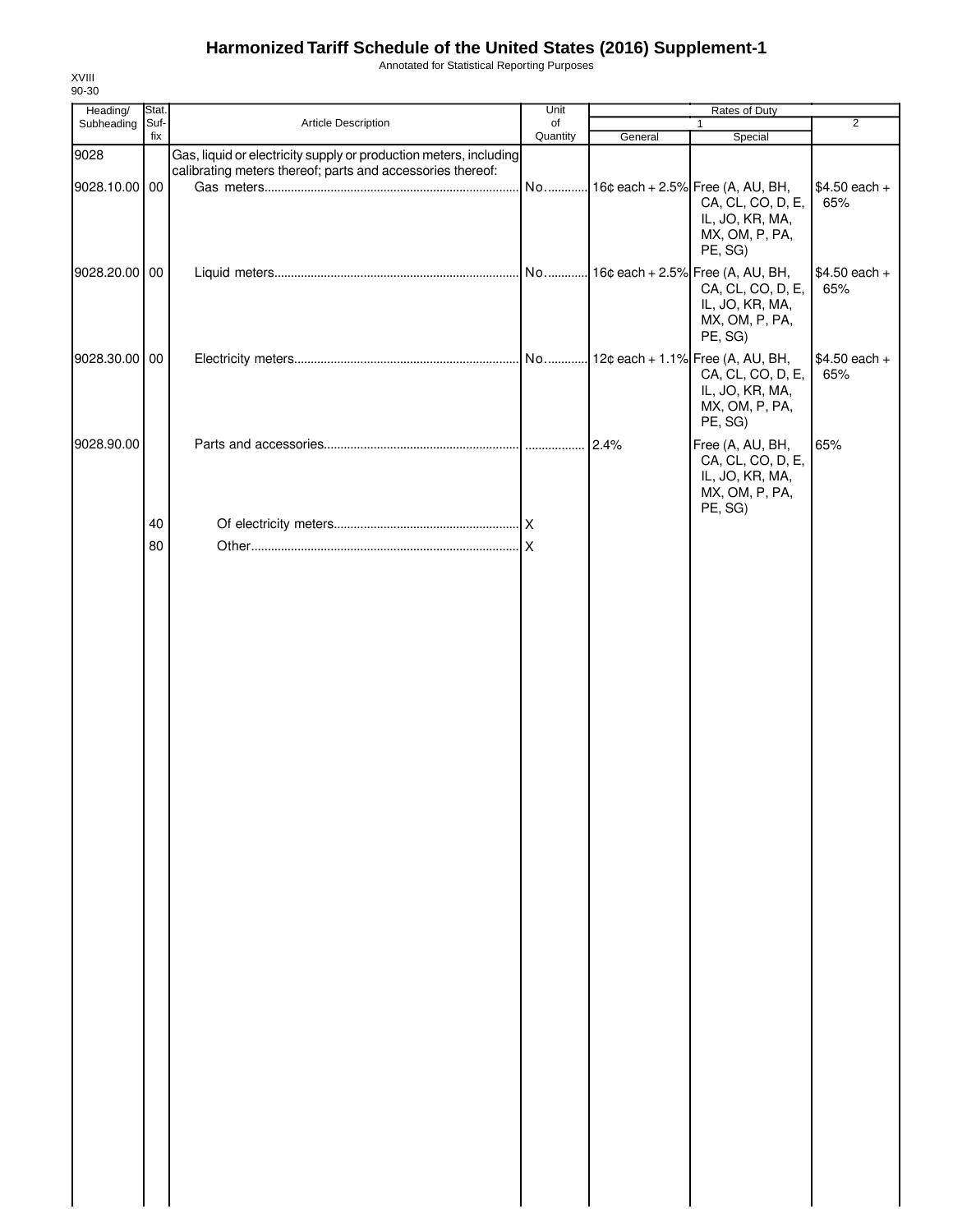Annotated for Statistical Reporting Purposes

| Heading/        | Stat.       |                                                                                                                                                                                                                         | Unit           |         | Rates of Duty                                                                                |                       |
|-----------------|-------------|-------------------------------------------------------------------------------------------------------------------------------------------------------------------------------------------------------------------------|----------------|---------|----------------------------------------------------------------------------------------------|-----------------------|
| Subheading      | Suf-<br>fix | <b>Article Description</b>                                                                                                                                                                                              | of<br>Quantity | General | 1<br>Special                                                                                 | $\overline{2}$        |
| 9029<br>9029.10 |             | Revolution counters, production counters, taximeters,<br>odometers, pedometers and the like; speedometers and<br>tachometers, other than those of heading 9014 or 9015;<br>stroboscopes; parts and accessories thereof: |                |         |                                                                                              |                       |
|                 |             | Revolution counters, production counters, taximeters,<br>odometers, pedometers and the like:                                                                                                                            |                |         |                                                                                              |                       |
| 9029.10.40      | 00          |                                                                                                                                                                                                                         | No             | .5.3%   | Free (A, AU, B, BH, 85%<br>CA, CL, CO, D, E,<br>IL, JO, KR, MA,<br>MX, OM, P, PA,<br>PE, SG) |                       |
| 9029.10.80      | 00          |                                                                                                                                                                                                                         |                |         |                                                                                              | 35%                   |
| 9029.20         |             | Speedometers and tachometers; stroboscopes:                                                                                                                                                                             |                |         |                                                                                              |                       |
| 9029.20.20      | 00          |                                                                                                                                                                                                                         |                |         | Free (A+, AU, BH,<br>CA, CL, CO, D, E,<br>IL, JO, KR, MA,<br>MX, OM, P, PA,<br>PE, SG)       | 110%                  |
| 9029.20.40      |             |                                                                                                                                                                                                                         |                | Free    |                                                                                              | 35%                   |
|                 | 40          |                                                                                                                                                                                                                         |                |         |                                                                                              |                       |
|                 | 80          |                                                                                                                                                                                                                         |                |         |                                                                                              |                       |
| 9029.20.60      | 00          |                                                                                                                                                                                                                         |                |         | CA, CL, CO, D, E,<br>IL, JO, KR, MA,<br>MX, OM, P, PA,<br>PE, SG)                            | $$4.50$ each +<br>65% |
| 9029.90         |             | Parts and accessories:                                                                                                                                                                                                  |                |         |                                                                                              |                       |
| 9029.90.20      | 00          |                                                                                                                                                                                                                         | X              | 5.3%    | Free (A, AU, B, BH, 85%<br>CA, CL, CO, D, E,<br>IL, JO, KR, MA,<br>MX, OM, P, PA,<br>PE, SG) |                       |
| 9029.90.40      | 00          |                                                                                                                                                                                                                         |                |         | Free (A+, AU, BH,<br>CA, CL, CO, D, E,<br>IL, JO, KR, MA,<br>MX, OM, P, PA,<br>PE, SG)       | 110%                  |
| 9029.90.60      | 00          |                                                                                                                                                                                                                         |                | 3.2%    | Free (A, AU, BH,<br>CA, CL, CO, D, E,<br>IL, JO, KR, MA,<br>MX, OM, P, PA,<br>PE, SG)        | 65%                   |
| 9029.90.80      |             |                                                                                                                                                                                                                         |                | Free    |                                                                                              | 35%                   |
|                 | 40          |                                                                                                                                                                                                                         |                |         |                                                                                              |                       |
|                 | 80          |                                                                                                                                                                                                                         |                |         |                                                                                              |                       |

1/ See subheading 9902.24.65. 2/ See General Note 6.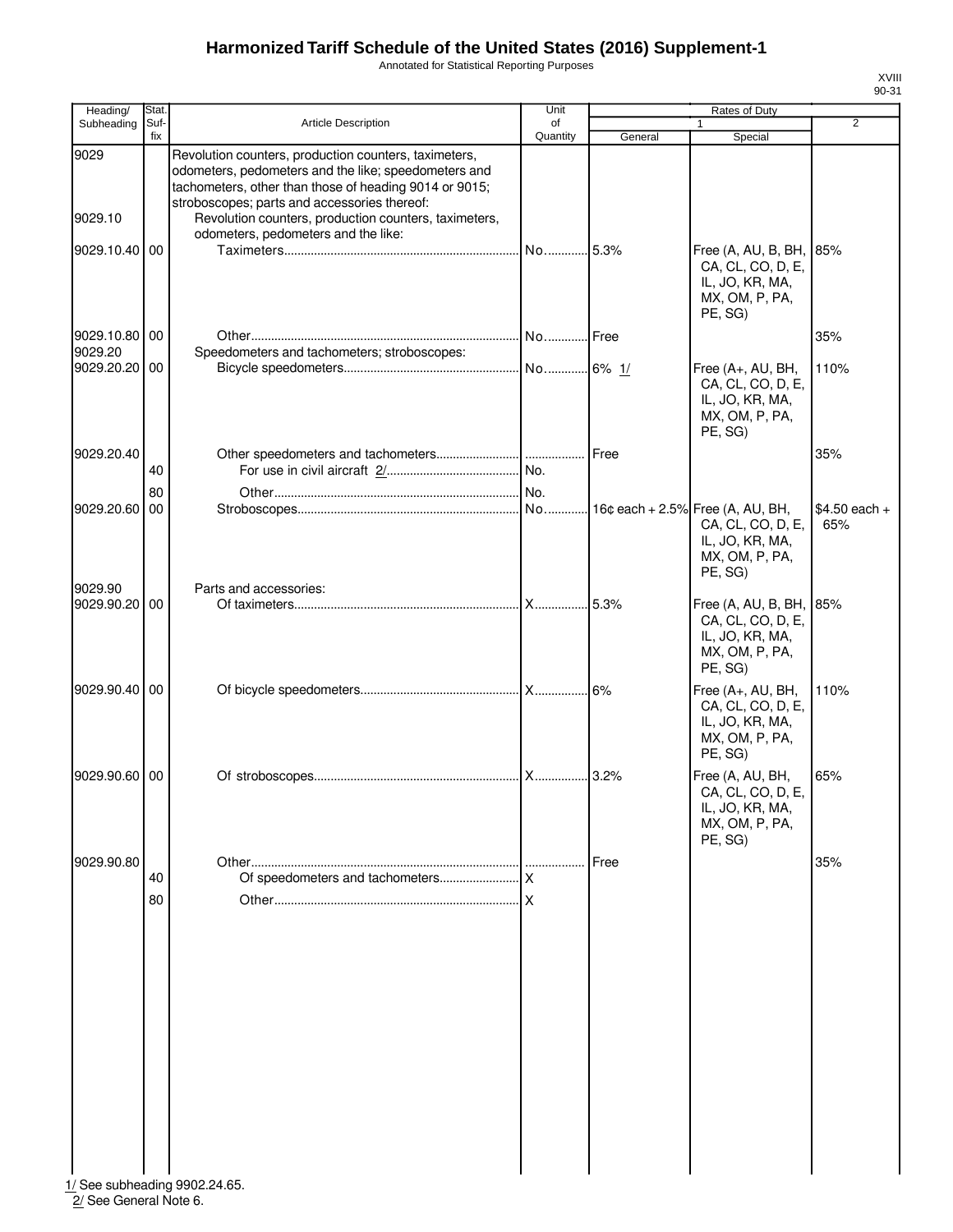Annotated for Statistical Reporting Purposes

| Heading/              | Stat.       |                                                                                                                                                                                                                                                                                                                                                                                  | Unit           |         | Rates of Duty                                                                                          |                |
|-----------------------|-------------|----------------------------------------------------------------------------------------------------------------------------------------------------------------------------------------------------------------------------------------------------------------------------------------------------------------------------------------------------------------------------------|----------------|---------|--------------------------------------------------------------------------------------------------------|----------------|
| Subheading            | Suf-<br>fix | <b>Article Description</b>                                                                                                                                                                                                                                                                                                                                                       | of<br>Quantity | General | 1<br>Special                                                                                           | $\overline{2}$ |
| 9030<br>9030.10.00    | 00          | Oscilloscopes, spectrum analyzers and other instruments and<br>apparatus for measuring or checking electrical quantities,<br>excluding meters of heading 9028; instruments and apparatus<br>for measuring or detecting alpha, beta, gamma, X-ray, cosmic<br>or other ionizing radiations; parts and accessories thereof:<br>Instruments and apparatus for measuring or detecting | No Free        |         |                                                                                                        | 40%            |
| 9030.20               |             | Oscilloscopes and oscillographs:                                                                                                                                                                                                                                                                                                                                                 |                |         |                                                                                                        |                |
| 9030.20.05            | 00          | Specially designed for telecommunications No Free                                                                                                                                                                                                                                                                                                                                |                |         |                                                                                                        | 40%            |
| 9030.20.10            | 00          | Other instruments and apparatus, for measuring or                                                                                                                                                                                                                                                                                                                                |                |         | Free (A, AU, BH, C,<br>CA, CL, CO, D, E,<br>IL, JO, KR, MA,<br>MX, OM, P, PA,<br>PE, SG)               | 40%            |
| 9030.31.00            | 00          | checking voltage, current, resistance or power:                                                                                                                                                                                                                                                                                                                                  | No  1.2%       |         | Free (A, AU, B, BH,<br>C, CA, CL, CO, D,<br>E, IL, JO, KR, MA,<br>MX, OM, P, PA,<br>PE, SG)            | 40%            |
| 9030.32.00 00         |             |                                                                                                                                                                                                                                                                                                                                                                                  |                |         | Free (A, AU, B, BH,<br>C, CA, CL, CO, D,<br>E, IL, JO, KR, MA,<br>MX, OM, P, PA,<br>PE, SG)            | 40%            |
| 9030.33<br>9030.33.34 | 00          | Other, without a recording device:                                                                                                                                                                                                                                                                                                                                               |                |         | Free (A, AU, B, BH,<br>CA, CL, CO, E, IL,<br>JO, KR, MA, MX,<br>OM, P, PA, PE,<br>SG)                  | 40%            |
| 9030.33.38            | 00          |                                                                                                                                                                                                                                                                                                                                                                                  |                |         | Free (A, AU, B, BH,<br>CA, CL, CO, E, IL,<br>JO, KR, MA, MX,<br>OM, P, PA, PE,                         | 40%            |
| 9030.39.01            | 00          |                                                                                                                                                                                                                                                                                                                                                                                  |                |         | SG)<br>Free (A, AU, B, BH, 40%<br>C, CA, CL, CO, D.<br>E, IL, JO, KR, MA,<br>MX, OM, P, PA,<br>PE, SG) |                |
| 9030.40.00 00         |             | Other instruments and apparatus, specially designed for<br>telecommunications (for example, cross-talk meters, gain<br>measuring instruments, distortion factor meters,                                                                                                                                                                                                          | <b>X</b> Free  |         |                                                                                                        | 40%            |
| 9030.82.00 00         |             | Other instruments and apparatus:<br>For measuring or checking semiconductor wafers or                                                                                                                                                                                                                                                                                            | No Free        |         |                                                                                                        | 40%            |
| 9030.84.00 00         |             |                                                                                                                                                                                                                                                                                                                                                                                  |                |         | Free (A, AU, B, BH,<br>C, CA, CL, CO, D,<br>E, IL, JO, KR, MA,<br>MX, OM, P, PA,<br>PE, SG)            | 40%            |
| 9030.89.01            | 00          |                                                                                                                                                                                                                                                                                                                                                                                  |                | .1.2%   | Free (A, AU, B, BH,<br>C, CA, CL, CO, D,<br>E, IL, JO, KR, MA,<br>MX, OM, P, PA,<br>PE, SG)            | 40%            |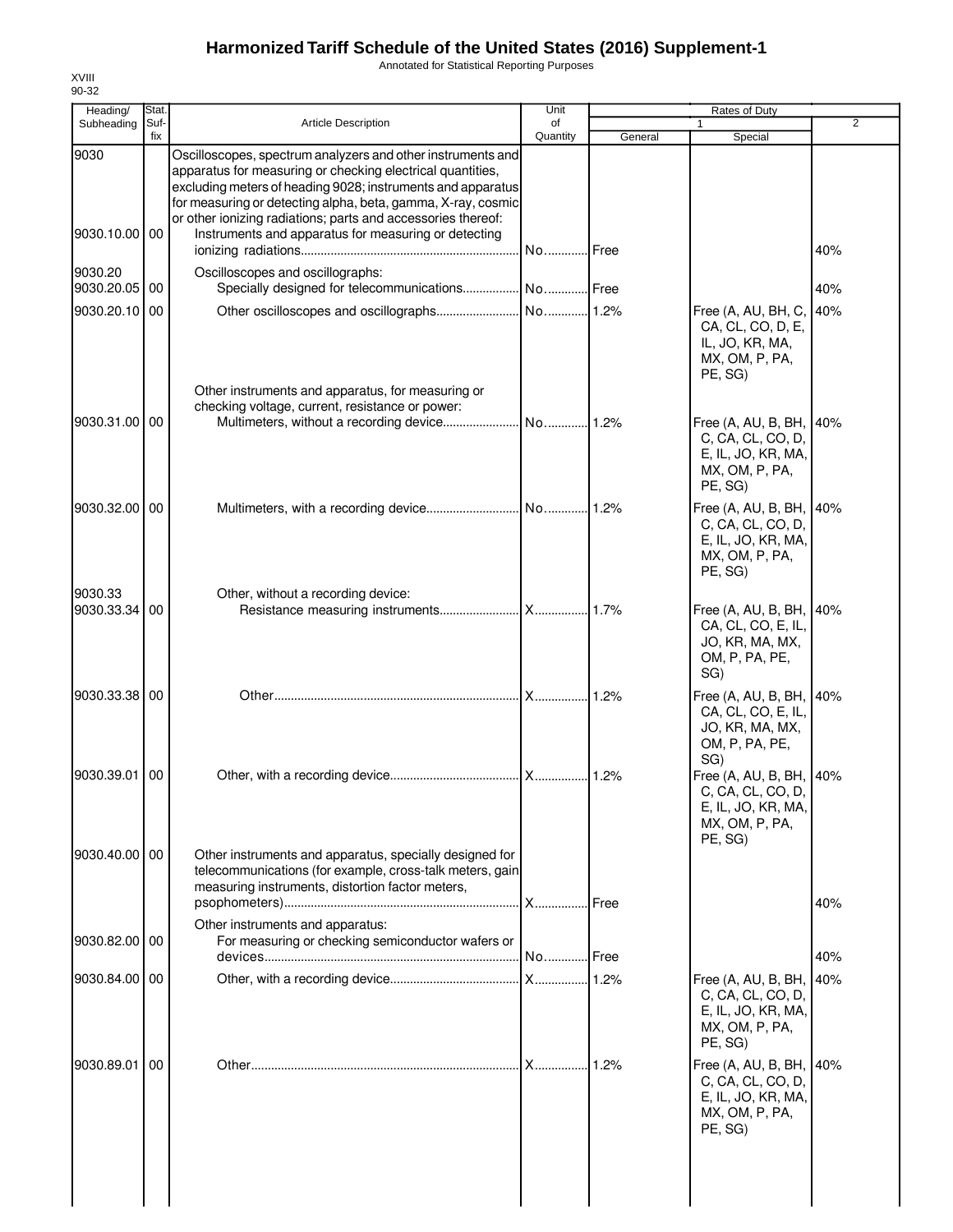Annotated for Statistical Reporting Purposes

| Heading/              | Stat.       |                                                                                                                                                                                                                                                                                                                                    | Unit           |         | Rates of Duty                                                  |                |
|-----------------------|-------------|------------------------------------------------------------------------------------------------------------------------------------------------------------------------------------------------------------------------------------------------------------------------------------------------------------------------------------|----------------|---------|----------------------------------------------------------------|----------------|
| Subheading            | Suf-<br>fix | Article Description                                                                                                                                                                                                                                                                                                                | of<br>Quantity | General | 1<br>Special                                                   | $\overline{2}$ |
| 9030 (con.)           |             | Oscilloscopes, spectrum analyzers and other instruments and<br>apparatus for measuring or checking electrical quantities,<br>excluding meters of heading 9028; instruments and apparatus<br>for measuring or detecting alpha, beta, gamma, X-ray, cosmic<br>or other ionizing radiations; parts and accessories thereof:<br>(con.) |                |         |                                                                |                |
| 9030.90<br>9030.90.01 | 00          | Parts and accessories:<br>Goods described in additional U.S. note 5 to this                                                                                                                                                                                                                                                        | No Free        |         |                                                                | 40%            |
|                       |             | Other:                                                                                                                                                                                                                                                                                                                             |                |         |                                                                |                |
| 9030.90.25 00         |             | For articles of subheading 9030.10:                                                                                                                                                                                                                                                                                                |                |         |                                                                | 40%            |
| 9030.90.46 00         |             |                                                                                                                                                                                                                                                                                                                                    |                |         |                                                                | 40%            |
|                       |             | Other:                                                                                                                                                                                                                                                                                                                             |                |         |                                                                |                |
| 9030.90.66 00         |             | Printed circuit assemblies:<br>Of instruments and apparatus of                                                                                                                                                                                                                                                                     |                |         |                                                                |                |
|                       |             | subheading 9030.40 or 9030.82  X Free                                                                                                                                                                                                                                                                                              |                |         |                                                                | 40%            |
| 9030.90.68 00         |             |                                                                                                                                                                                                                                                                                                                                    |                |         | Free (A, AU, BH, C,                                            | 40%            |
|                       |             |                                                                                                                                                                                                                                                                                                                                    |                |         | CA, CL, CO, E, IL,<br>JO, KR, MA, MX,<br>OM, P, PA, PE,<br>SG) |                |
| 9030.90.84            |             | Other:<br>Of instruments and apparatus of                                                                                                                                                                                                                                                                                          |                |         |                                                                |                |
|                       | 00          |                                                                                                                                                                                                                                                                                                                                    |                |         |                                                                | 40%            |
| 9030.90.89            |             |                                                                                                                                                                                                                                                                                                                                    |                |         |                                                                | 40%            |
|                       | 11          | Of articles of subheading 9030.20 X                                                                                                                                                                                                                                                                                                |                |         |                                                                |                |
|                       | 21          | Of articles of subheading 9030.31 X                                                                                                                                                                                                                                                                                                |                |         |                                                                |                |
|                       | 22          | Of articles of subheading 9030.32 X                                                                                                                                                                                                                                                                                                |                |         |                                                                |                |
|                       | 23          | Of articles of subheading 9030.33 X                                                                                                                                                                                                                                                                                                |                |         |                                                                |                |
|                       | 31          | Of articles of subheading 9030.39 X                                                                                                                                                                                                                                                                                                |                |         |                                                                |                |
|                       | 40          | Of articles of subheading 9030.40 X                                                                                                                                                                                                                                                                                                |                |         |                                                                |                |
|                       | 56          | Of articles of subheading 9030.84 X                                                                                                                                                                                                                                                                                                |                |         |                                                                |                |
|                       | 61          |                                                                                                                                                                                                                                                                                                                                    |                |         |                                                                |                |
|                       |             |                                                                                                                                                                                                                                                                                                                                    |                |         |                                                                |                |
|                       |             |                                                                                                                                                                                                                                                                                                                                    |                |         |                                                                |                |
|                       |             |                                                                                                                                                                                                                                                                                                                                    |                |         |                                                                |                |
|                       |             |                                                                                                                                                                                                                                                                                                                                    |                |         |                                                                |                |
|                       |             |                                                                                                                                                                                                                                                                                                                                    |                |         |                                                                |                |
|                       |             |                                                                                                                                                                                                                                                                                                                                    |                |         |                                                                |                |
|                       |             |                                                                                                                                                                                                                                                                                                                                    |                |         |                                                                |                |
|                       |             |                                                                                                                                                                                                                                                                                                                                    |                |         |                                                                |                |
|                       |             |                                                                                                                                                                                                                                                                                                                                    |                |         |                                                                |                |
|                       |             |                                                                                                                                                                                                                                                                                                                                    |                |         |                                                                |                |
|                       |             |                                                                                                                                                                                                                                                                                                                                    |                |         |                                                                |                |
|                       |             |                                                                                                                                                                                                                                                                                                                                    |                |         |                                                                |                |
|                       |             |                                                                                                                                                                                                                                                                                                                                    |                |         |                                                                |                |
|                       |             |                                                                                                                                                                                                                                                                                                                                    |                |         |                                                                |                |
|                       |             |                                                                                                                                                                                                                                                                                                                                    |                |         |                                                                |                |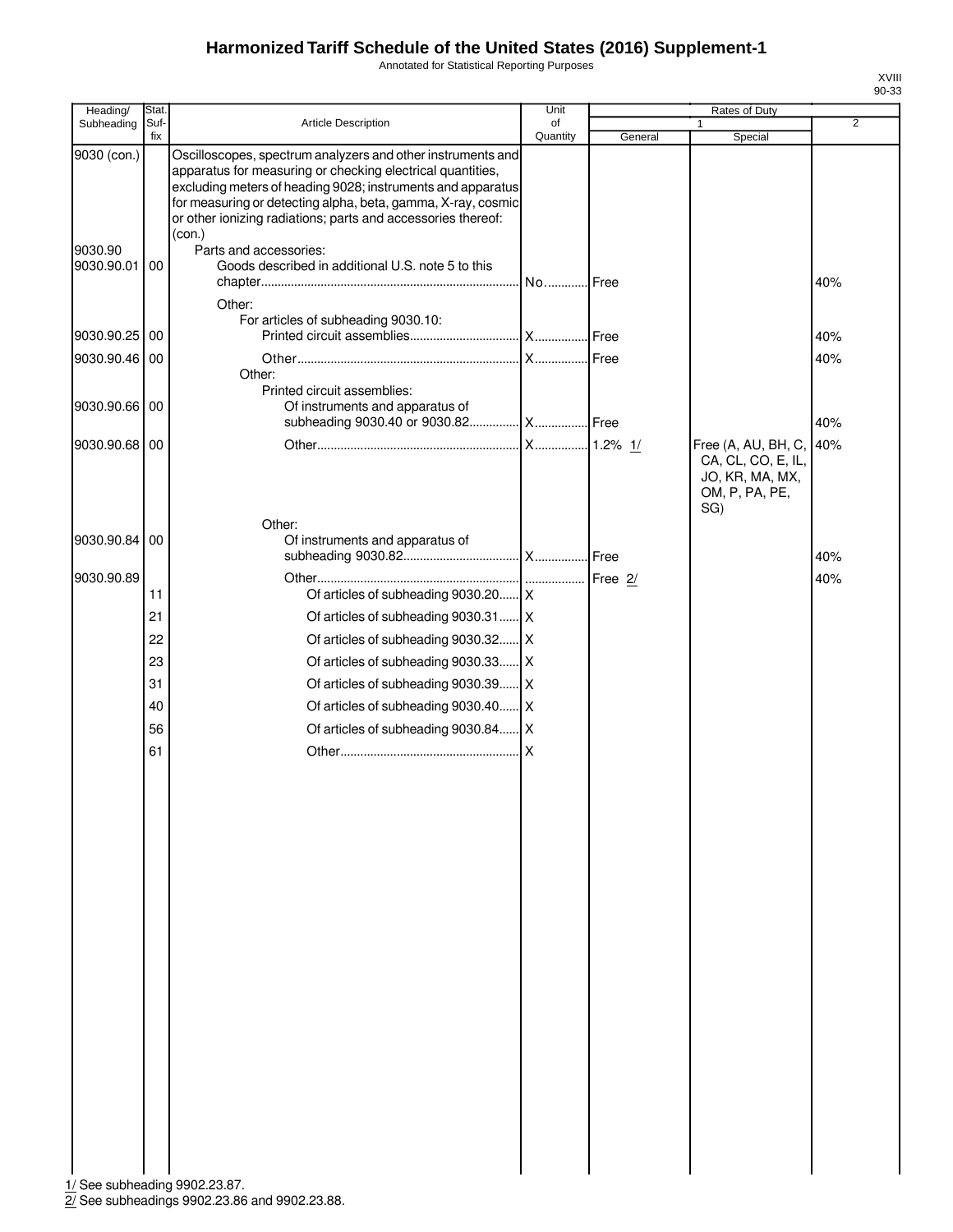Annotated for Statistical Reporting Purposes

| Heading/              | Stat.       |                                                                                                                                                                                                                                             | Unit           |         | Rates of Duty                                                                               |                |
|-----------------------|-------------|---------------------------------------------------------------------------------------------------------------------------------------------------------------------------------------------------------------------------------------------|----------------|---------|---------------------------------------------------------------------------------------------|----------------|
| Subheading            | Suf-<br>fix | <b>Article Description</b>                                                                                                                                                                                                                  | of<br>Quantity | General | Special                                                                                     | $\overline{2}$ |
| 9031                  |             | Measuring or checking instruments, appliances and machines,<br>not specified or included elsewhere in this chapter; profile                                                                                                                 |                |         |                                                                                             |                |
| 9031.10.00            | 00          | projectors; parts and accessories thereof:                                                                                                                                                                                                  |                |         |                                                                                             | 40%            |
|                       |             |                                                                                                                                                                                                                                             |                |         |                                                                                             |                |
| 9031.20.00            | 00          |                                                                                                                                                                                                                                             | X 1.7%         |         | Free (A, AU, BH,<br>CA, CL, CO, D, E,<br>IL, JO, KR, MA,<br>MX, OM, P, PA,<br>PE, SG)       | 45%            |
| 9031.41.00            | 20          | Other optical instruments and appliances:<br>For inspecting semiconductor wafers or devices or for<br>inspecting photomasks or reticles used in<br>For inspecting photomasks or reticles used in<br>manufacturing semiconductor devices No. |                |         |                                                                                             | 50%            |
|                       | 40          | For inspecting semiconductor wafers or devices:                                                                                                                                                                                             |                |         |                                                                                             |                |
|                       | 60          |                                                                                                                                                                                                                                             | No.            |         |                                                                                             |                |
| 9031.49               |             | Other:                                                                                                                                                                                                                                      |                |         |                                                                                             |                |
| 9031.49.10            | 00          |                                                                                                                                                                                                                                             |                |         |                                                                                             | 45%            |
| 9031.49.40            | 00          | Coordinate-measuring machines                                                                                                                                                                                                               | No Free        |         |                                                                                             | 50%            |
| 9031.49.70            | 00          | For inspecting masks (other than photomasks)<br>used in manufacturing semiconductor devices; for<br>measuring surface particulate contamination on                                                                                          | No Free        |         |                                                                                             | 50%            |
| 9031.49.90            | 00          |                                                                                                                                                                                                                                             | X              | Free    |                                                                                             | 50%            |
| 9031.80<br>9031.80.40 | 00          | Other instruments, appliances and machines:<br>Electron beam microscopes fitted with equipment<br>specifically designed for the handling and transport of                                                                                   |                |         |                                                                                             |                |
|                       |             |                                                                                                                                                                                                                                             |                |         |                                                                                             | 40%            |
| 9031.80.80            | 60          | Equipment for testing the characteristics of internal<br>combustion engines:                                                                                                                                                                |                |         | Free (A, AU, B, BH,<br>C, CA, CL, CO, D,<br>E, IL, JO, KR, MA,<br>MX, OM, P, PA,<br>PE, SG) | 40%            |
|                       | 70          |                                                                                                                                                                                                                                             | X              |         |                                                                                             |                |
|                       | 85          |                                                                                                                                                                                                                                             | X              |         |                                                                                             |                |

XVIII 90-34

1/ See subheading 9817.84.01.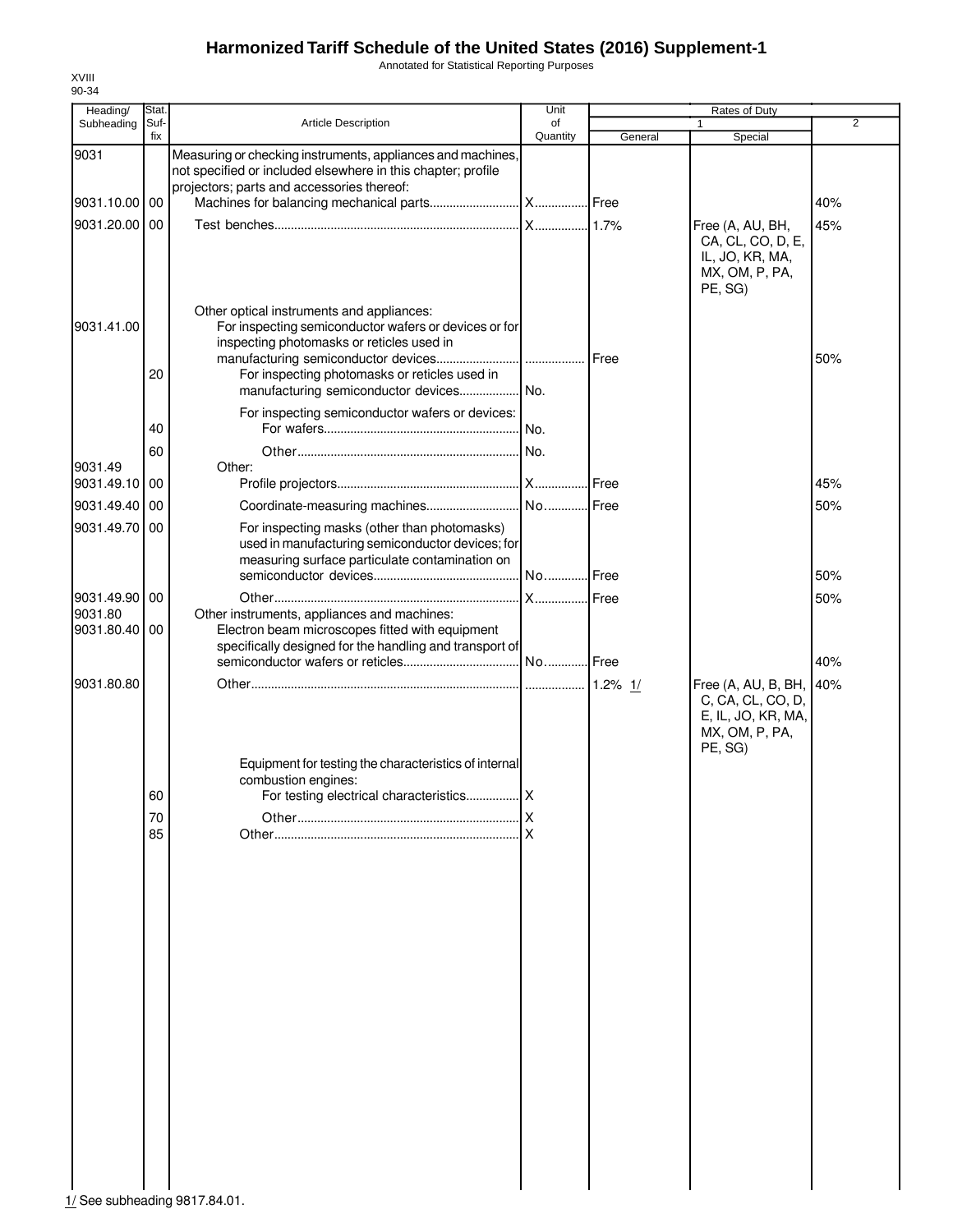Annotated for Statistical Reporting Purposes

| Heading/                             | Stat.           |                                                                                                                                                                                                                                                                 | Unit           |         | Rates of Duty                                                                               |                |
|--------------------------------------|-----------------|-----------------------------------------------------------------------------------------------------------------------------------------------------------------------------------------------------------------------------------------------------------------|----------------|---------|---------------------------------------------------------------------------------------------|----------------|
| Subheading                           | Suf-<br>fix     | <b>Article Description</b>                                                                                                                                                                                                                                      | of<br>Quantity | General | 1<br>Special                                                                                | $\overline{2}$ |
| 9031 (con.)<br>9031.90<br>9031.90.01 | $\overline{00}$ | Measuring or checking instruments, appliances and machines,<br>not specified or included elsewhere in this chapter; profile<br>projectors; parts and accessories thereof: (con.)<br>Parts and accessories:<br>Goods described in additional U.S. note 5 to this | No Free        |         |                                                                                             | 45%            |
| 9031.90.21                           | 00              | Other:                                                                                                                                                                                                                                                          |                |         |                                                                                             | 45%            |
| 9031.90.45 00                        |                 | Of other optical instruments and appliances, other<br>than test benches:<br>Bases and frames for the<br>coordinate-measuring machines of subheading                                                                                                             | <b>X</b> Free  |         |                                                                                             | 50%            |
| 9031.90.54                           | 00              | Of optical instruments and appliances of                                                                                                                                                                                                                        |                |         |                                                                                             | 50%            |
| 9031.90.59 00                        |                 | Other:                                                                                                                                                                                                                                                          |                |         |                                                                                             | 50%            |
| 9031.90.70 00                        |                 | Of articles of subheading 9031.80.40   X   Free                                                                                                                                                                                                                 |                |         |                                                                                             | 40%            |
| 9031.90.91                           | 30              | Of machines for balancing mechanical                                                                                                                                                                                                                            |                |         |                                                                                             | 40%            |
|                                      | 60<br>95        |                                                                                                                                                                                                                                                                 |                |         |                                                                                             |                |
| 9032<br>9032.10.00                   |                 | Automatic regulating or controlling instruments and apparatus;<br>parts and accessories thereof:                                                                                                                                                                |                |         |                                                                                             |                |
|                                      | 30<br>60        | For air conditioning, refrigeration or heating systems:                                                                                                                                                                                                         |                |         | Free (A, AU, B, BH,<br>C, CA, CL, CO, D,<br>E, IL, JO, KR, MA,<br>MX, OM, P, PA,<br>PE, SG) | 40%            |
| 9032.20.00                           | 90<br>00        |                                                                                                                                                                                                                                                                 |                | Free    |                                                                                             | 35%            |
|                                      |                 |                                                                                                                                                                                                                                                                 |                |         |                                                                                             |                |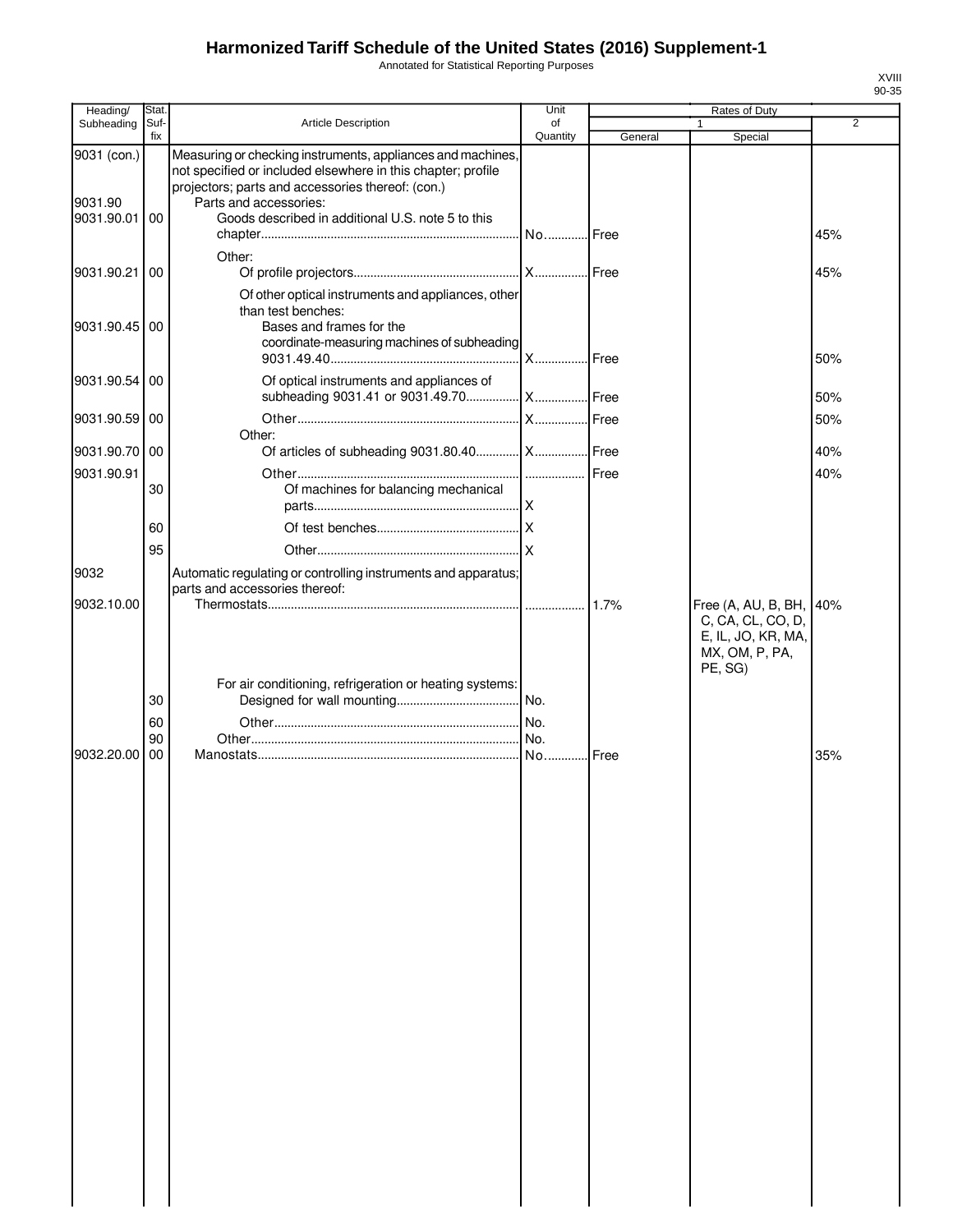Annotated for Statistical Reporting Purposes

| Heading/<br>Subheading | <b>Stat</b><br>Suf- | Article Description                                                                                                                         | Unit<br>of |           | Rates of Duty                                                                                   | $\overline{2}$ |
|------------------------|---------------------|---------------------------------------------------------------------------------------------------------------------------------------------|------------|-----------|-------------------------------------------------------------------------------------------------|----------------|
|                        | fix                 |                                                                                                                                             | Quantity   | General   | Special                                                                                         |                |
| 9032 (con.)            |                     | Automatic regulating or controlling instruments and apparatus;<br>parts and accessories thereof: (con.)<br>Other instruments and apparatus: |            |           |                                                                                                 |                |
| 9032.81.00             |                     | Industrial process control instruments and<br>apparatus:                                                                                    |            | Free      |                                                                                                 | 35%            |
|                        | 20                  |                                                                                                                                             |            |           |                                                                                                 |                |
|                        | 60                  |                                                                                                                                             |            |           |                                                                                                 |                |
|                        | 80                  |                                                                                                                                             | I No.      |           |                                                                                                 |                |
| 9032.89                |                     | Other:                                                                                                                                      |            |           |                                                                                                 |                |
|                        |                     | Automatic voltage and voltage-current regulators:                                                                                           |            |           |                                                                                                 |                |
| 9032.89.20             | 00                  | Designed for use in a 6, 12 or 24 V system X                                                                                                |            | .1.1%     | Free (A, AU, B, BH, 25%<br>C, CA, CL, CO, D,<br>E, IL, JO, KR, MA,<br>MX, OM, P, PA,<br>PE, SG) |                |
| 9032.89.40             | 00                  |                                                                                                                                             |            | .1.7%     | Free (A, AU, BH, C,<br>CA, CL, CO, D, E,<br>IL, JO, KR, MA,<br>MX, OM, P, PA,<br>PE, SG)        | 35%            |
| 9032.89.60             |                     |                                                                                                                                             |            | 1.7% $1/$ | Free (A, AU, B, BH, 40%<br>C, CA, CL, CO, D,<br>E, IL, JO, KR, MA,<br>MX, OM, P, PA,<br>PE, SG) |                |
|                        |                     | Control instruments for air conditioning,<br>refrigeration or heating systems:                                                              |            |           |                                                                                                 |                |
|                        | 15                  |                                                                                                                                             |            |           |                                                                                                 |                |
|                        | 25                  |                                                                                                                                             |            |           |                                                                                                 |                |
|                        | 30                  | Process control instruments and apparatus:                                                                                                  | No.        |           |                                                                                                 |                |
|                        |                     | Other:                                                                                                                                      |            |           |                                                                                                 |                |
|                        | 40                  | Temperature control instruments No.                                                                                                         |            |           |                                                                                                 |                |
|                        | 50                  | Pressure and draft control                                                                                                                  | No.        |           |                                                                                                 |                |
|                        | 60                  | Flow and liquid level control                                                                                                               | No.        |           |                                                                                                 |                |
|                        | 70                  | Humidity control instruments                                                                                                                | No.        |           |                                                                                                 |                |
|                        | 75                  |                                                                                                                                             |            |           |                                                                                                 |                |
|                        | 85                  |                                                                                                                                             | X          |           |                                                                                                 |                |
|                        |                     |                                                                                                                                             |            |           |                                                                                                 |                |

XVIII 90-36

1/ See subheading 9902.10.62.